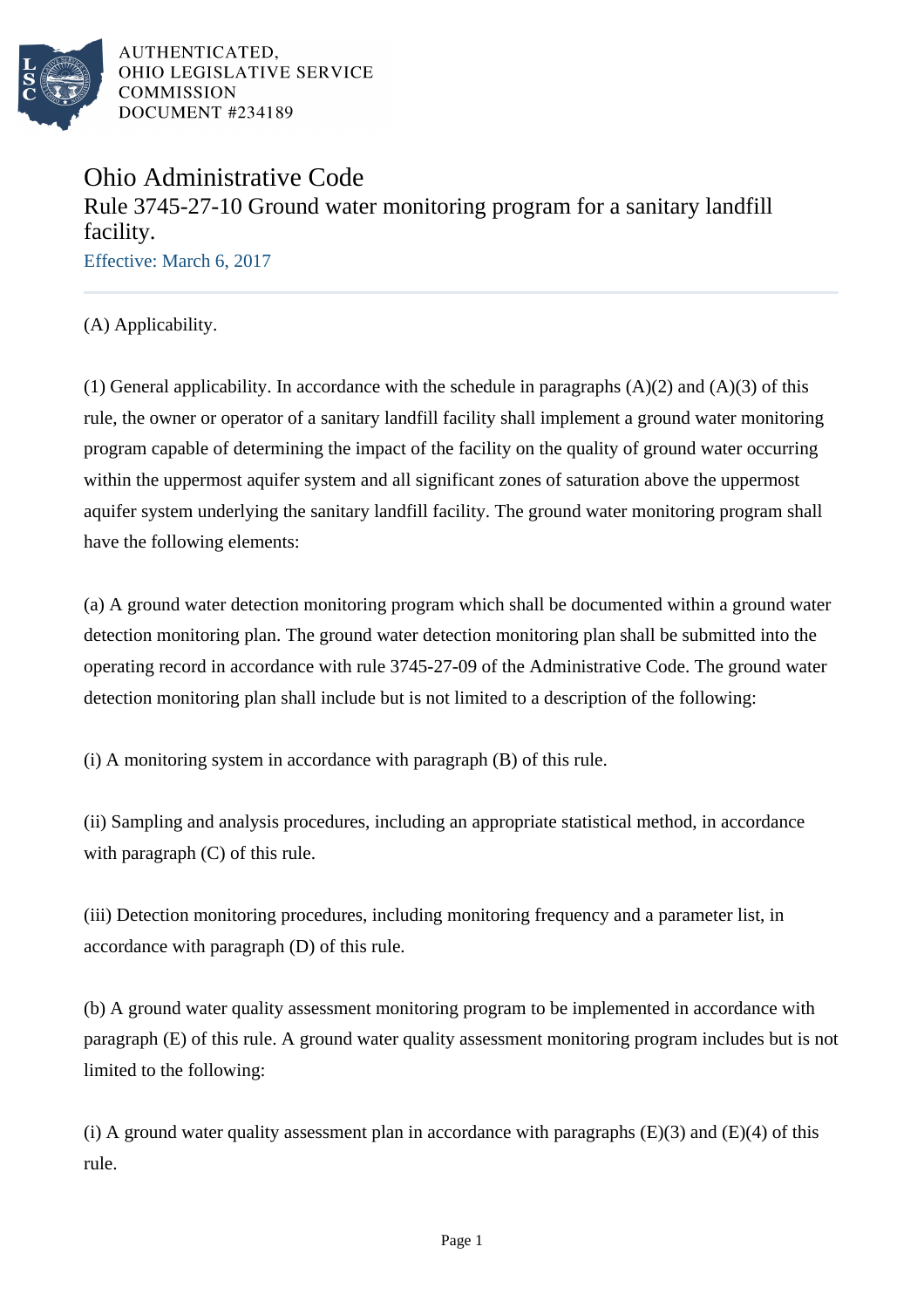

(ii) Determinations of rate, extent, and concentration of waste-derived constituents detected in the ground water in accordance with paragraph (E)(5) of this rule.

(iii) Notification to persons residing on or owning land above the contaminant plume in accordance with paragraph  $(E)(10)$  of this rule.

(iv) Submission of a ground water quality assessment report in accordance with paragraph (E)(6) of this rule.

(v) Where applicable, the requirements of paragraphs (B) to (D) of this rule.

(vi) Where applicable, submission of a compliance monitoring plan in accordance with paragraph (E)(7) of this rule.

(c) A corrective measures program to be implemented in accordance with paragraph (F) of this rule. A corrective measures program includes but is not limited to the following:

(i) A corrective measures plan in accordance with paragraphs  $(F)(2)$  and  $(F)(3)$  of this rule.

(ii) Proposed concentration levels in accordance with paragraph  $(F)(7)$  of this rule.

(iii) A public meeting held to discuss the results of the ground water quality assessment report and corrective measures plan with interested persons in accordance with paragraph (F)(4) of this rule.

(iv) Selection and implementation of a corrective measure in accordance with paragraph (F)(10) of this rule.

(v) Where applicable, the requirements of paragraphs (B) to (D) of this rule.

(2) Schedule for implementation of revisions to the ground water monitoring program.

(a) The owner or operator of an operating sanitary landfill facility subject to rule 3745-27-19 of the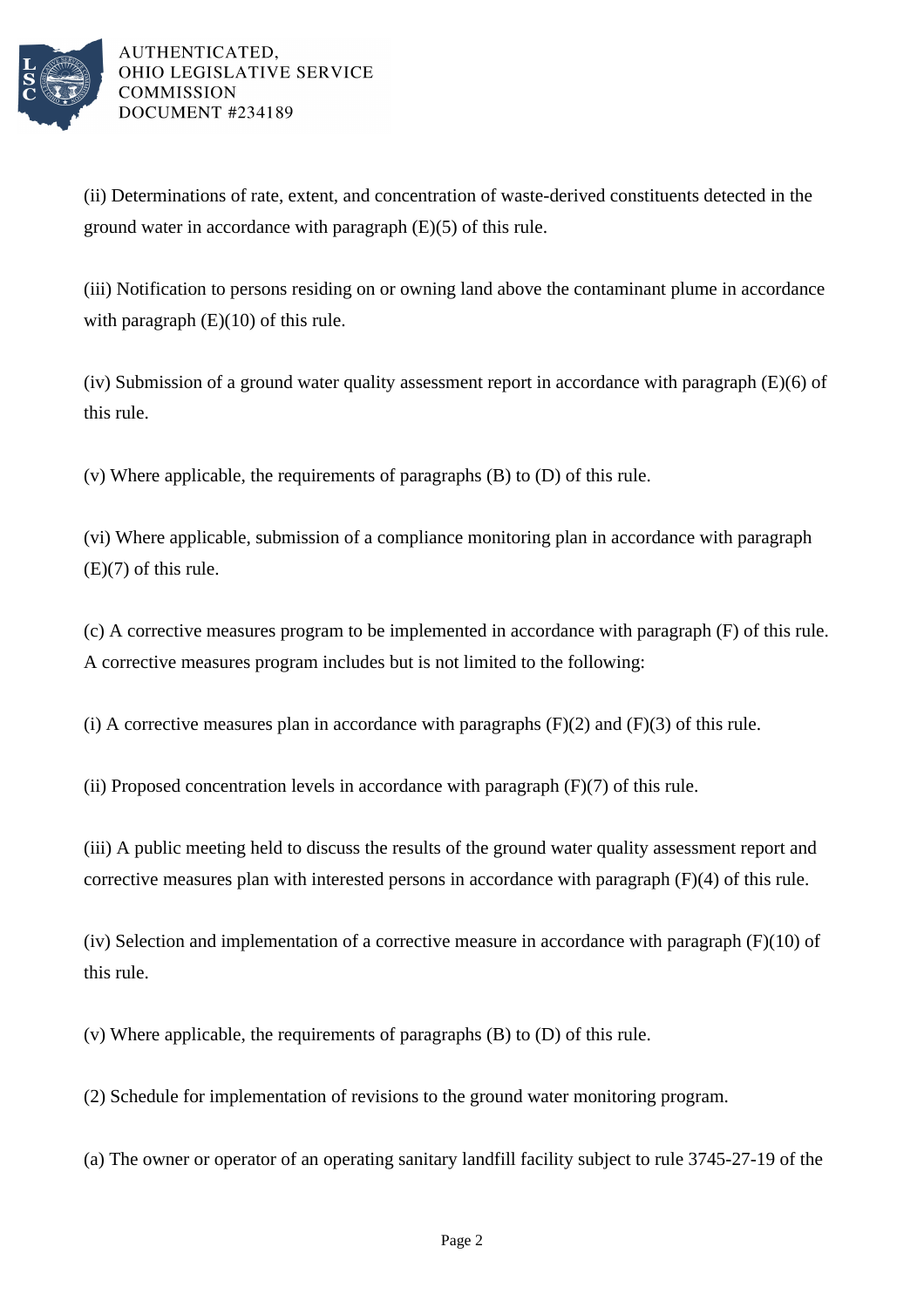

Administrative Code shall make any applicable revisions to the facility ground water monitoring program, submit revisions to the operating record, and implement any measures required by amendments to this rule not later than two hundred seventy days after the effective date of the rule.

(b) The owner or operator of a sanitary landfill facility that is subject to post closure care in accordance with rule 3745-27-14 of the Administrative Code and that ceased acceptance of waste after March 1, 1990, as determined by the notification required by paragraph (E) of rule 3745-27-11 of the Administrative Code, shall revise their ground water monitoring program to comply with this rule.

The owner or operator of a facility subject to rule 3745-27-09 of the Administrative Code shall submit and implement revisions to the operating record not later than two hundred seventy days after the effective date of this rule. The owner or operator of a facility not subject to rule 3745-27-09 of the Administrative Code shall implement the revisions and submit copies of the revisions to Ohio EPA and the approved health department not later than two hundred seventy days after the effective date of this rule.

[Comment: Owners and operators are only required to revise the portions of the facility's current ground water monitoring plans that do not comply with the amendments to this rule and are not required to submit a whole new plan. All variance approvals issued under the provisions of this rule continue in effect.]

[Comment: All owners or operators of facilities currently operating, and those that have closed since March 1, 1990, shall amend the closure plans and ground water monitoring program plans to comply with this rule. The only exception to this requirement is for those owners or operators required to follow a past version of this rule by an order of the director.]

(c) The owner or operator of a sanitary landfill facility that is subject to post closure care in accordance with rule 3745-27-14 of the Administrative Code and is conducting a ground water monitoring program under findings and orders issued by the director shall continue monitoring, pursuant to the findings and orders.

(d) The owner or operator of a sanitary landfill facility conducting a ground water monitoring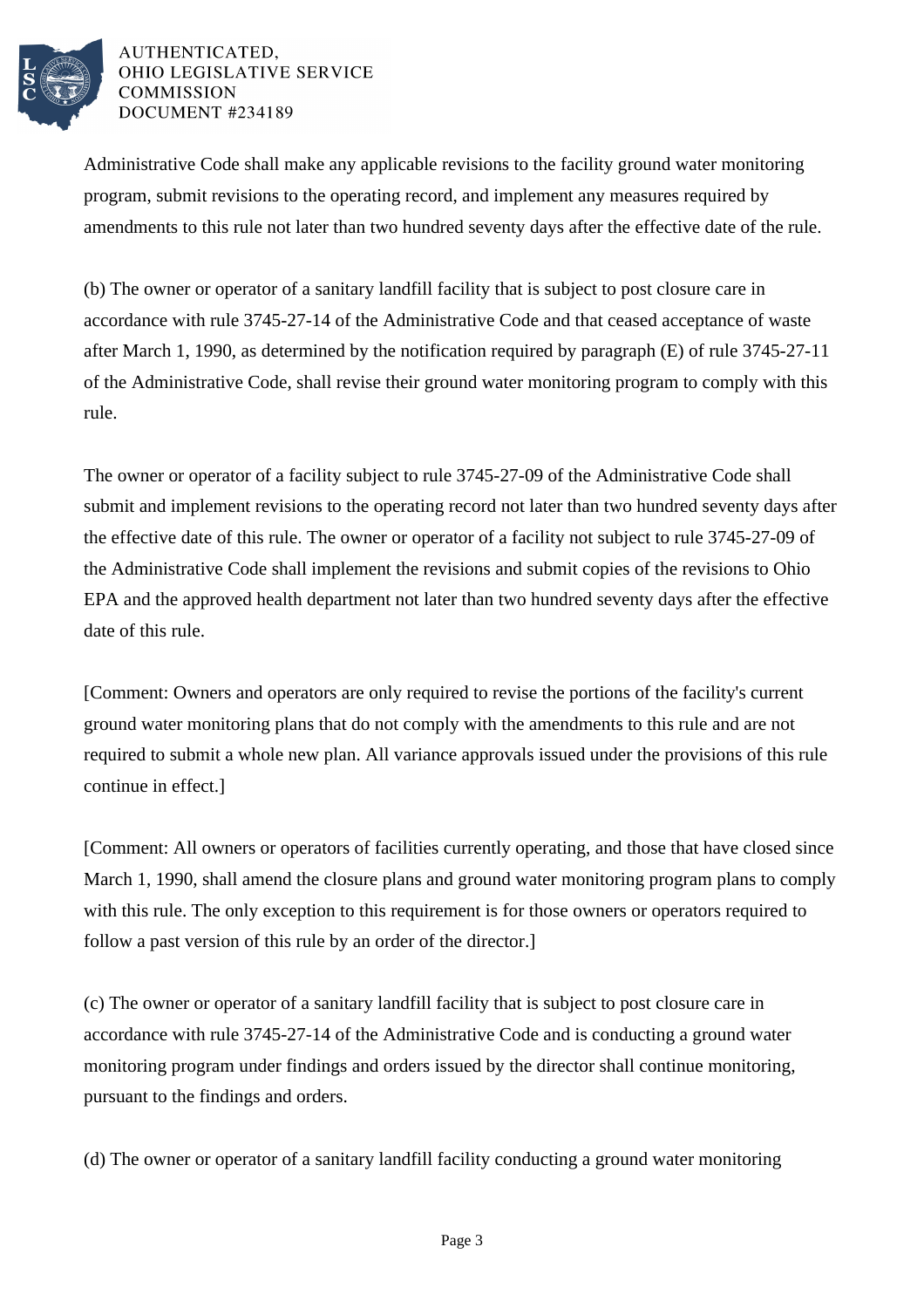

program subject to paragraph  $(A)(2)(c)$  of this rule may request, on forms prescribed by the director, to comply with rule 3745-27-10 of the Administrative Code except for the provisions of paragraph  $(A)(2)(c)$  of this rule. Upon the director's approval of the request, the owner or operator shall then comply with rule 3745-27-10 of the Administrative Code except for the provisions of paragraph  $(A)(2)(c)$  of this rule.

[Comment: There are landfill facilities currently required to follow past versions of this rule due to orders from the director. Paragraph (A)(2)(c) of this rule allows these facilities to continue to follow the orders issued by the director. Paragraph (A)(2)(d) of this rule allows the owners or operators of facilities under orders to follow past versions of this rule to request modification of the applicable order to allow them to follow the current version of this rule.]

(3) The owner or operator shall implement and comply with the requirements of a ground water quality assessment monitoring program when required by paragraph (E) of this rule and a "corrective measures program" when required by paragraph (F) of this rule. Implementation shall be in accordance with the time frames specified in paragraphs (E) and (F) of this rule.

(4) For the purposes of this rule, the ground water monitoring program, which includes the detection monitoring program, and where required, the assessment monitoring and corrective measures programs, are implemented upon the commencement of sampling of ground water monitoring wells in accordance with paragraphs (D), (E), or (F) of this rule.

(5) A qualified ground water scientist shall certify, in accordance with rule 3745-27-09 of the Administrative Code, any ground water detection monitoring plan, the ground water quality assessment plan, the compliance monitoring plan, and the corrective measures plan, and any revisions thereof and reports and data, submitted in accordance with this rule.

(6) The ground water monitoring program shall be documented within the operating record. Any revisions to the ground water monitoring program shall be submitted to the operating record in accordance with rule 3745-27-09 of the Administrative Code prior to implementation of the revisions. The owner or operator of a facility not subject to rule 3745-27-09 of the Administrative Code shall submit copies of the revisions to Ohio EPA and the approved health department prior to implementation of the revisions. No approval is necessary prior to implementing the revisions to the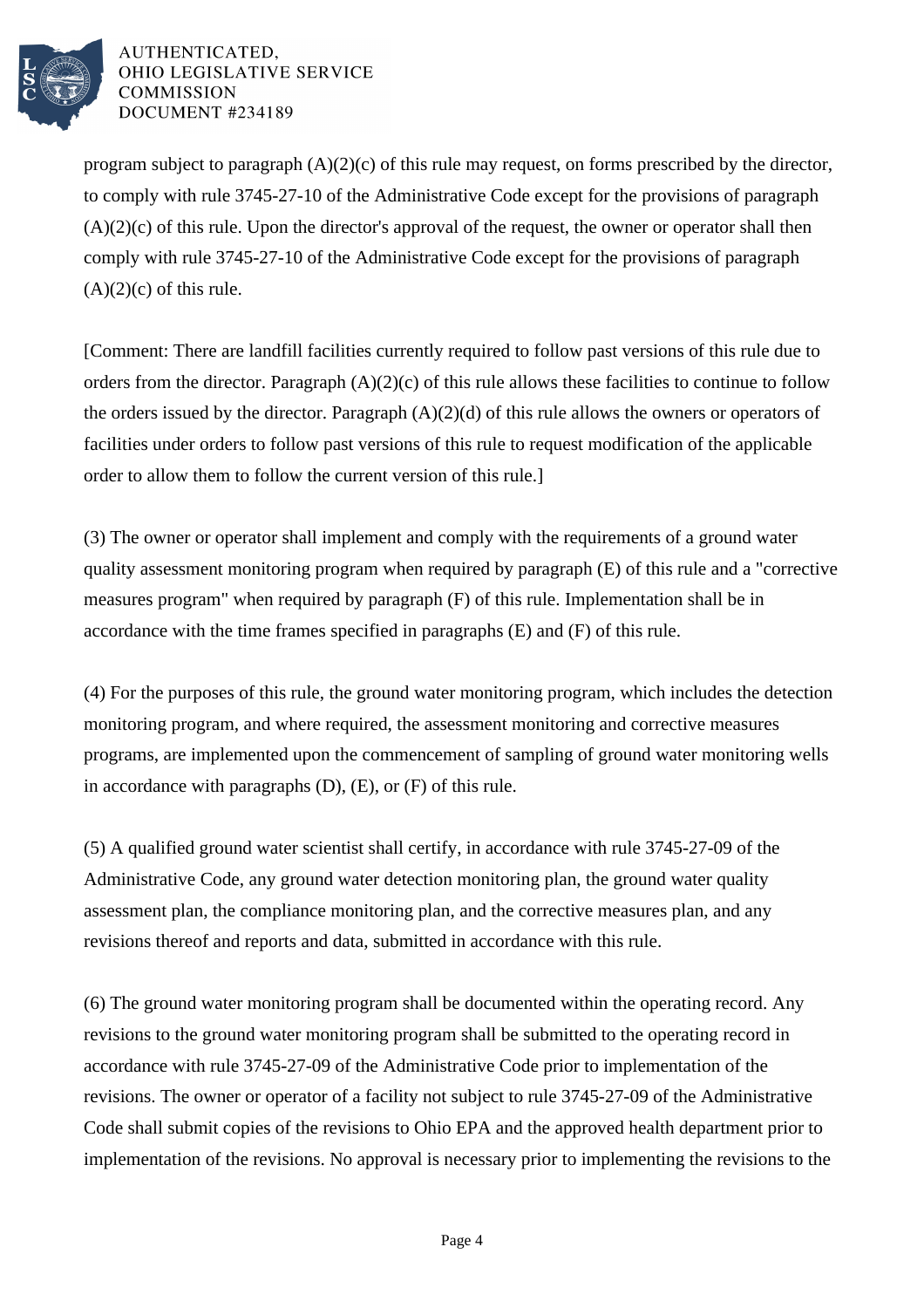

ground water monitoring program unless specifically required by this rule.

(B) Ground water monitoring system.

(1) The ground water monitoring system, for detection monitoring, assessment monitoring, or corrective measures, shall consist of a sufficient number of wells, installed at appropriate locations and depths, to yield ground water samples from both the uppermost aquifer system and any significant zones of saturation that exist above the uppermost aquifer system that do the following:

(a) Represent the quality of the background ground water that has not been affected by past or present operations at the sanitary landfill facility.

(b) Represent the quality of the ground water passing directly downgradient of the limits of solid waste placement.

The director may require or otherwise authorize an owner or operator to conduct surface water monitoring (i.e. seeps, springs or streams) as part of the ground water monitoring system in areas where it may not be practical to place a well. Such surface water samples shall be representative of ground water quality passing directly downgradient of the limits of solid waste placement.

[Comment: The director's authorization to conduct surface water monitoring under this rule should include provisions for sampling procedures, constituents to be analyzed, and analyzing the resulting data.]

(2) Where the uppermost aquifer system exists more than one hundred fifty feet beneath the recompacted clay liner of the sanitary landfill facility, the ground water monitoring system shall consist of a sufficient number of wells, installed at appropriate locations and depths, to yield ground water samples from an adequate number of significant zones of saturation, in accordance with paragraphs  $(B)(1)(a)$  and  $(B)(1)(b)$  of this rule, to ensure detection of any contaminant release from the facility.

(3) All monitoring wells shall be designed, installed, and developed in a manner that allows the collection of ground water samples that are representative of ground water quality in the geologic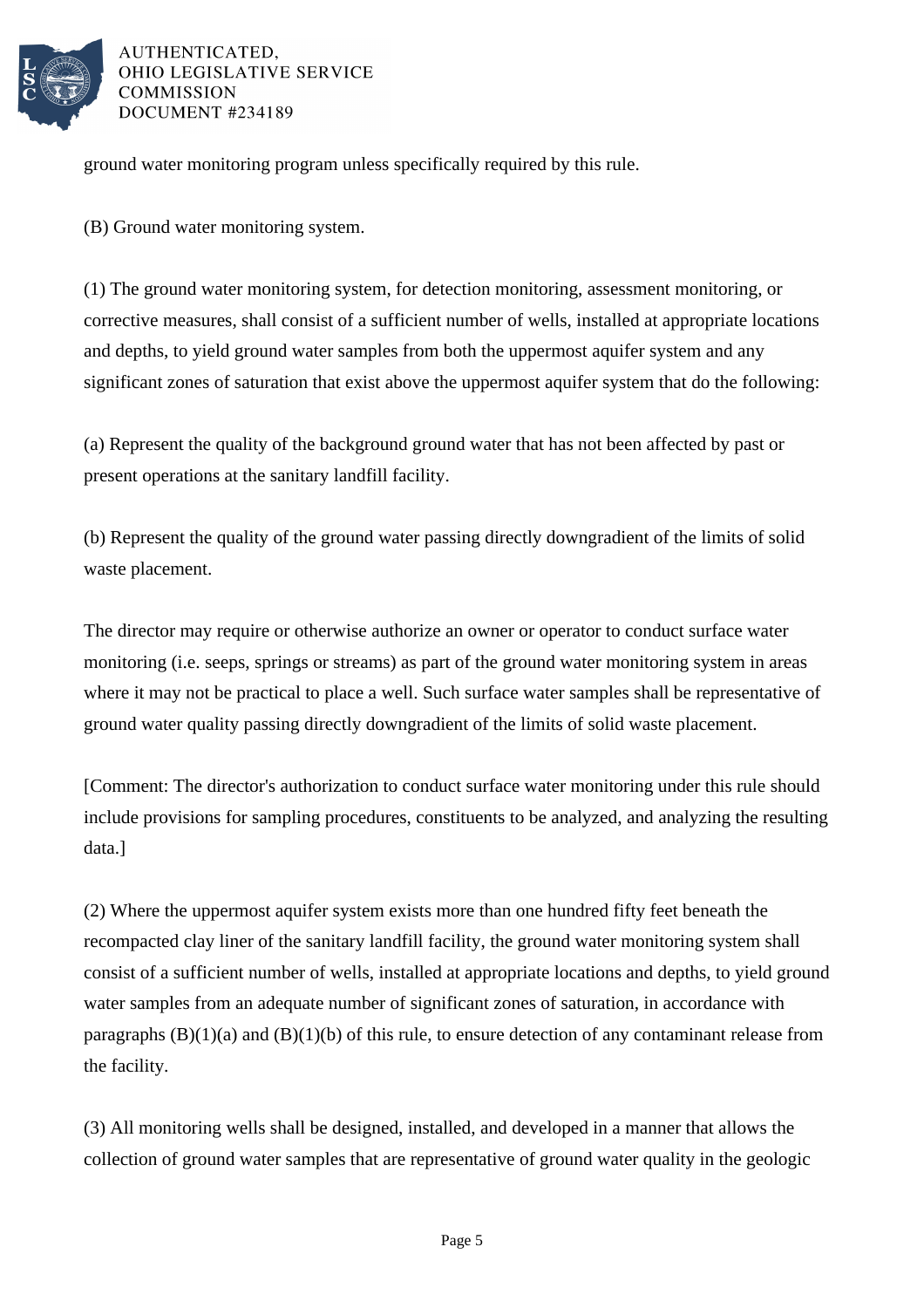

unit being monitored, and that are in accordance with the following criteria:

(a) Monitoring wells shall be cased in a manner that maintains the integrity of the monitoring well boreholes.

(b) The annular space (i.e., the space between the borehole and the well casing) above the sampling depth shall be sealed to prevent the contamination of the samples and the ground water.

(c) The casing shall be screened or perforated and surrounded by sand or gravel in such a way that allows for the following:

(i) For the minimization of the passage of formation materials into the well.

(ii) For the monitoring of discrete portions of the uppermost aquifer system or any significant zones of saturation above the uppermost aquifer system.

(d) The owner or operator shall document in the operating record, in accordance with rule 3745-27- 09 of the Administrative Code, the design, installation, development, maintenance and abandonment of any monitoring wells, piezometers, and other measurement, sampling, and analytical devices.

(e) The monitoring wells, piezometers, and other measurement, sampling, and analytical devices shall be operated and maintained to perform to design specifications throughout the life of the monitoring program.

(f) Monitoring wells constructed or used for the purposes of this rule are not required to comply with Chapter 3745-9 of the Administrative Code.

(4) The number, spacing, and depth of ground water monitoring wells shall be as follows:

(a) Based on site specific hydrogeologic information including that information listed in paragraphs  $(C)(3)(a)$  to  $(C)(3)(g)$  of rule 3745-27-06 of the Administrative Code.

(b) Capable of detecting a release from the sanitary landfill facility to the ground water at the closest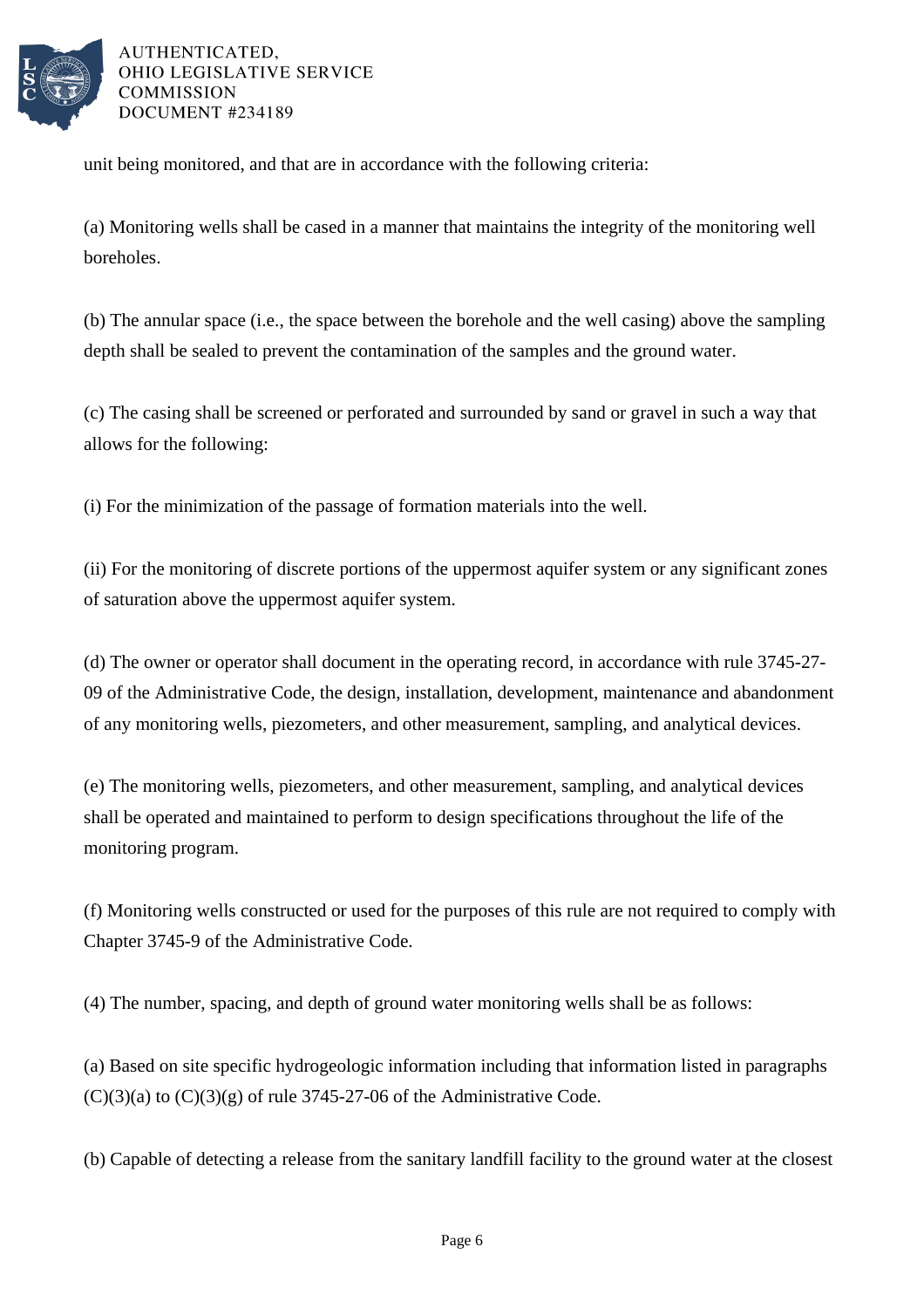

practicable location to the limits of solid waste placement.

(5) The owner or operator shall evaluate, at least annually until the end of the post-closure care period, the ground water surface elevation data obtained in accordance with paragraph (C)(3) of this rule to determine whether the requirements of paragraph (B) of this rule for locating the monitoring wells continue to be satisfied. The results of this evaluation including potentiometric maps for every geologic unit monitored shall be included in a report to be submitted to the appropriate Ohio EPA district office not later than twelve months from the previous report submitted to comply with this paragraph. If the evaluation shows that paragraph (B) of this rule is no longer satisfied, the owner or operator shall immediately revise the number, location, or depth of the monitoring wells to bring the ground water monitoring system into compliance with this requirement and place documentation of the revision into the operating record in accordance with paragraph  $(B)(3)(d)$  of this rule.

(C) The owner or operator shall comply with the following requirements regarding ground water sampling, analysis, and statistical methods:

(1) General requirements. The ground water monitoring program shall include consistent sampling and analysis procedures and statistical methods that are protective of human health and the environment and that are designed to ensure monitoring results that provide an accurate representation of ground water quality at the background and downgradient wells installed in accordance with paragraph (B), (D), (E), or (F) of this rule. The following shall be included in the ground water detection monitoring plan, ground water quality assessment monitoring plan, compliance monitoring plan, and corrective measures plan:

(a) A written sampling and analysis plan, which documents the sampling and analysis procedures that shall be utilized in the ground water monitoring program. The owner or operator is required to use the procedures documented within the sampling and analysis plan.

[Comment: The analysis methods used, including method detection limits and practical quantitation limits for the constituents analyzed, do not have to be documented within the sampling and analysis plan. They do have to be submitted with the analysis data as required in paragraph  $(C)(10)$  of this rule.]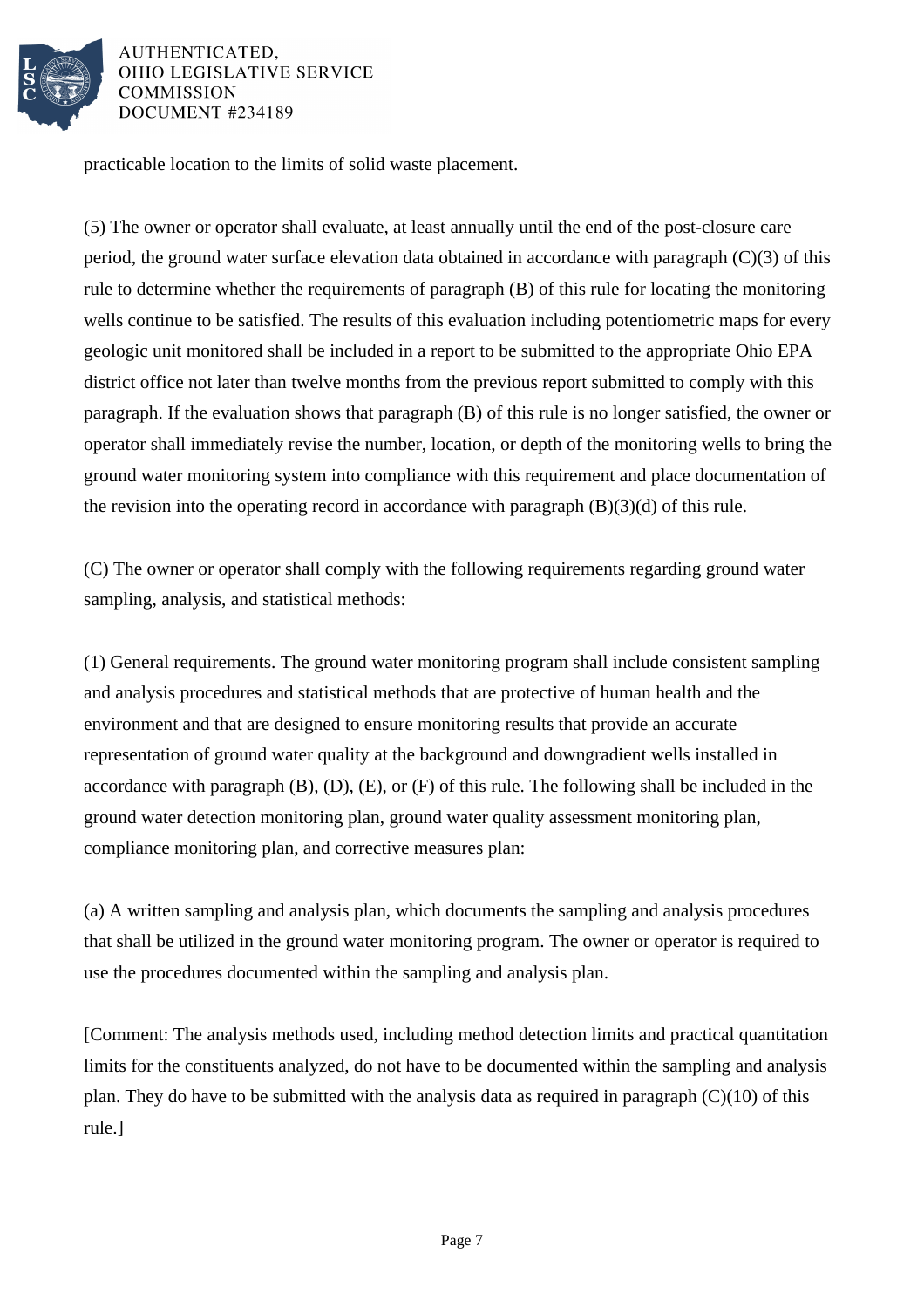

(b) The statistical method selected by the owner or operator shall be in accordance with paragraphs  $(C)(6)$  and  $(C)(7)$  of this rule.

(c) The statistical determination of a statistically significant increase over background for a monitoring parameter shall be in accordance with paragraph (C)(8) of this rule.

(d) The number of samples collected shall be in accordance with paragraph (C)(9) of this rule.

(e) Submission of ground water and statistical analysis shall be in accordance with paragraph (C)(10) of this rule.

(2) A sampling and analysis plan shall at a minimum include a detailed description of the equipment, procedures, and techniques to be used for the following:

(a) Measurement of ground water elevations.

(b) Detection of immiscible layers.

(c) Collection of ground water samples, including the following:

- (i) Well evacuation.
- (ii) Sample withdrawal.
- (iii) Sample containers and handling.
- (iv) Sample preservation.

(d) Performance of field analysis, including the following:

(i) Procedures and forms for recording raw data and the exact location, time, and facility-specific conditions associated with the data acquisition.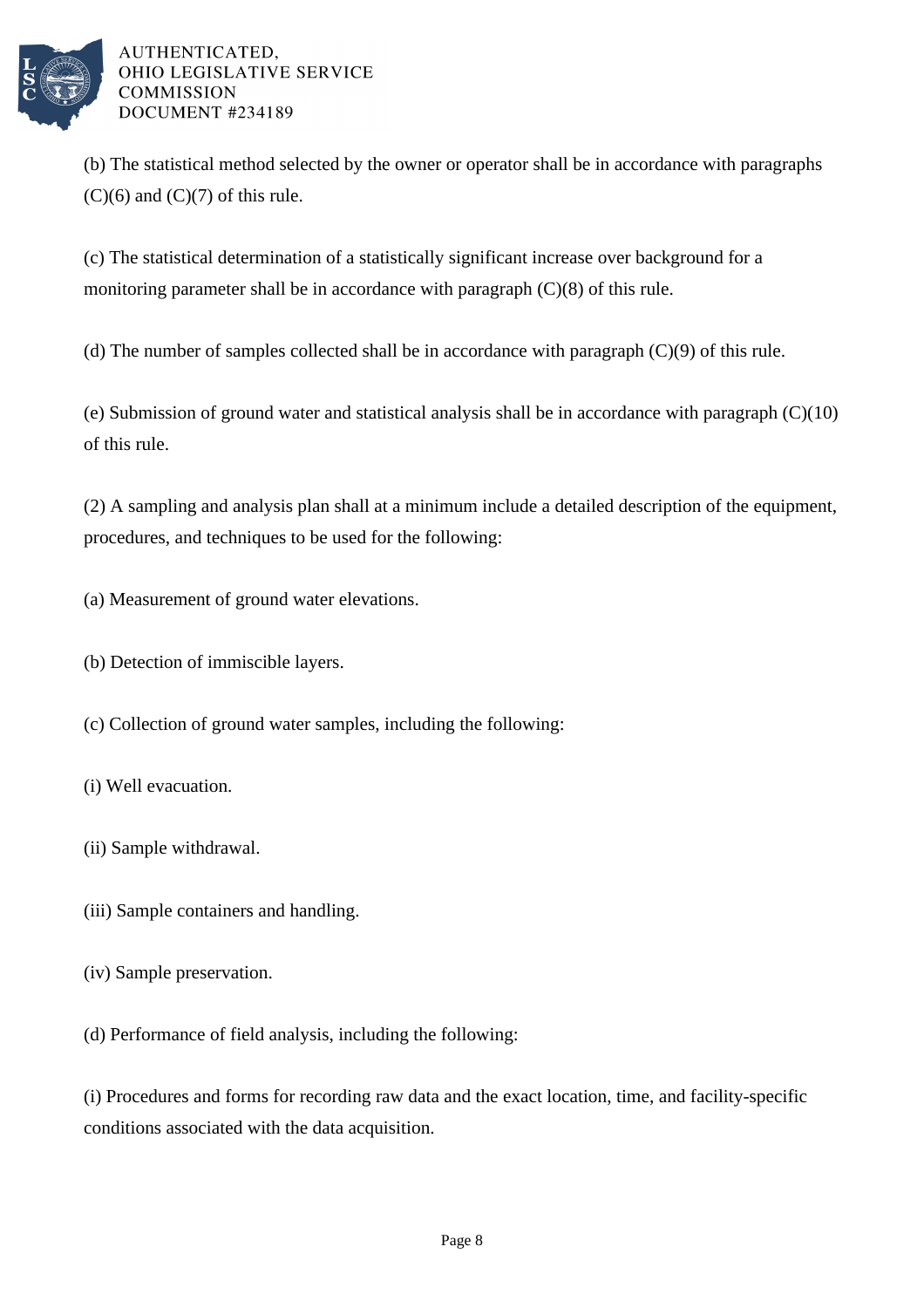

- (ii) Calibration of field devices.
- (e) Decontamination of equipment.
- (f) Chain of custody control, including the following:

(i) Standardized field tracking reporting forms to record sample custody in the field prior to and during shipment.

- (ii) Sample labels containing all information necessary for effective sample tracking.
- (g) Field and laboratory quality assurance and quality control, including the following:
- (i) Collection of duplicate samples during each sampling event.
- (ii) Collection of field and equipment blanks if non-dedicated sampling equipment is used.
- (iii) Collection of trip blanks.

The number of duplicate samples, field blanks, trip blanks, and equipment blanks shall be enough to adequately demonstrate the accuracy of the analysis results.

(h) The identification of well maintenance problems encountered during routine sampling of the wells and the process to assure that necessary maintenance is performed.

- (3) Ground water elevations.
- (a) Measurement of ground water elevations.

(i) Ground water elevations shall be measured in all wells to be sampled that round of sampling prior to any purging and sampling.

(ii) The total depth of the monitoring wells shall be measured in all wells at least annually for those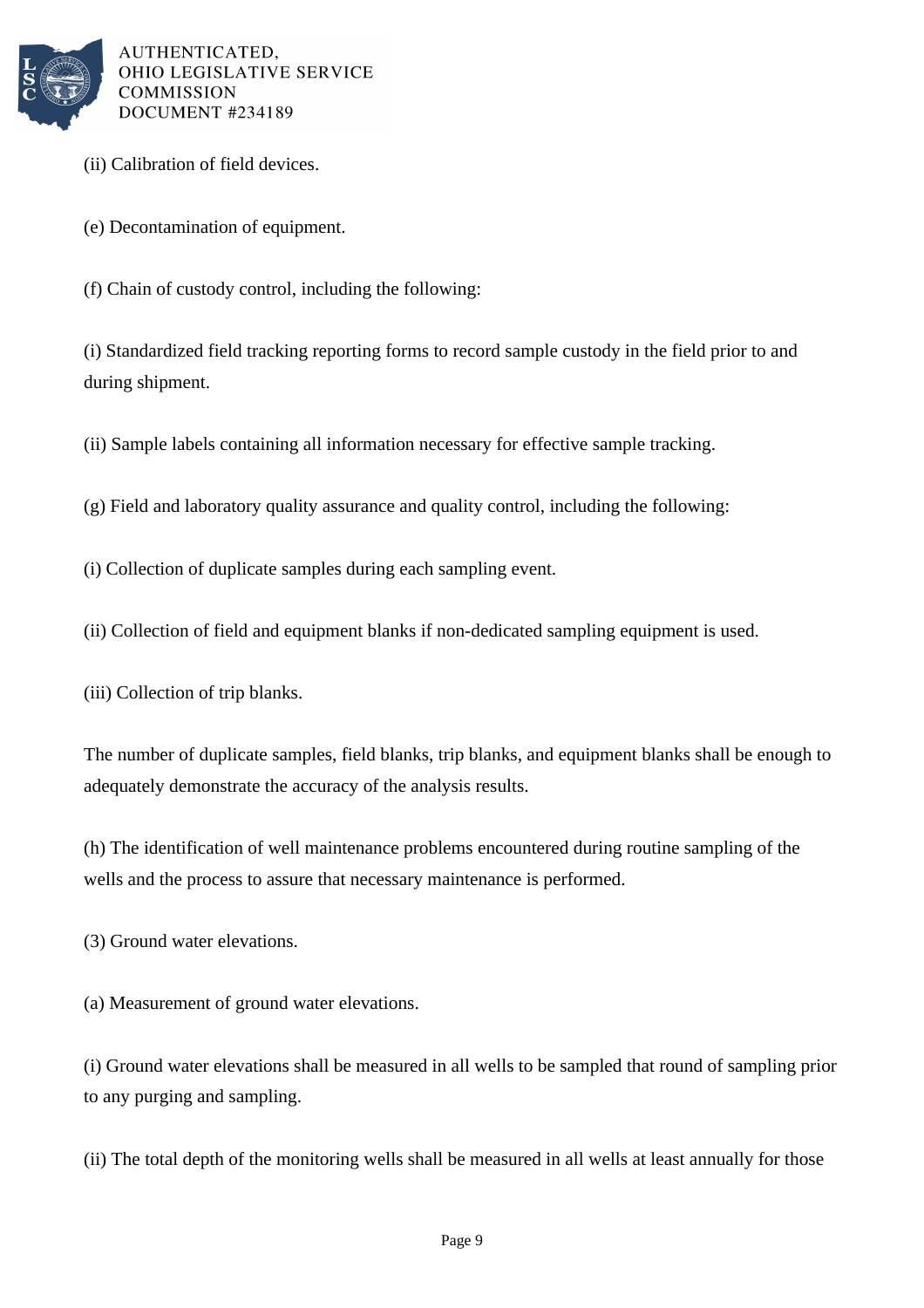

wells that do not have a dedicated pump installed. The depth of monitoring wells with a dedicated pump shall be measured whenever maintenance allows and the dedicated pump is removed for service or replacement.

(iii) Ground water elevations in all wells monitoring the same units or portion of units of a sanitary landfill facility shall be measured within a period of time short enough to avoid temporal variations in ground water flow which could preclude an accurate determination of ground water flow rate and direction, but within a period of time not to exceed twenty-four hours.

(b) The owner or operator shall semiannually determine ground water flow directions in the uppermost aquifer system and all significant zones of saturation monitored. For sampling events other than semiannual or background monitoring events, the owner or operator shall determine ground water flow directions for any zone monitored whenever more than half of the wells in that zone are sampled during that event.

(c) Potentiometric maps shall be constructed using the collected ground water elevation measurements and shall be included with the sampling data submittal.

(4) The owner or operator shall establish background ground water quality, unless the exception in paragraph (C)(5) of this rule applies, by analyzing ground water samples collected from hydraulically upgradient wells for each of the monitoring parameters or constituents required in the ground water monitoring program.

(5) Background ground water quality at a sanitary landfill facility may be based on sampling of wells that are not hydraulically upgradient where either of the following occur:

(a) Hydrogeologic conditions do not allow the owner or operator to determine which wells are upgradient.

(b) Sampling of other wells will provide an indication of background ground water quality that is as representative or more representative than that provided by upgradient wells.

(6) Statistical methods. Not later than ninety days after completing collection of the eight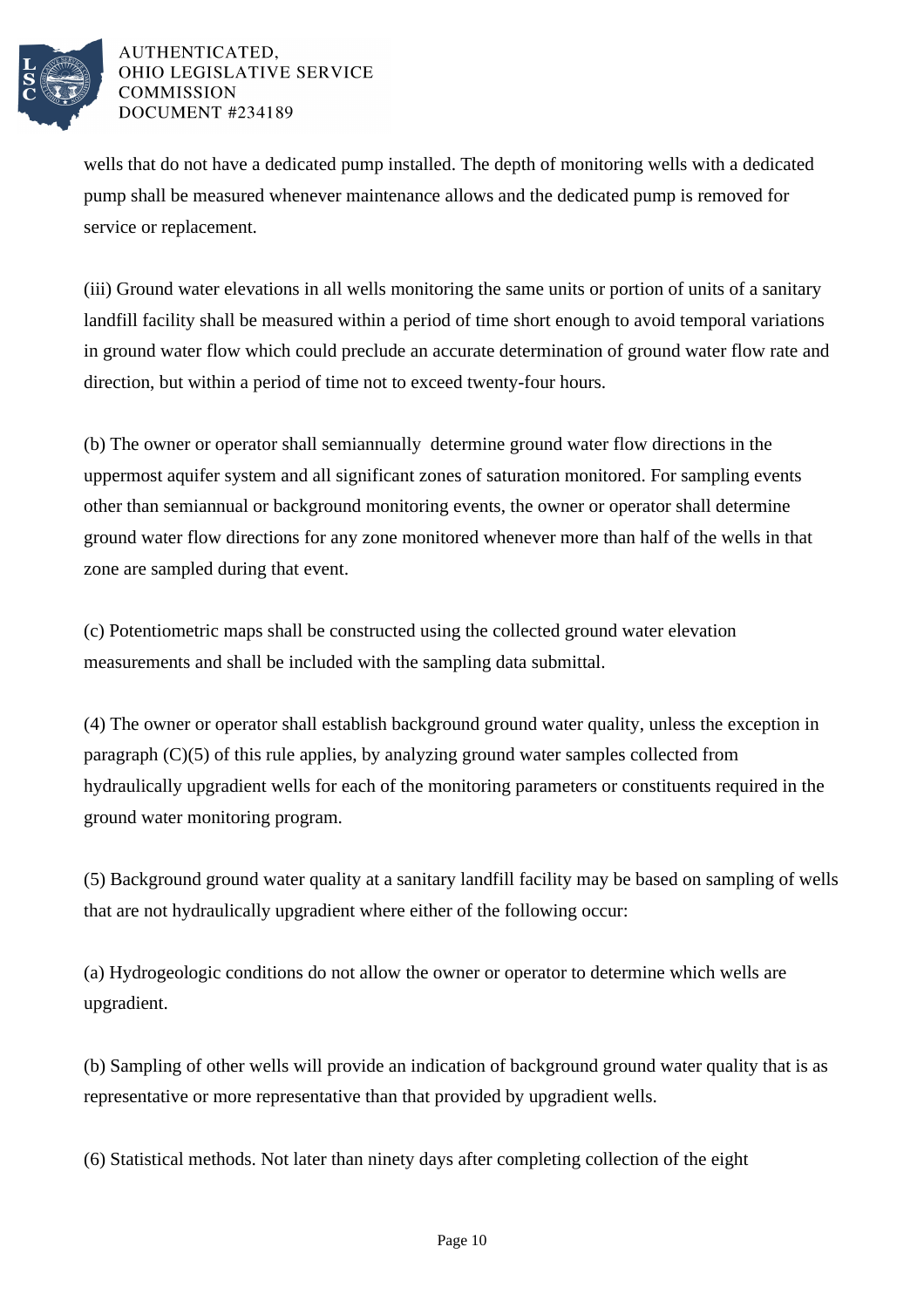

background samples necessary to comply with paragraphs  $(D)(5)(a)(ii)$  and  $(D)(5)(b)(ii)$  of this rule but not later than four hundred fifty days after implementing the ground water monitoring program, the owner or operator shall specify one of the following statistical methods to be used in evaluating ground water monitoring data. The statistical method chosen shall be conducted separately for each of the parameters required to be statistically evaluated in paragraph (D)(5) of this rule. The statistical method specified shall ensure protection of human health and the environment and shall comply with the performance standards outlined in paragraph (C)(7) of this rule. The owner or operator shall submit to the operating record any changes made to the statistical method. For owners or operators not subject to rule 3745-27-09 of the Administrative Code, submit to Ohio EPA any changes made to the statistical method. This submission of the revised statistical method shall be made thirty days prior to submitting to the operating record and Ohio EPA the first set of ground water analytical data analyzed using the revised statistical method. The statistical method specified shall be selected from one of the following:

(a) A tolerance or prediction interval procedure in which an interval for each constituent is established from the distribution of the background data, and the level of each constituent in each monitoring well is compared to the upper tolerance or prediction limit.

(b) A control chart approach that gives control limits for each constituent.

(c) A parametric analysis of variance ("ANOVA") followed by multiple comparisons procedures to identify statistically significant evidence of contamination. This shall include estimation and testing of the contrasts between the mean of each monitoring well and the background mean levels for each constituent.

(d) An analysis of variance ("ANOVA") based on ranks followed by multiple comparisons procedures to identify statistically significant evidence of contamination. This shall include estimation and testing of the contrasts between the median of each monitoring well and the background median levels for each constituent.

(e) Another statistical test method submitted by the owner or operator and approved by the director or the director's authorized representative.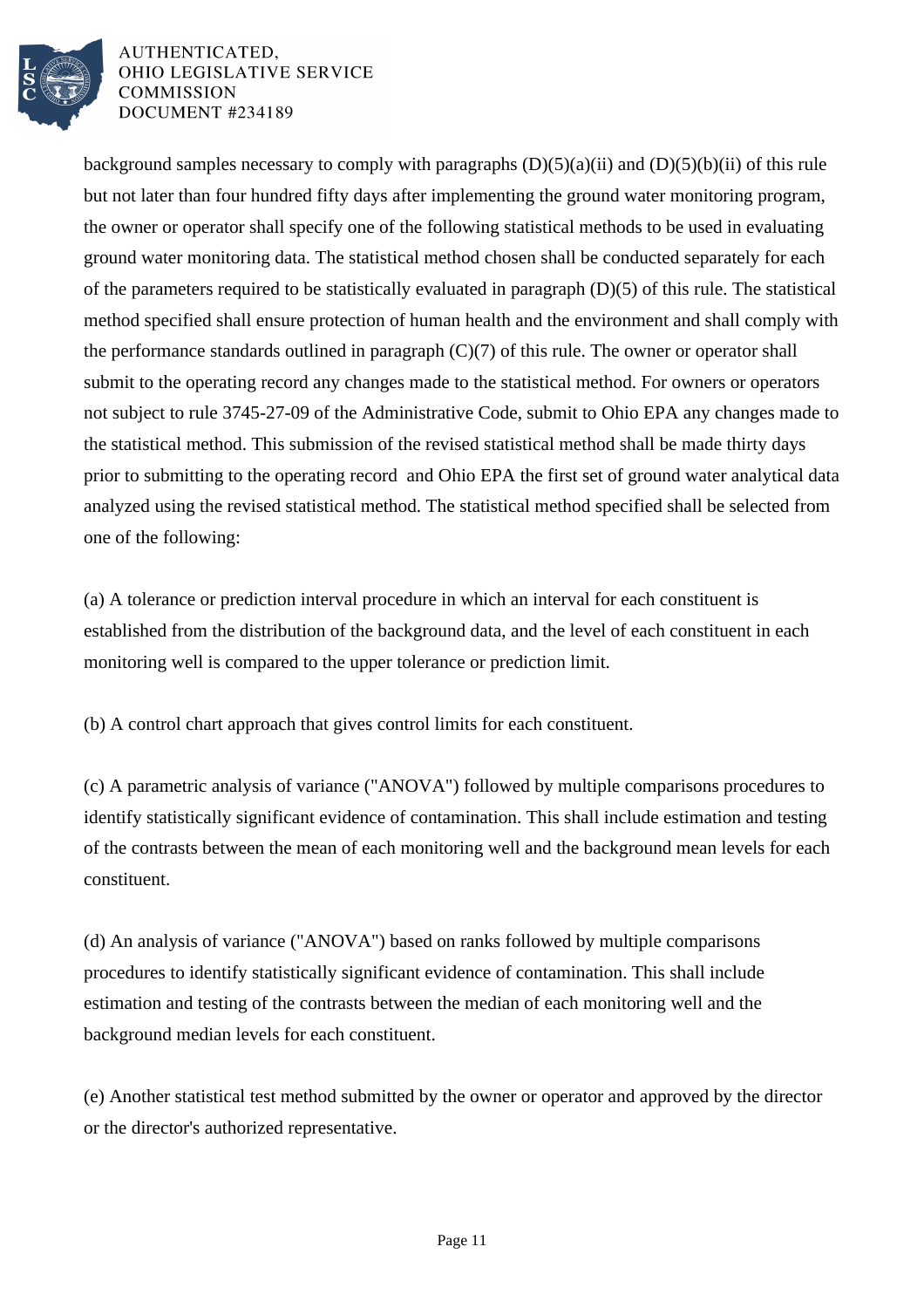

[Comment: The statistical method to be used during the initial statistical comparison required under paragraph (D)(5) of this rule needs to be submitted not later than ninety days after collecting the eighth background sample. If it is anticipated that the statistical method to be used will be an intrawell method, then the statistical plan shall be submitted not later than ninety days after the eighth sample has been collected from the well in question. If it is anticipated that the statistical method to be used will be an interwell method, then the statistical plan shall be submitted ninety days after a total of eight samples have been collected from the background wells. The eight background samples collected shall be evenly distributed across all background wells.]

(7) Performance standards for statistical methods. Any statistical method chosen in accordance with paragraph (C)(6) of this rule shall comply with the following performance standards as appropriate:

(a) The statistical method used to evaluate ground water monitoring data shall be appropriate for the distribution of chemical parameters or waste-derived constituents. If the distribution of the chemical parameters or waste-derived constituents is shown by the owner or operator to be inappropriate for a normal theory test, then the data should be transformed or a distribution free theory test should be used. If the distributions for the constituents differ, more than one statistical method may be needed.

(b) If an individual well comparison procedure is used to compare an individual monitoring well constituent concentration with background constituent concentrations or a ground water concentration level, the test shall be conducted at a type I error level not less than 0.01 for each testing period. If multiple comparisons procedures are used, the type I experimentwise error rate for each testing period shall be not less than 0.05; however, the type I error rate of not less than 0.01 for individual monitoring well comparisons shall be maintained. This performance standard does not apply for tolerance intervals, prediction intervals, or control charts.

(c) If a control chart approach is used to evaluate ground water monitoring data, the specific type of control chart and its associated parameter values shall be protective of human health and safety and the environment. The parameters shall be determined after considering the number of samples in the background data base, the date distribution, and the range of the concentration values for each constituent.

(d) If a tolerance interval or a prediction interval is used to evaluate ground water monitoring data,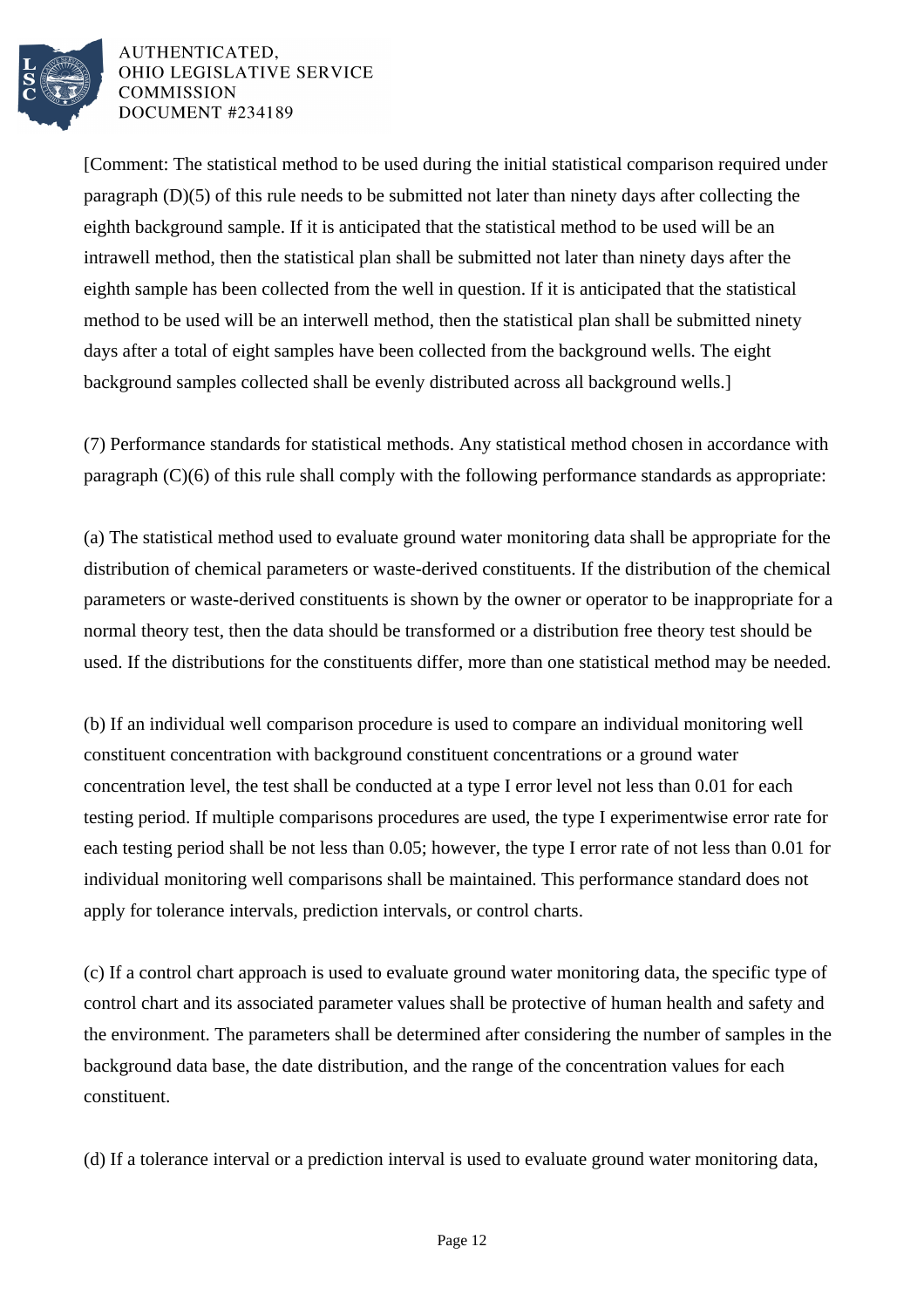

the levels of confidence, and for tolerance intervals, the percentage of the population that the interval must contain, shall be protective of human health and safety and the environment. These parameters shall be determined after considering the number of samples in the background data base, the data distribution, and the range of the concentration values for each constituent of concern.

(e) The statistical method shall account for data below the limit of detection with one or more statistical procedures that ensure protection of human health and the environment. Any practical quantitation limit (PQL) used in the statistical method shall be the lowest concentration level that can be reliably achieved within the specified limits of precision and accuracy during routine laboratory operating conditions that are available to the facility.

(f) If necessary, the statistical method shall include procedures to control or correct for seasonal and spatial variability as well as temporal correlation in the data.

(g) Background data can be added only in blocks of data resulting from the analysis of four or more statistically independent samples after the data have been statistically compared to the current background data and no statistical differences are detected, unless another method is deemed acceptable to the director.

(h) Prior to using an intra-well statistical method under the ground water detection monitoring program, the owner or operator shall submit to the operating record in accordance with rule 3745-27- 09 of the Administrative Code a demonstration that the ground water has not been affected by the landfill within the relevant wells. The owner or operator of a facility not subject to rule 3745-27-09 of the Administrative Code shall submit copies of the revisions to Ohio EPA and the approved health department.

(8) Determination of a statistically significant increase over background. The owner or operator shall determine whether or not there is a statistically significant increase over background for each parameter or constituent required to be statistically analyzed within the ground water monitoring program. The owner or operator shall make this determination each time the owner or operator assesses ground water quality. To determine whether a statistically-significant increase has occurred, the owner or operator shall compare the ground water quality of each parameter or constituent at each downgradient ground water monitoring well to the background value of that parameter or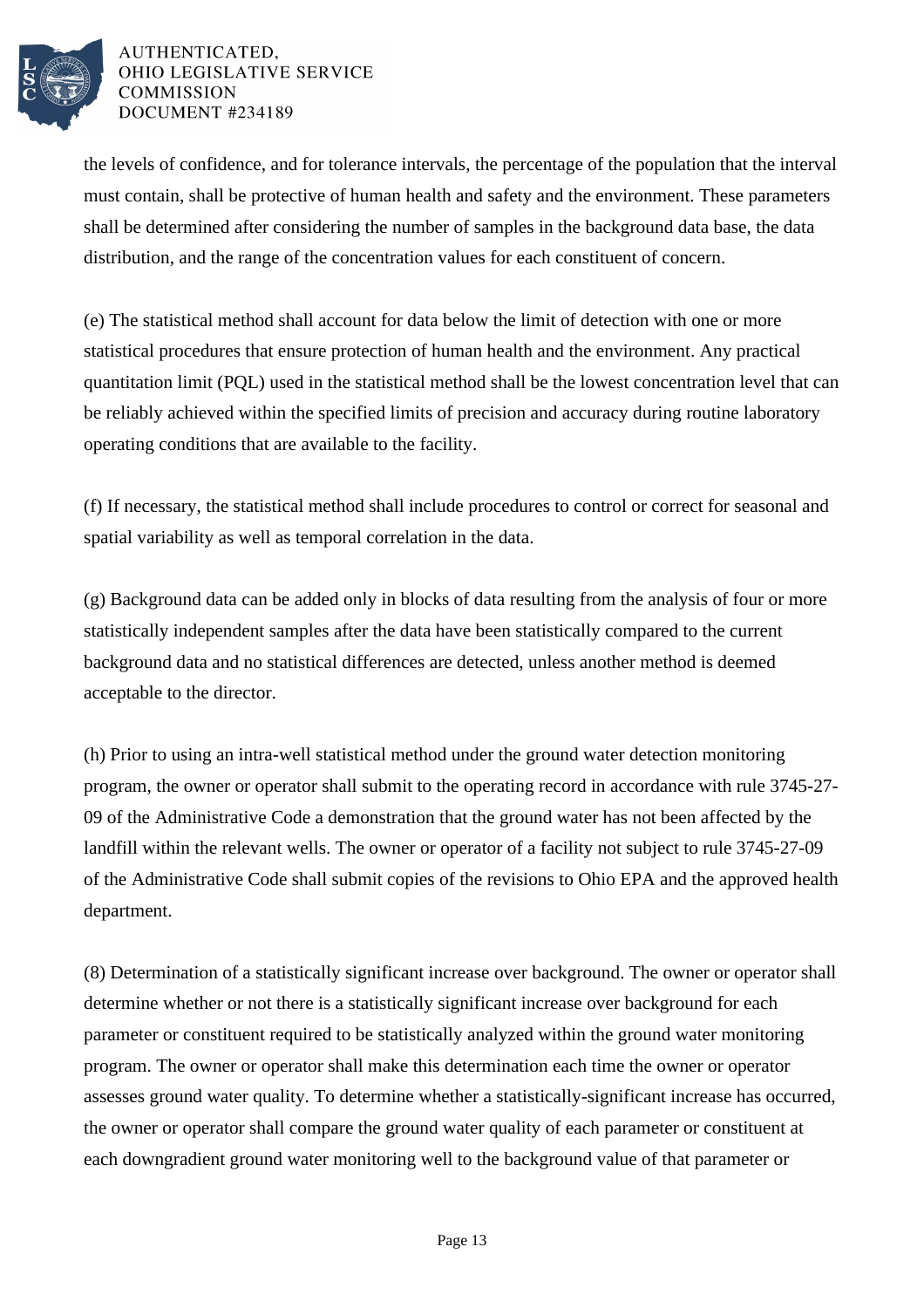

constituent according to the statistical procedures specified in paragraphs  $(C)(6)$  and  $(C)(7)$  of this rule.

(9) Sample number. The number of samples collected to establish ground water quality data shall be consistent with the appropriate statistical procedures determined pursuant to paragraphs (C)(6) and (C)(7) of this rule. The sampling procedures shall be those specified under paragraph (D) of this rule for detection monitoring, paragraph (E) of this rule for assessment or compliance monitoring, and paragraph (F) of this rule for corrective measures.

(10) Submission of results. All ground water elevation, sample analysis, and statistical analysis results generated in accordance with paragraphs (B), (C), (D), (E) and (F) of this rule shall be submitted to Ohio EPA not later than seventy-five days after sampling the well. All ground water data and an accompanying text shall be submitted to Ohio EPA in a form specified by the director or his authorized representative. The data and accompanying text required to be submitted in accordance with this paragraph shall be placed in the operating record in accordance with rule 3745- 27-09 of the Administrative Code. The accompanying text shall consist of at a minimum the following:

(a) Lab data sheets.

(b) Field and laboratory quality assurance/quality control (QA/QC) data.

(c) Chain of custody and sample receipt forms including preservation methods.

(d) Data summary tables.

(e) Statistical analysis results and summary tables including the results from any test for normality conducted on the semiannual sampling event data being submitted.

(f) The potentiometric maps required by paragraph  $(C)(3)$  of this rule.

(g) A description of the analysis methods used including method detection limits, and practical quantitation limits for the constituents analyzed.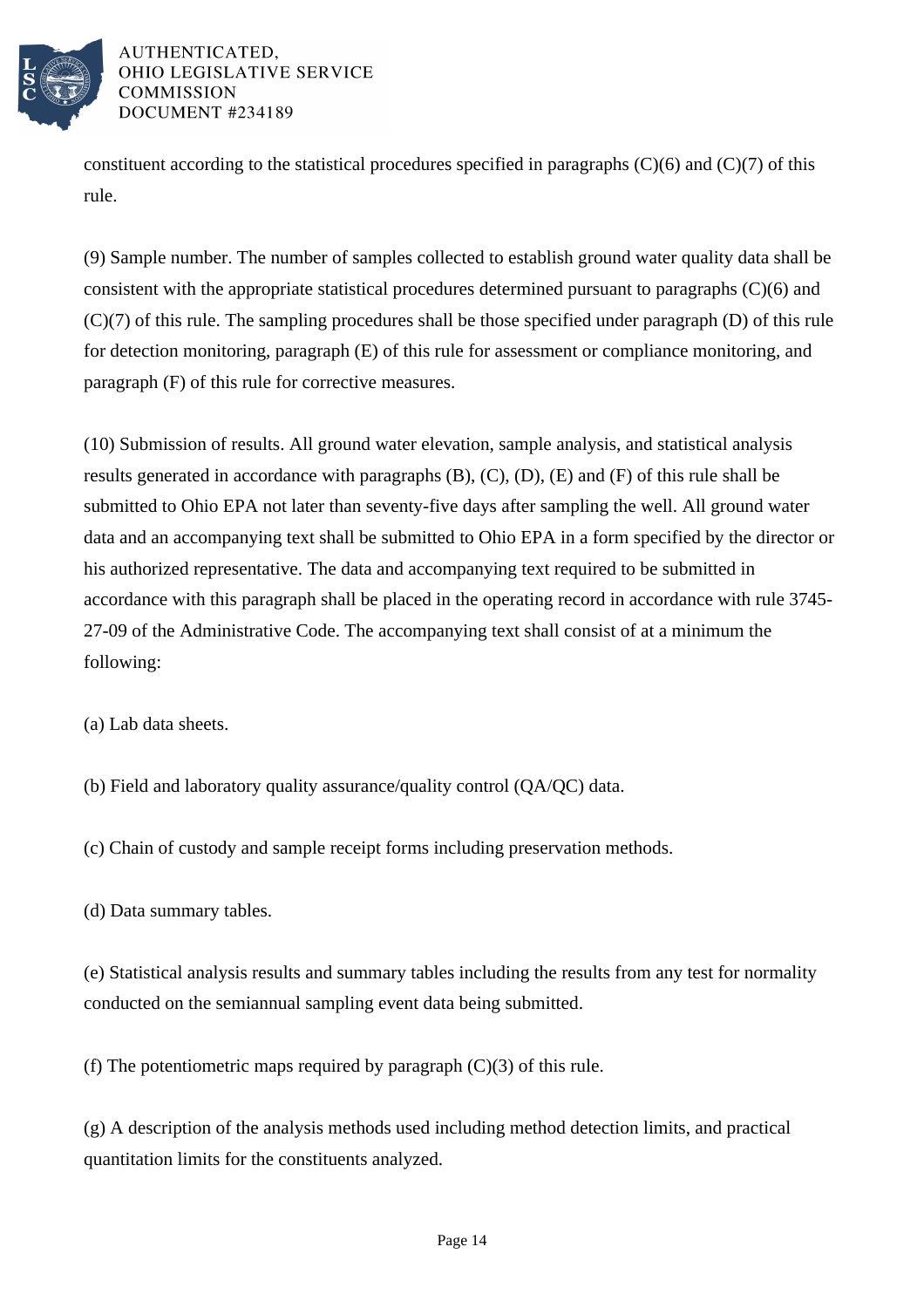

[Comment: The items requested in paragraph  $(C)(10)$  of this rule, may be submitted on an electronic format compatible with Ohio EPA software.]

(D) Ground water detection monitoring program. The owner or operator shall comply with the following requirements regarding ground water detection monitoring:

(1) Monitoring parameters. The owner or operator shall determine the concentration or value of the parameters listed in appendix I to this rule in ground water in accordance with paragraph (D) of this rule.

(2) Alternate monitoring parameter list.

(a) The owner or operator of a sanitary landfill facility may propose in writing to delete any of the monitoring parameters contained in appendix I to this rule to meet the requirements of paragraphs (D)(5) to (D)(7) of this rule. The director may approve the alternative list of monitoring parameters if the removed parameters are not reasonably expected to be in or derived from the waste contained or deposited in the sanitary landfill facility. Upon approval by the director or the director's authorized representative, the owner or operator may use the alternative list. The owner or operator shall at a minimum consider the following factors in proposing an alternative parameter list:

(i) Which of the parameters specified in appendix I to this rule shall be deleted from the parameters required to be monitored in paragraph (D)(5) of this rule.

(ii) The types, quantities, and concentrations of constituents in wastes managed at the sanitary landfill facility.

(iii) The concentrations of the constituents in the leachate contained in appendix I to this rule from the relevant units of the sanitary landfill facility.

(iv) Any other relevant information that the director or the director's authorized representative deems necessary.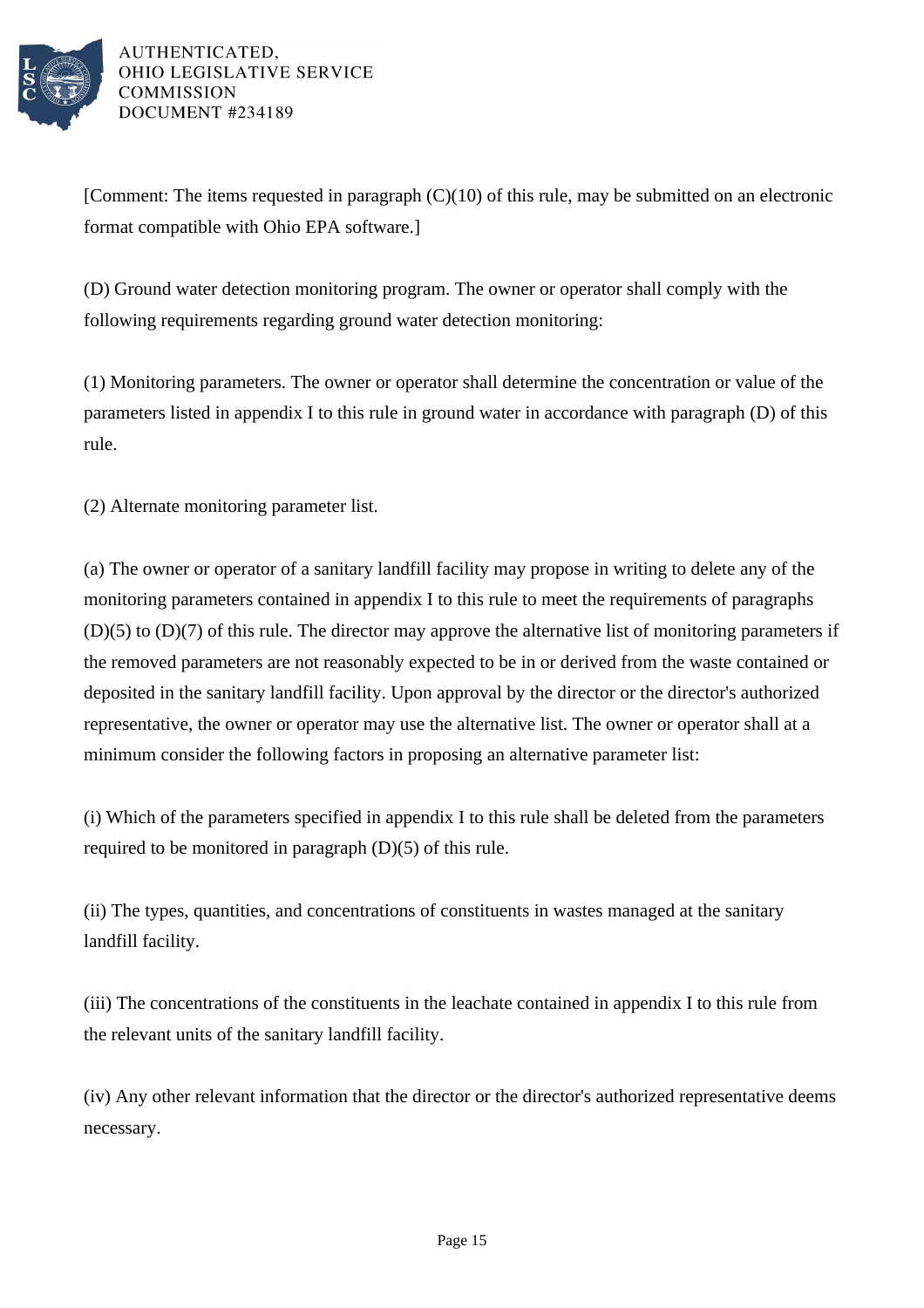

(b) The owner or operator of a sanitary landfill facility may delete 1,2- Dibromoethane (EDB) and 1,2-Dibromo-3-chloropropane (DBCP) from the constituents used to meet paragraphs (D)(5) to (D)(7) of this rule upon demonstration that there has never been a confirmed detection of EDB or DBCP in the ground water at the sanitary landfill facility.

(c) The owner or operator of a new sanitary landfill facility may delete 1,2- Dibromoethane (EDB) and 1,2-Dibromo-3-chloropropane (DBCP) from the constituents used to meet paragraphs (D)(5) to (D)(7) of this rule upon demonstration that there has never been a confirmed detection of EDB or DBCP in the ground water at the sanitary landfill facility during the first one hundred eighty days (four samples) of ground water monitoring.

(3) Alternate inorganic parameter list. The owner or operator of a sanitary landfill facility may propose in writing that an alternative list of inorganic indicator parameters be used to meet paragraph (D)(5) of this rule in lieu of some or all of the inorganic parameters listed in appendix I to this rule. The director shall approve the alternative inorganic indicator parameters if the alternative list will provide a reliable indication of inorganic releases from the sanitary landfill facility to the ground water. Upon approval by the director or the director's authorized representative, the owner or operator shall use the alternative list. The owner or operator shall at a minimum consider the following factors in proposing an alternative inorganic parameter list:

(a) The types, quantities, and concentrations of constituents in wastes managed at the sanitary landfill facility.

(b) The mobility, stability, and persistence of waste constituents or their reaction products in the unsaturated zone beneath the sanitary landfill facility.

(c) The detectability of the indicator parameters, waste constituents, and their reaction products in the ground water.

(d) The concentrations or values and coefficients of variation of monitoring parameters or constituents in the background ground water quality.

(4) Alternative parameters for low-yield wells not screened in the uppermost aquifer system. The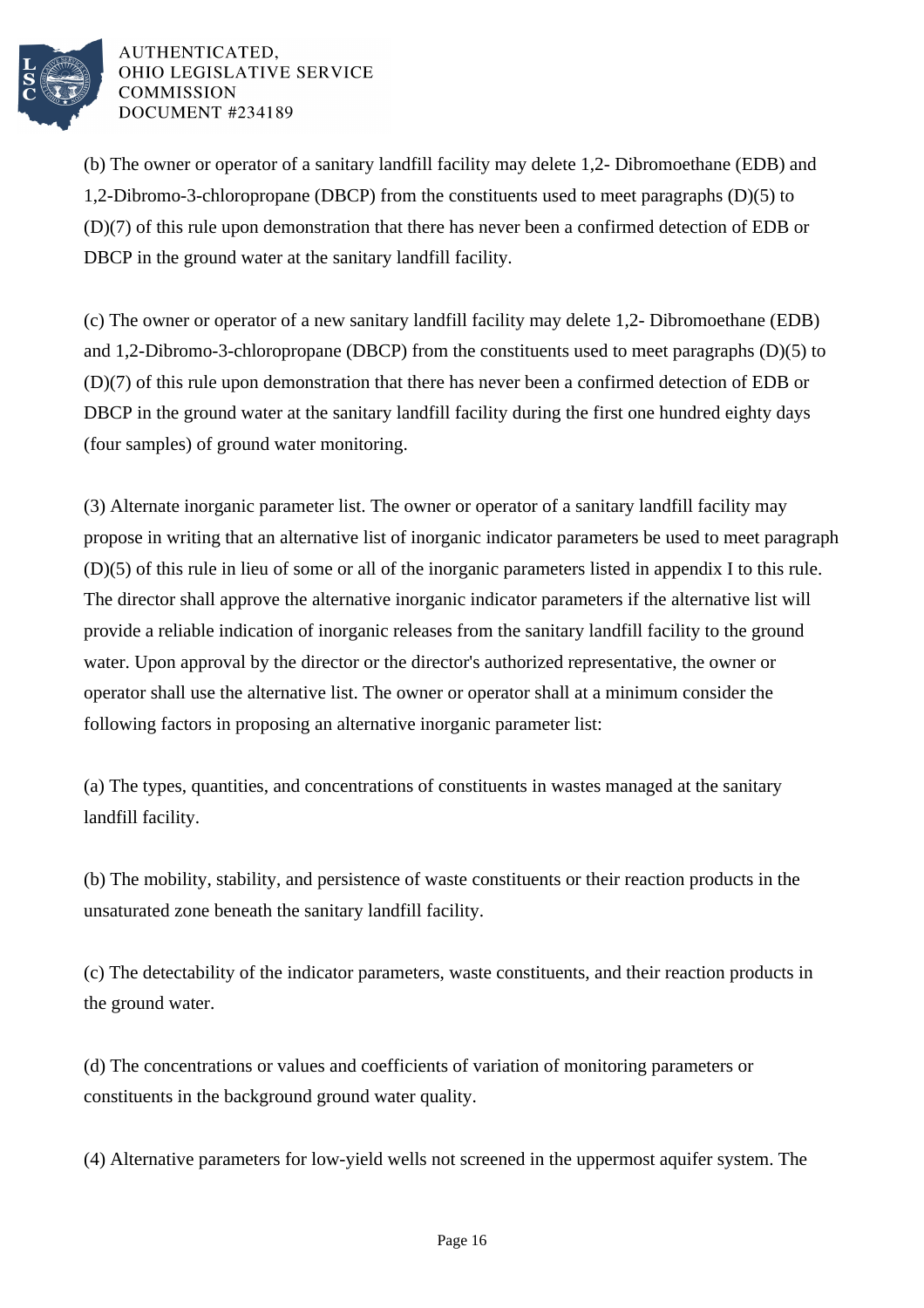

owner or operator may propose in writing, that an alternative list of any of the monitoring parameters contained in appendix I to this rule be used to meet paragraph  $(D)(5)(c)$  of this rule for those monitoring wells not screened in the uppermost aquifer system that cannot produce enough water within a twenty-four hour period to allow for the analysis of all of the required parameters. Upon approval by the director or the director's authorized representative, the owner or operator may use the alternative parameter list. The owner or operator shall at a minimum consider the following factors in proposing an alternative list for low-yield wells not screened in the uppermost aquifer:

(a) Whether the monitoring well is constructed in accordance with paragraph (B)(3) of this rule.

(b) Whether the well screen is properly placed across the significant zone or saturation in order to maximize yield.

(c) A calculation of the maximum sustainable yield of the significant zone of saturation.

(d) Field data demonstrating the time necessary for the well to recover completely after purging.

(e) The amount of water needed to analyze for all required parameters. This should include a discussion of which parameters will be deleted and the amount of water needed to analyze for these deleted parameters as well as the listing of the parameters which will be analyzed for in the samples and how much water is required to analyze for these parameters.

(5) Monitoring parameters, frequency, and location. The owner or operator shall monitor the ground water monitoring well system in accordance with the following:

(a) For monitoring wells screened within the uppermost aquifer system beneath the sanitary landfill facility, the owner or operator shall, during the active life of the facility (including final closure) and the post-closure care period, monitor the wells:

(i) For one of the following parameter lists:

(a) Parameters 1 through 66 contained in appendix I to this rule.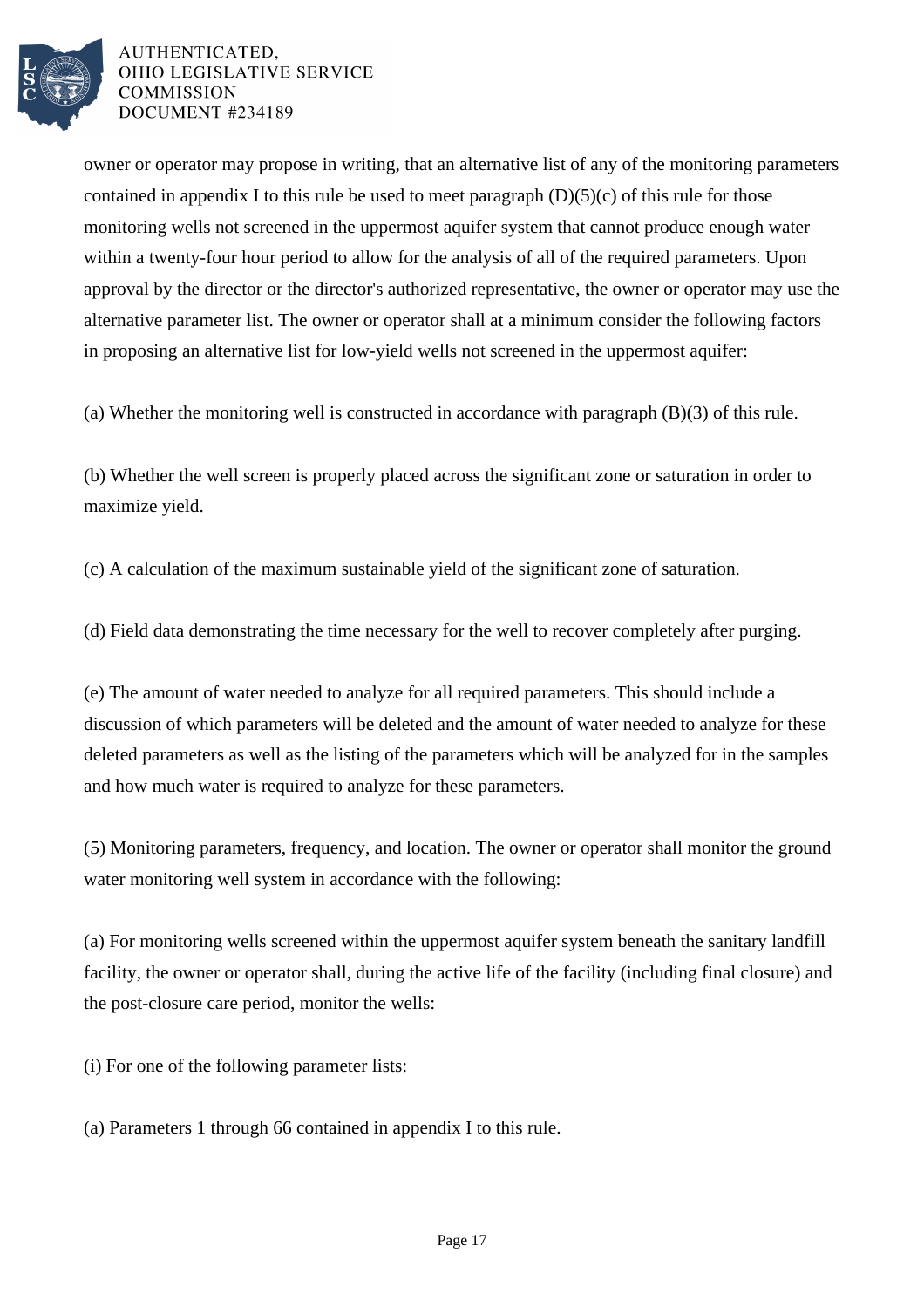

(b) The alternative parameter list approved in accordance with paragraphs  $(D)(2)$  or  $(D)(3)$  of this rule.

(ii) At least semiannually by collecting the following samples:

(a) During the initial one hundred and eighty days after implementing the ground water detection monitoring program, the owner or operator shall collect a minimum of four independent samples from each monitoring well screened in the uppermost aquifer system (background and downgradient). After collection of the initial four samples not later than one hundred and eighty days after implementing the ground water monitoring program, the owner or operator shall collect a minimum of four additional, independent samples from each monitoring well screened in the uppermost aquifer system (background and downgradient) on a quarterly sampling schedule until a minimum total of eight independent samples are obtained to establish background. The eight or more independent samples obtained from each monitoring well shall be analyzed for parameters specified in paragraph  $(D)(5)(a)(i)$  of this rule and shall be used to establish background to fulfill the statistical analysis provisions of this rule. The owner or operator of a sanitary landfill facility with an existing ground water monitoring system may use existing data to meet the provisions of this paragraph provided the information required pursuant to paragraph (C) of this rule is available.

[Comment: Existing data to meet the provision of the above rule is allowed provided that the sampling and analysis procedures used to collect and analyze the sample are documented, available for review and consistent with paragraph  $(C)(1)$  of this rule.]

(b) Beginning two years after implementing the ground water detection monitoring program and continuing during subsequent semiannual sampling events, at least one sample from each monitoring well screened in the uppermost aquifer system (background and downgradient) must be collected and analyzed for the parameters specified in paragraph  $(D)(5)(a)(i)$  of this rule.

(iii) Beginning with receiving the results from the first monitoring event collected pursuant to paragraph  $(D)(5)(a)(ii)(b)$  of this rule and semiannually thereafter, by statistically analyzing the results from wells screened in the uppermost aquifer system for the parameters specified in paragraph  $(D)(5)(a)(i)$  of this rule.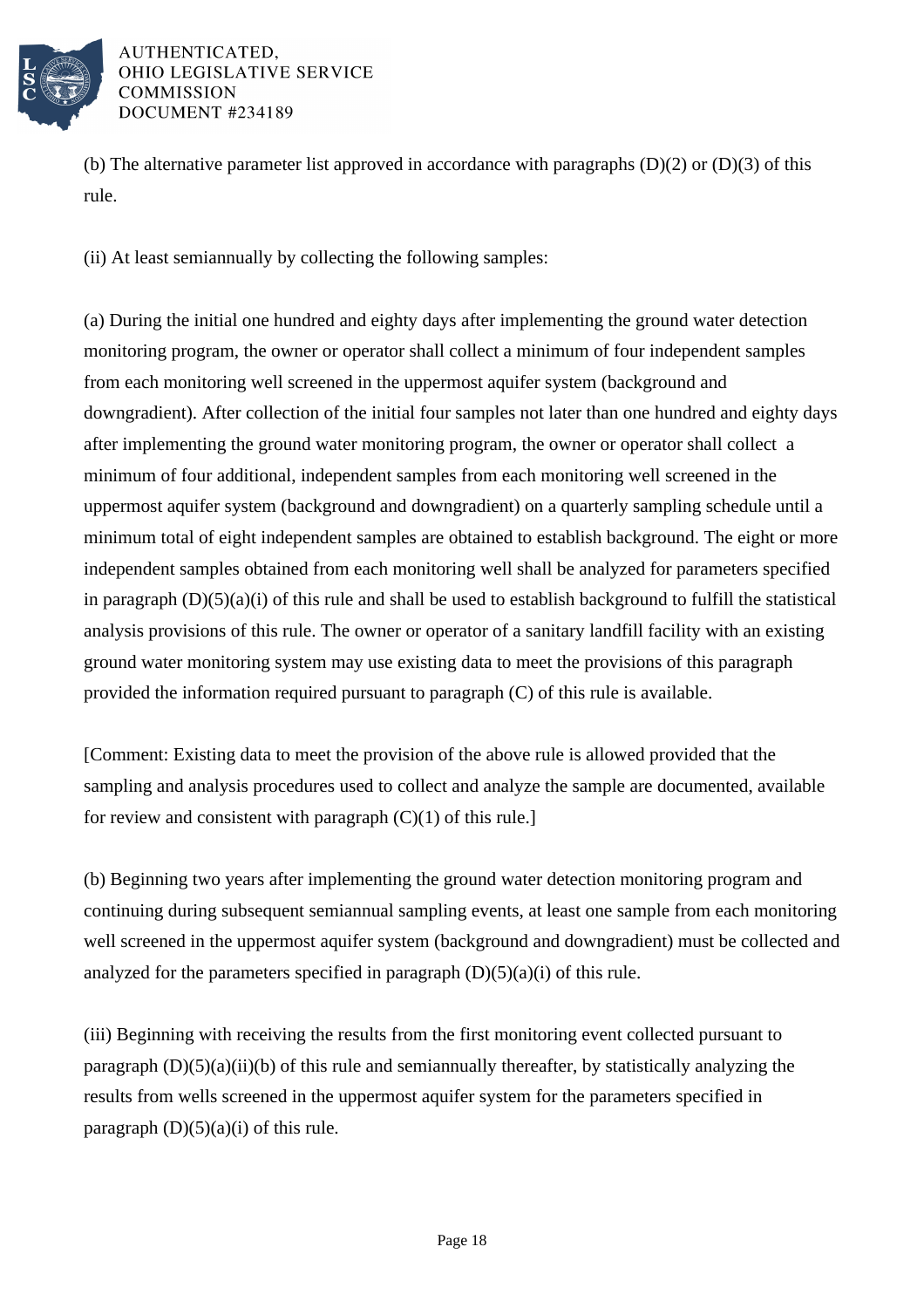

(b) For monitoring wells not screened in the uppermost aquifer system at the sanitary landfill facility, the owner or operator shall, during the active life of the facility (including final closure) and the postclosure care period, monitor the wells:

(i) For one of the following parameter lists:

(a) Parameters numbered 18, 25, 33, 61, 63, 64, 65, and 66, contained in appendix I to this rule.

(b) The alternate parameter list approved in accordance with paragraphs  $(D)(2)$ ,  $(D)(3)$  or  $(D)(4)$  of this rule.

(ii) At least semiannually by collecting the following samples:

(a) During the initial one hundred and eighty days after implementing the ground water detection monitoring program, the owner or operator shall collect a minimum of four independent samples from each monitoring well not screened in the uppermost aquifer system (background and downgradient). After collection of the initial four samples not later than one hundred and eighty days after implementing the ground water monitoring program, the owner or operator shall collect a minimum of four additional, independent samples from each monitoring well not screened in the uppermost aquifer system (background and downgradient) on a quarterly sampling schedule until a minimum total of eight independent samples are obtained to establish background. The eight or more independent samples obtained from each monitoring well shall be analyzed for the parameters specified in paragraph (D)(5)(b)(i) of this rule and shall be used to establish background to fulfill the statistical analysis provisions of this rule. The owner or operator of a sanitary landfill facility with an existing ground water monitoring system may use existing data to meet the provisions of this paragraph provided the information required pursuant to paragraph (C) of this rule is available.

[Comment: Existing data to meet the provisions of the above rule is allowed provided that the sampling and analysis procedures used to collect and analyze the sample are documented, available for review and consistent with paragraph  $(C)(1)$  of this rule.]

(b) Beginning two years after implementing the ground water detection monitoring program and continuing during subsequent semiannual sampling events, at least one sample from each monitoring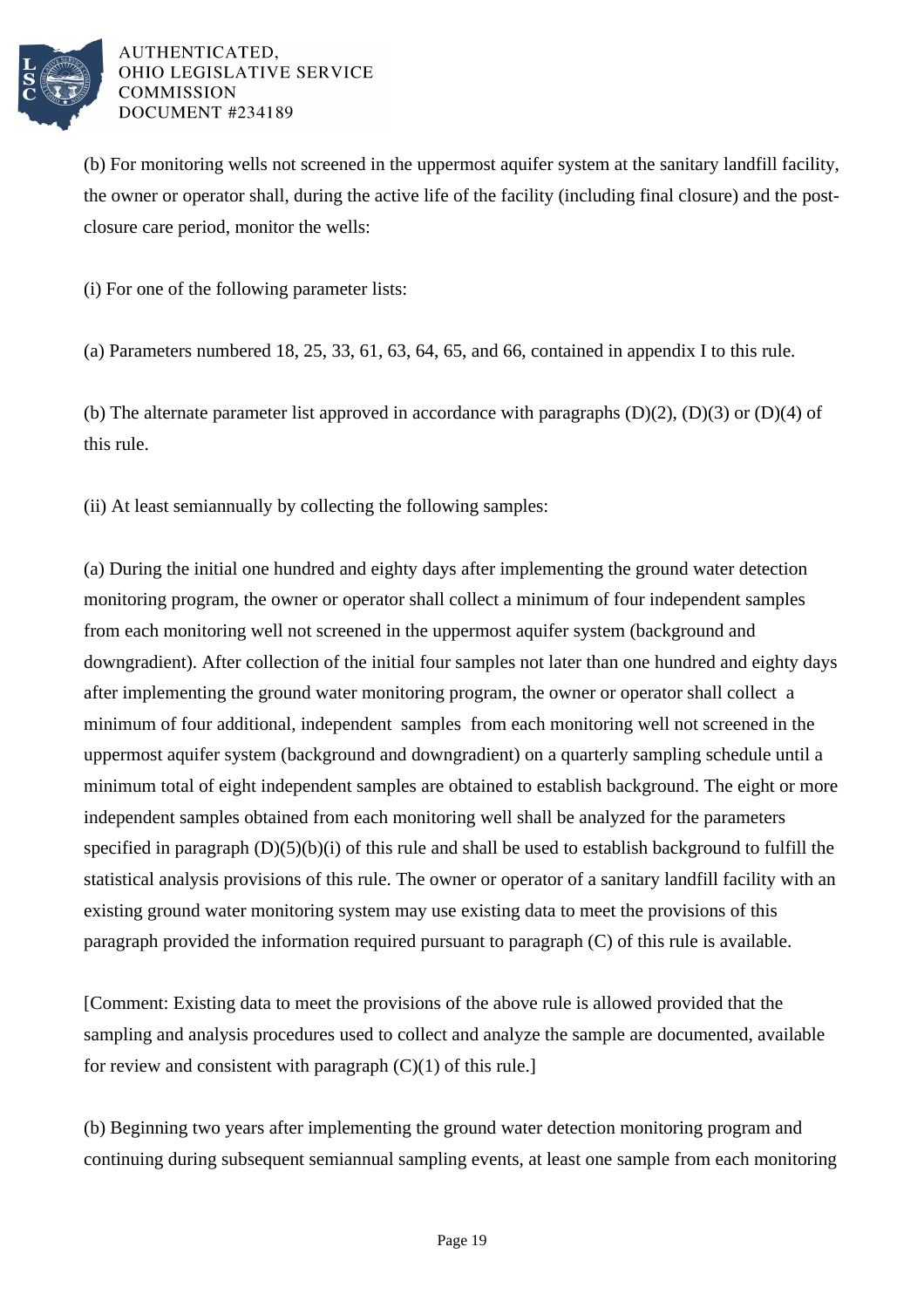

well not screened in the uppermost aquifer system (background and downgradient) must be collected and analyzed for the parameters specified in paragraph  $(D)(5)(b)(i)$  of this rule.

(iii) Beginning with receiving the results from the first monitoring event collected pursuant to paragraph  $(D)(5)(b)(ii)(b)$  of this rule and at least semiannually thereafter, by statistically analyzing the results from monitoring wells not screened within the uppermost aquifer system for the parameters specified in paragraph  $(D)(5)(b)(i)$  of this rule.

(c) All monitoring wells shall be monitored for constituents contained in appendix I to this rule or the alternative parameter list approved in accordance with paragraphs  $(D)(2)$ ,  $(D)(3)$ , or  $(D)(4)$  of this rule at least annually during the active life of the sanitary landfill facility (including final closure) and during the post-closure care period.

(d) At least one sample from each well in the monitoring system per sampling event shall be field analyzed for parameters 67, 68, and 69 listed in appendix I to this rule.

(e) If a new well or replacement well is to be added to an existing monitoring system, the owner or operator shall statistically analyze the ground water analysis data from the well in accordance with the applicable rules as soon as possible but not later than two years from the date that the well is added to the monitoring system.

(6) Alternative sampling and statistical analysis frequency. During the active life (including final closure) of a sanitary landfill facility and the post-closure care period, the owner or operator may propose in writing an alternative frequency for ground water sampling and statistical analysis required by paragraph (D)(5) of this rule. The director or the director's authorized representative may approve a proposed alternative frequency provided the alternative frequency sampling and analysis frequency is not less than annual. Upon approval by the director or the director's authorized representative, the owner or operator may use the alternative sampling or analysis frequency. The owner operator shall at a minimum consider the following factors in proposing an alternative sampling and analysis frequency:

(a) Lithology of the aquifer system and all stratigraphic units above the uppermost aquifer system.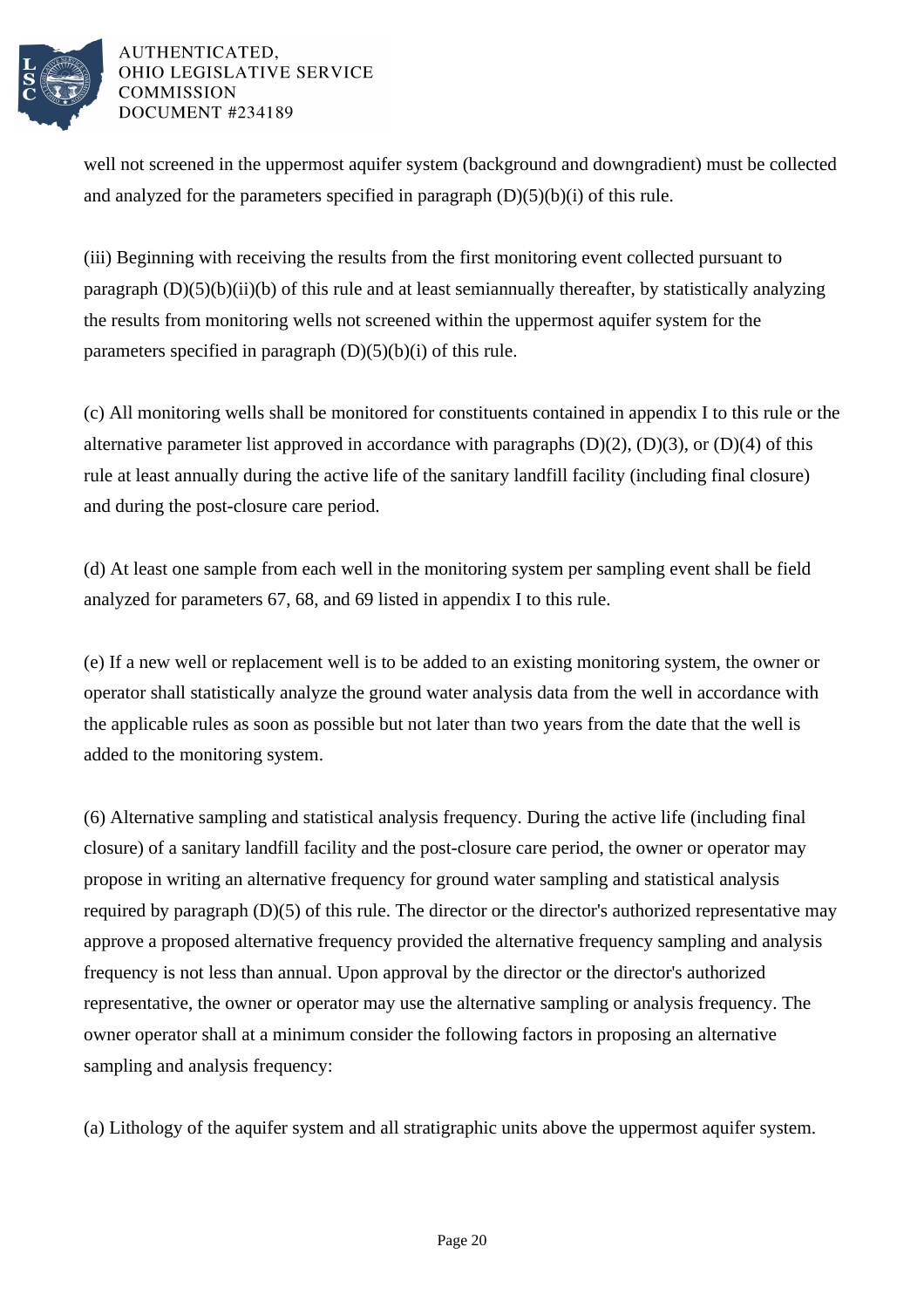

(b) Hydraulic conductivity of the uppermost aquifer system and all stratigraphic units above the uppermost aquifer system.

(c) Ground water flow rates for the uppermost aquifer system and all zones of saturation above the uppermost aquifer system.

(d) Minimum distance between the upgradient edge of the limits of waste placement of the sanitary landfill facility and the downgradient monitoring well system.

(e) Resource value of the uppermost aquifer system.

(7) Determination of a statistically significant increase over background in detection monitoring parameters.

(a) The owner or operator shall comply with paragraph  $(D)(7)(b)$  of this rule, if the owner or operator determines a statistically significant change, according to the statistical procedures specified in paragraphs  $(C)(6)$  and  $(C)(7)$  of this rule, for any of the following:

(i) Parameters 1 through 66 contained in appendix I to this rule, or the alternate parameter list approved in accordance with paragraphs  $(D)(2)$  or  $(D)(3)$  of this rule in samples from monitoring wells screened in the uppermost aquifer system.

(ii) Parameters 18, 25, 33, 61, 63, 64, 65, and 66 contained in appendix I to this rule or the alternate parameter list approved in accordance with paragraphs  $(D)(2)$ ,  $(D)(3)$ , or  $(D)(4)$  of this rule in samples for all monitoring wells not screened in the uppermost aquifer system.

(b) The owner or operator shall submit a written notification to Ohio EPA of a statistically significant increase over background not later than seventy-five days after withdrawing a sample from the well that upon analysis demonstrates a statistically significant change. A copy of this notification shall be placed in the operating record in accordance with rule 3745-27-09 of the Administrative Code. The notification must indicate which wells and parameters have shown a statistically significant increase over background levels.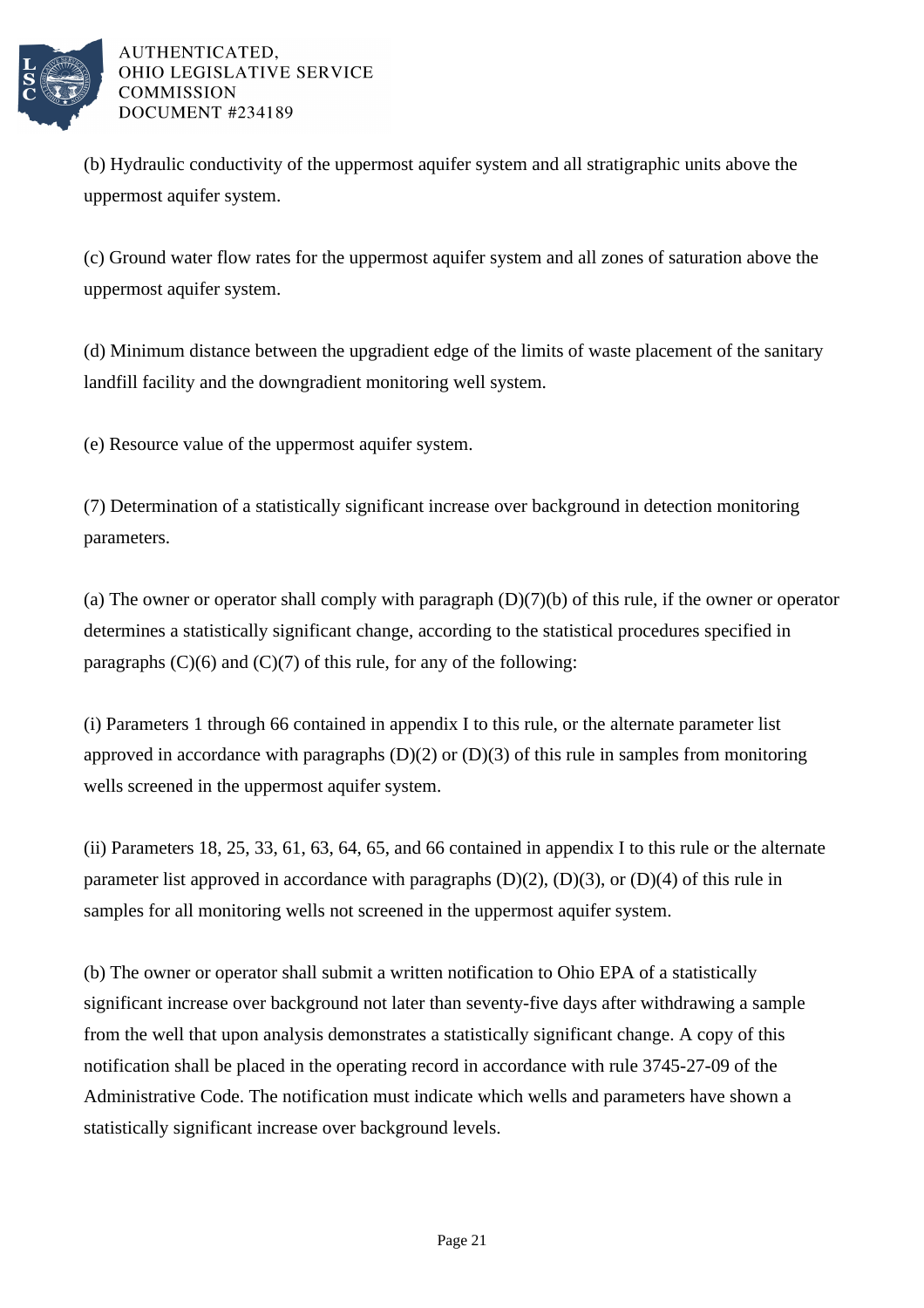

(c) Demonstration of a false positive. The owner or operator may do one of the following to demonstrate a false positive:

(i) Use the "1 of M" resampling method to demonstrate that the statistically significant increase over background was a false positive. The "1 of M" resampling method to be used shall be documented within the statistical analysis plan required by paragraph  $(C)(6)$  of this rule and shall be protective of human health and safety and the environment. The number of resamples to be used shall be documented with the statistical method specified by the owner or operator as required by paragraph (C)(6) of this rule. If the owner or operator demonstrates using the "1 of M" resampling method that the statistically significant increase over background was a false positive, then the owner or operator may return to detection monitoring. The owner or operator shall submit a report certified by a qualified ground water scientist documenting the demonstration to Ohio EPA not later than one hundred and eighty days after initial sampling.

[Comment: The "1 of M resampling method" is a statistical resampling procedure to verify the statistically significant increase over background determined for the first sample taken from a monitoring well. The number of resamples used with the method will vary depending on the number of background samples available. The number of resamples usually does not exceed two. As an example, for the Ohio EPA, a "1 of 2 method" means the original sample plus one resample with the analysis data from both samples having to demonstrate a statistically significant increase above background in order for the owner or operator to make a new determination of the concentration of any contaminant released and the rate and extent of migration of the contaminants release to ground water.]

(ii) Demonstrate that the statistically significant increase over background resulted from a source other than the sanitary landfill, or error in the sampling, analysis, or statistical evaluation, or from natural variation in ground water quality. A report certified by a qualified ground water scientist documenting this demonstration shall be submitted to the appropriate Ohio EPA district office not later than ninety days after initial sampling. Upon notification by the director that the report does not successfully demonstrate that the statistically significant increase over background resulted from a source other than the sanitary landfill, or error in the sampling, analysis, or statistical evaluation, or from natural variation in ground water quality, the owner or operator shall comply with the provisions of paragraph (E) of this rule.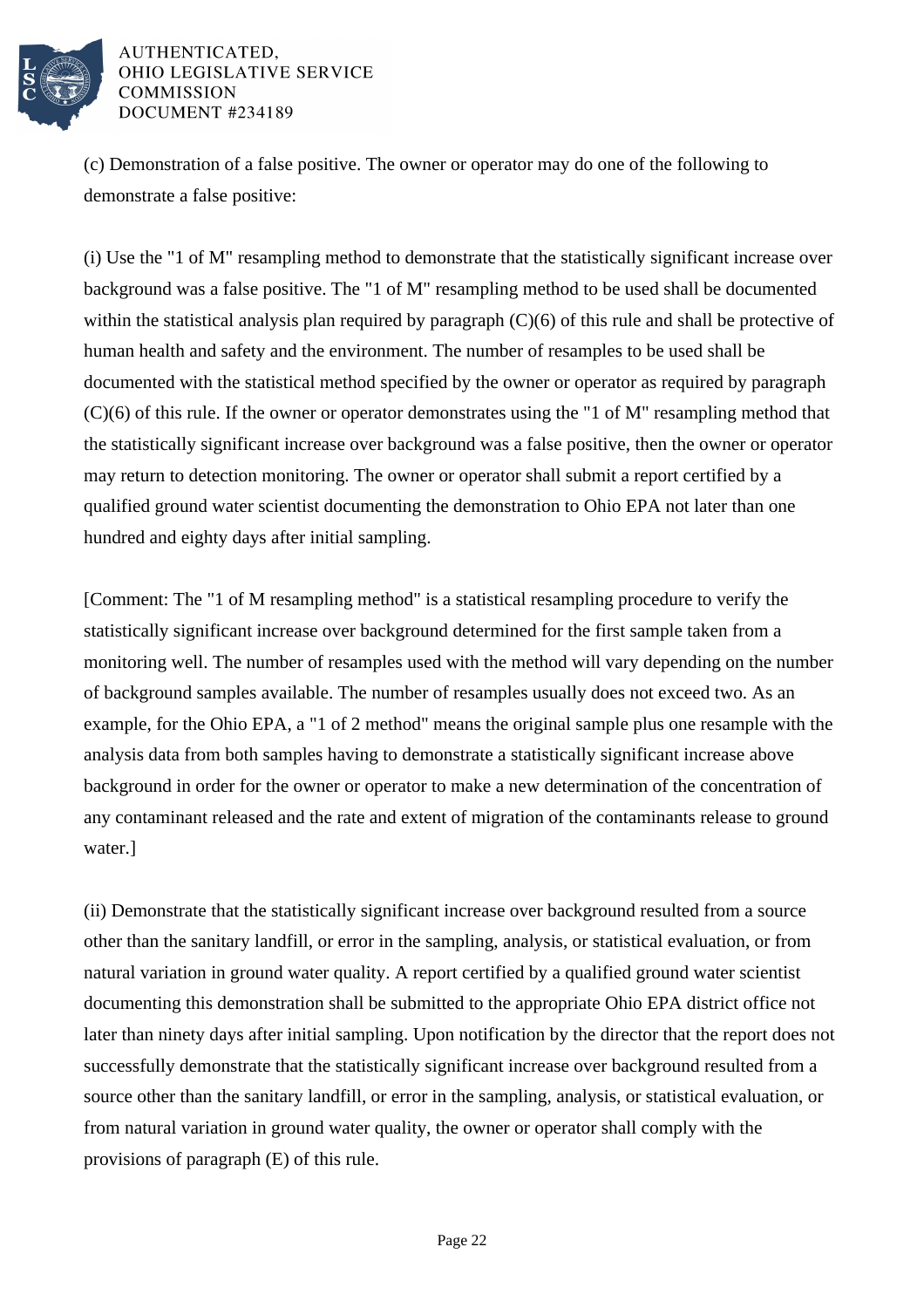

[Comment: The reports under paragraph  $(D)(7)(c)$  of this rule are required to be certified by a qualified ground water scientist in accordance with paragraph (A)(5) of this rule.]

(E) Ground water quality assessment monitoring program. The owner or operator shall comply with the following requirements regarding ground water quality assessment monitoring:

(1) General requirements. Upon determining a statistically significant increase above background in accordance with paragraph (D)(7) of this rule, the owner or operator shall implement a ground water quality assessment program and submit a ground water quality assessment plan in accordance with either of the following:

(a) Not later than two hundred ten days after detection of a statistically significant increase above background.

(b) Not later than ninety days after notification by the director that the report submitted under paragraph  $(D)(7)(c)(ii)$  does not successfully make the required demonstration if the owner or operator has submitted a demonstration in accordance with paragraph  $(D)(7)(c)(ii)$  of this rule.

[Comment: The ground water quality assessment plan is required to be certified by a qualified ground water scientist in accordance with paragraph  $(A)(5)$  of this rule. The ground water quality assessment plan is a self-implementing plan which does not require approval from Ohio EPA prior to implementation by the owner or operator.]

(2) The owner or operator may undertake during the implementation of the ground water quality assessment program, activities necessary to prevent the continued release of waste-derived constituents from the regulated unit to the ground water. Any activities undertaken by the owner or operator in accordance with this paragraph shall be in compliance with all applicable federal and Ohio statutes and regulations.

(3) Ground water quality assessment plan elements. The plan to be submitted in accordance with paragraph (E)(1) of this rule shall include at a minimum detailed descriptions of the following: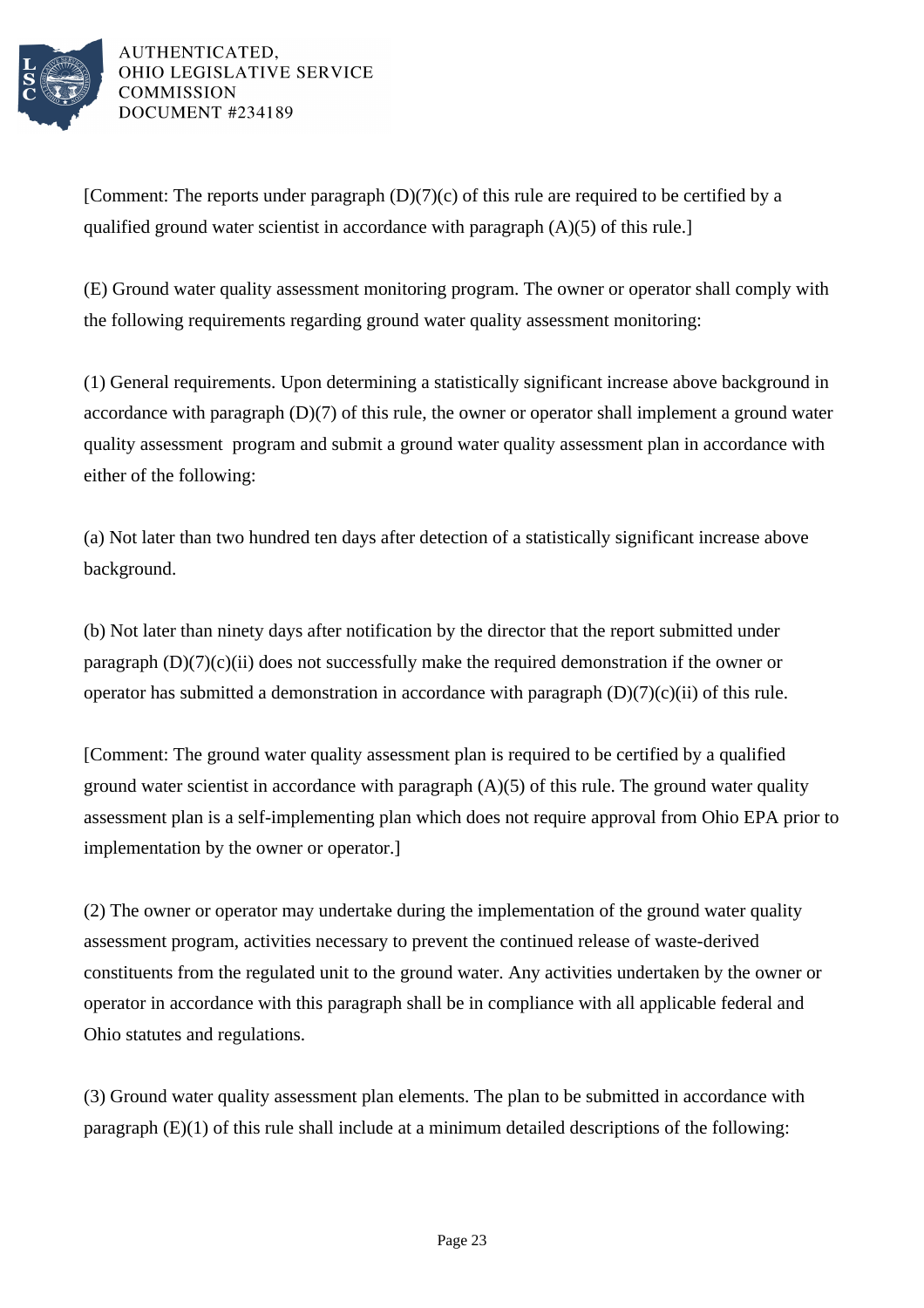

(a) Hydrogeologic conditions at the sanitary landfill facility.

(b) The detection monitoring program implemented by the sanitary landfill facility, including the following:

(i) The number, location, depth, and construction of detection monitoring wells with documentation.

(ii) A summary of detection monitoring ground water analytical data with documentation of the results.

(iii) A summary of statistical analyses applied to the data.

(c) The investigatory approach to be followed during the assessment, including but not limited to the following:

(i) The proposed number, location, depth, installation method, and construction of assessment monitoring wells.

(ii) The proposed methods for gathering additional hydrogeologic information.

(iii) The planned use of supporting methodology (i.e., soil gas or geophysical surveys).

(d) The techniques, procedures, and analytical equipment to be used for ground water sampling during the assessment. This description shall include those sampling and analysis elements listed within paragraph  $(C)(2)$  of this rule.

(e) Data evaluation procedures, including but not limited to the following:

(i) Planned use of statistical data evaluation for the ground water quality assessment program or for compliance monitoring.

(ii) Planned use of computer models.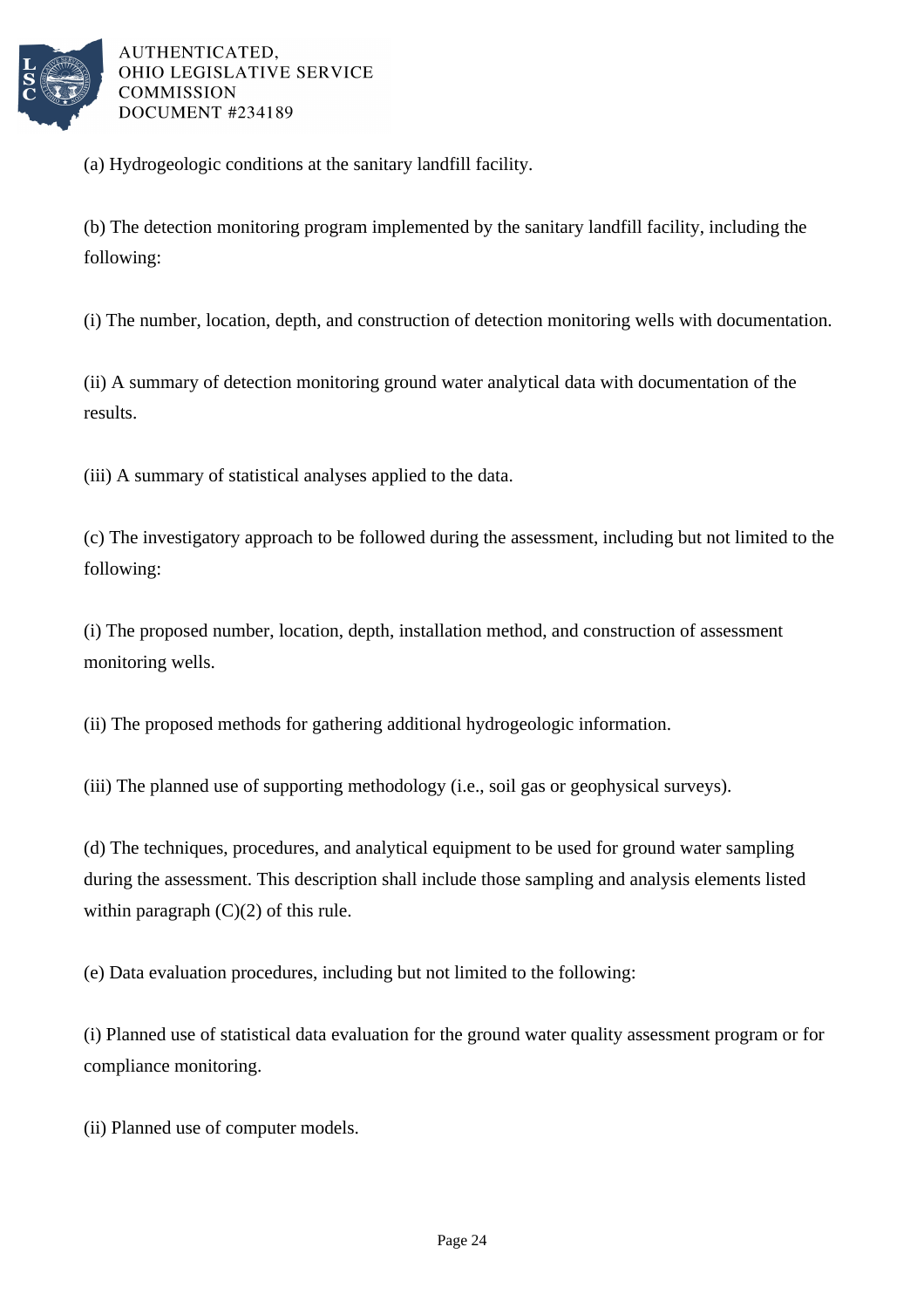

(iii) Planned use of previously gathered information.

(iv) Criteria which will be utilized to determine if additional assessment activities are warranted.

(f) A schedule of implementation which incorporates the requirements specified in paragraph (E)(4) of this rule.

(g) Provisions for installing additional wells, as necessary, for determining the nature and extent of any release of waste-derived constituents per paragraph (E)(5) of this rule.

(h) Provisions for installing at least one additional monitoring well at the facility boundary in the direction of downgradient ground water flow from the affected well and as many additional wells as necessary to meet the provisions of paragraph (E)(5) of this rule.

(4) Assessment monitoring schedule, frequency, and parameters.

(a) Not later than the date required to submit the ground water quality assessment plan in accordance with paragraph (E)(1) of this rule, the owner or operator shall sample the affected wells and analyze the samples for all waste-derived constituents, including all constituents listed in appendix I and appendix II to this rule. Any background wells within the flow path or closest to the affected well and screened within the same geologic unit as the affected well shall be sampled and analyzed for parameters contained in appendix I and appendix II to this rule.

(b) Not later than seventy-five days after commencing the sampling required in paragraph  $(E)(4)(a)$ of this rule, sample all monitoring wells screened within the same geologic units at the facility as the affected well not sampled under paragraph  $(E)(4)(a)$  of this rule. These samples shall be analyzed for those waste-derived constituents found to be above background levels in the affected monitoring wells sampled under paragraph  $(E)(4)(a)$  of this rule.

(c) The owner or operator shall sample all monitoring wells in the ground water quality assessment monitoring program as follows. A monitoring well is considered part of the ground water quality assessment monitoring program if the well is needed or used to meet the provisions of paragraph (E)(5) of this rule: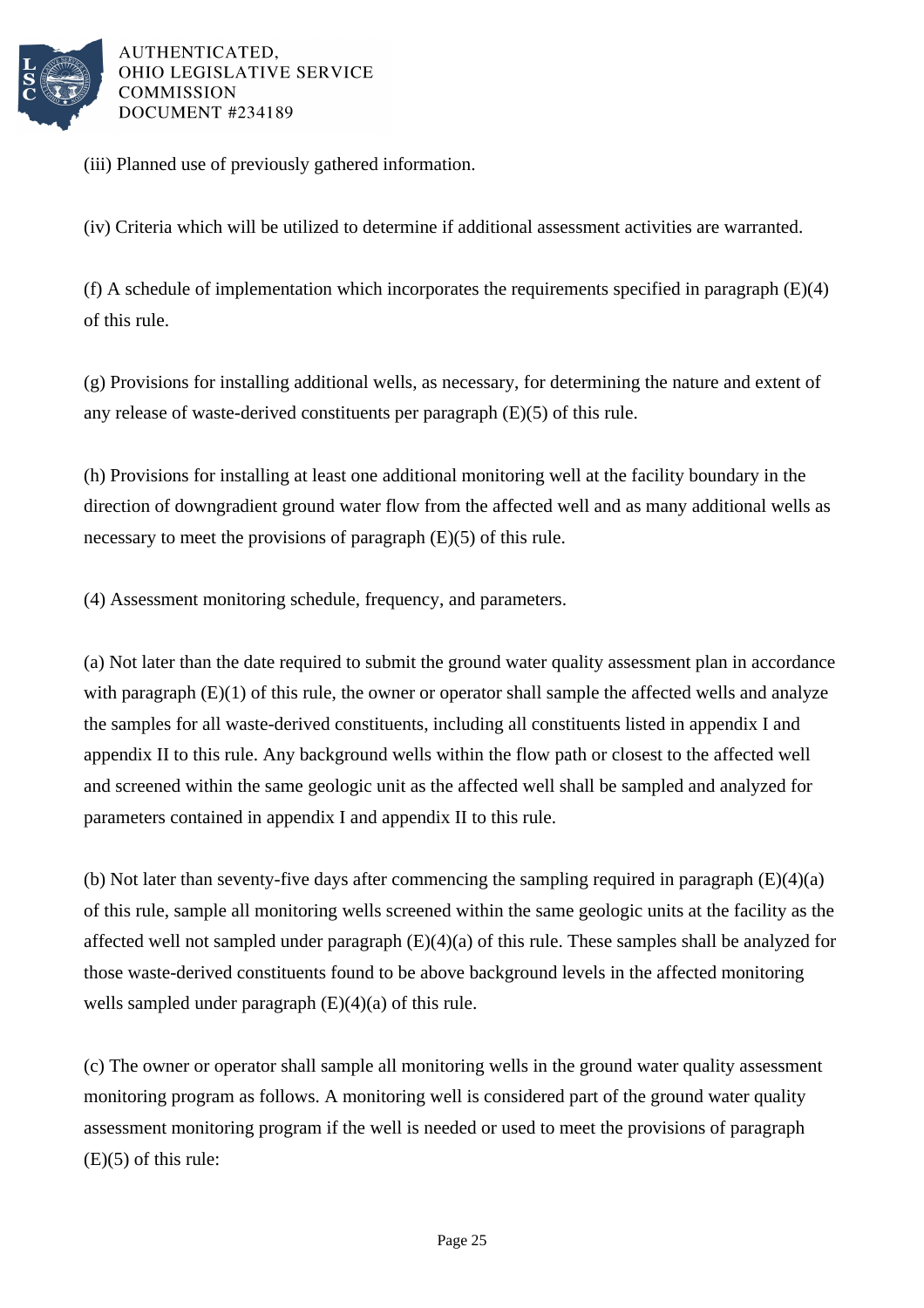

(i) At least semiannually for the following:

(a) All parameters contained in appendix I to this rule or the alternative parameter list approved under paragraph  $(D)(2)$ , or  $(D)(3)$  of this rule.

(b) All the constituents reported to the director in accordance with  $(E)(4)(d)$  of this rule.

(ii) At least annually for one of the following.

(a) All parameters contained in appendix II to this rule.

(b) The remaining parameters contained in appendix II to this rule if the director has deleted one or more parameters contained in appendix II to this rule in accordance with  $(E)(4)(e)$  of this rule.

(d) Not later than seventy-five days after sampling the ground water monitoring wells in accordance with paragraph  $(E)(4)(a)$  of this rule and after all subsequent samplings, the owner or operator shall place a notice in the operating record identifying all constituents that have been detected. The owner or operator shall send a copy of this notice to the appropriate Ohio EPA district office and the approved health department.

[Comment: Paragraph (C)(10) of this rule requires all ground water analysis and statistical analysis results to be submitted to the operating record not later than seventy-five days after sampling a monitoring well.]

(e) Not later than one hundred and eighty days after implementing the ground water quality assessment plan, the owner or operator shall collect additional statistically independent samples (a minimum of four) from any background well sampled pursuant to paragraph (E)(4)(a) of this rule that does not have at least four independent analysis results of each waste-derived constituent detected in the monitoring wells, demonstrating a statistically significant increase.

[Comment: Except for paragraph (E)(8)(a) of this rule, no statistical evaluation of any data is required to be performed under the ground water quality assessment program.]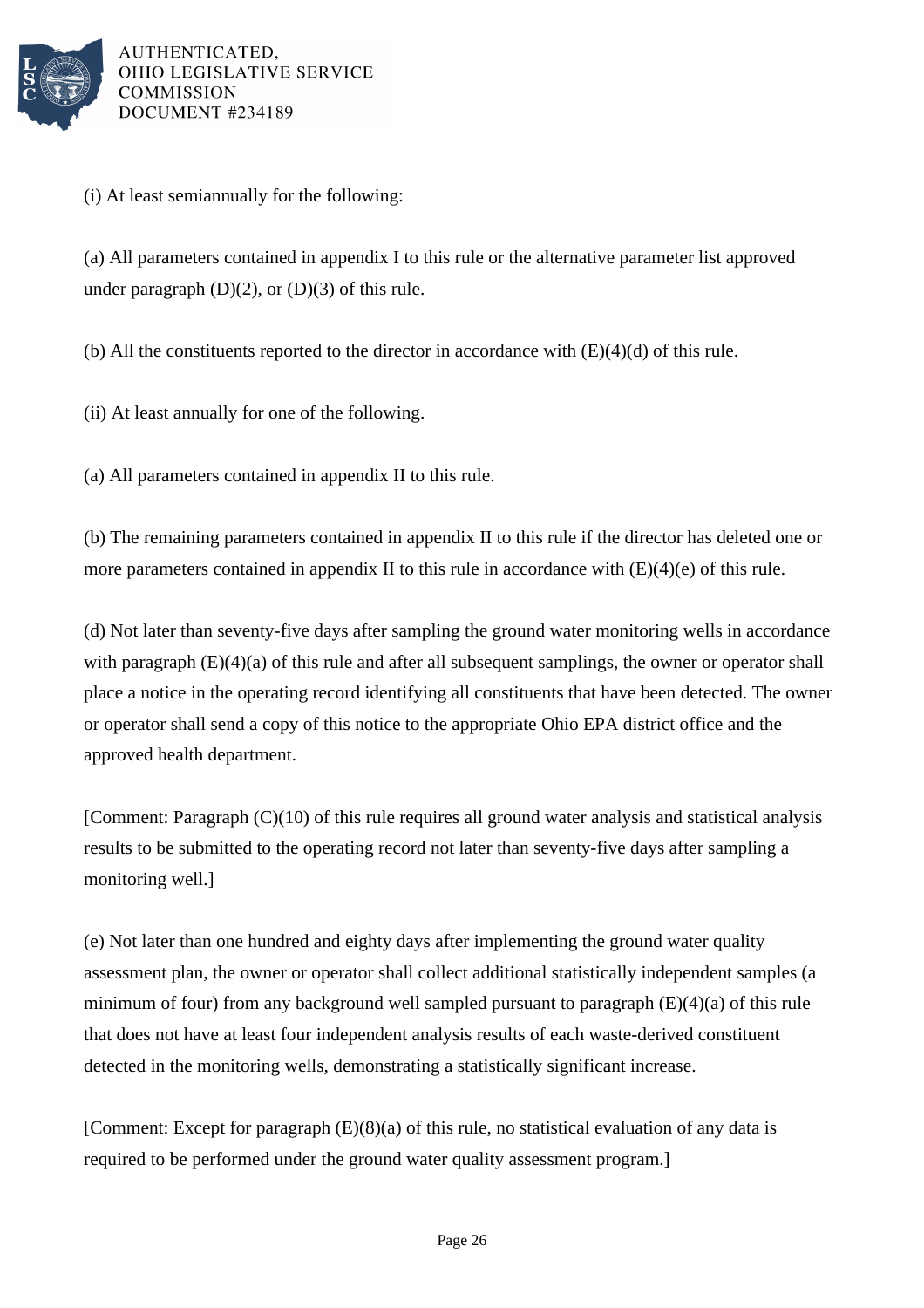

(f) Upon the written request of the owner or operator, the director may delete any of the monitoring parameters contained in appendix II to this rule for a sanitary landfill facility if the owner or operator can show that the deleted constituents are not reasonably expected to be in or derived from the waste contained in the.

(g) After sampling in accordance with paragraph  $(E)(4)(a)$  of this rule, the owner or operator may delete 1,2- Dibromoethane (EDB) and 1,2-Dibromo-3-chloropropane (DBCP) from the constituents used to meet paragraph (E) of this rule upon demonstration that there has never been a confirmed detection of EDB or DBCP in the ground water at the sanitary landfill facility.

(h) Ground water monitoring wells not used to make a determination according to paragraph (E)(5) of this rule shall continue to be monitored in accordance with the ground water monitoring program applicable to those wells prior to the initiation of assessment monitoring.

[Comment: If a well was in compliance with the requirements of the ground water detection monitoring program prior to initiation of the ground water assessment monitoring program and the well is not necessary to make a determination in accordance with paragraph (E)(5) of this rule, then the well shall continue to be monitored under the ground water detection monitoring program requirements as the ground water assessment monitoring program continues.]

(5) A determination of rate, extent, and concentration. The owner or operator shall implement the "ground water quality assessment plan" which satisfies the requirements of paragraphs (E)(3) and (E)(4) of this rule and at a minimum determines the following:

(a) The rate and extent of migration of the waste-derived constituents in the ground water.

(b) The concentrations of the waste-derived constituents in the ground water.

This shall include portions of the contaminant plume that exist beyond the facility boundary, unless the owner or operator demonstrates to the director that, despite the owner or operator's best efforts, the owner or operator was unable to obtain the necessary permission to undertake such action. At a minimum, the owner or operator shall submit a copy of their written access request and if a response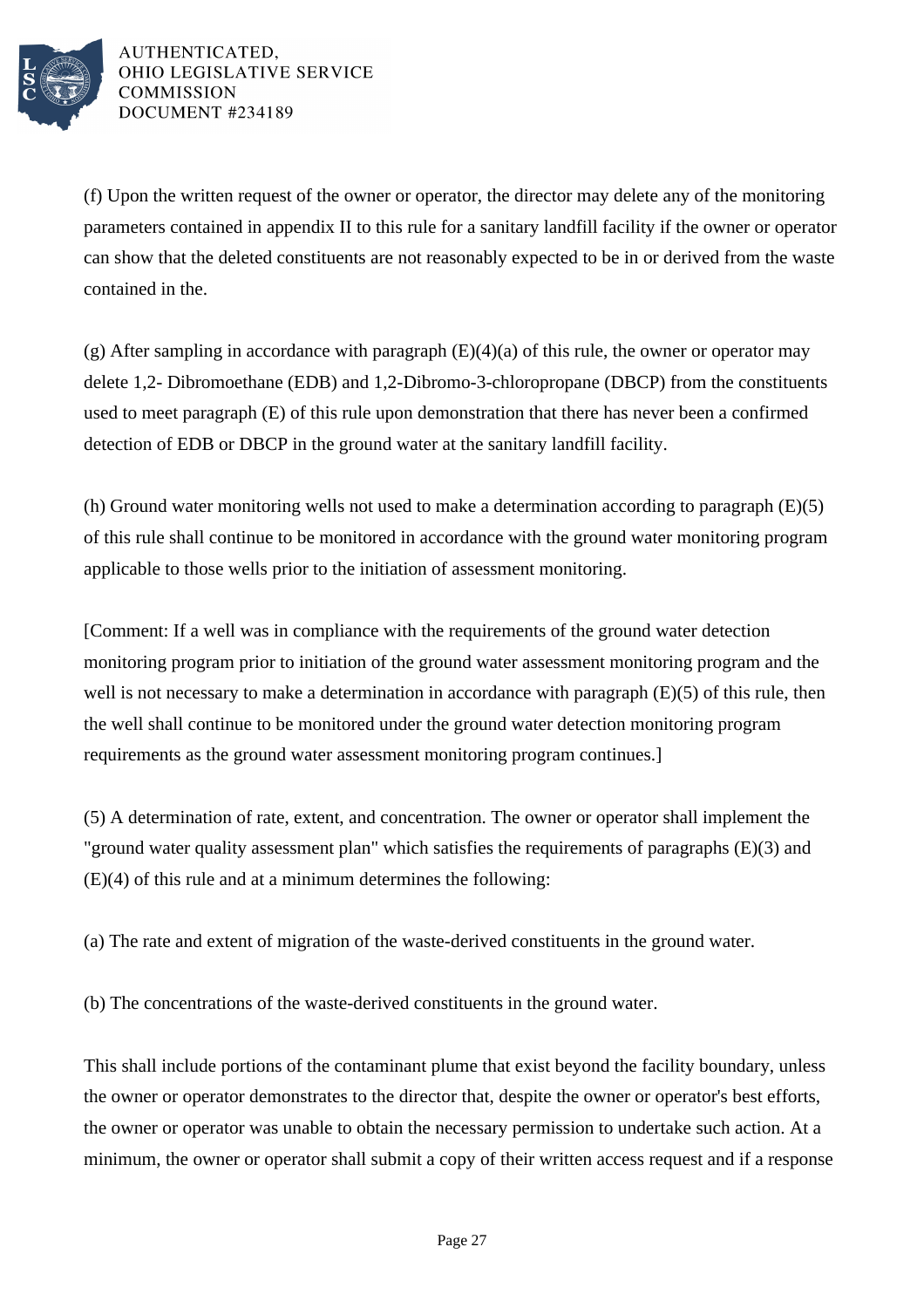

is provided, a copy of the written statement from the off-site property owner indicating that off-site access is denied. The owner or operator is not relieved of all responsibility to clean up a release that has migrated beyond the facility boundary where off-site access is denied. On-site measures to address such releases will be determined on a case-by-case basis.

(6) Ground water assessment report. The owner or operator shall make a determination according to paragraph (E)(5) of this rule within the time frame specified in the submitted ground water quality assessment plan. The owner or operator shall submit to the director, not later than fifteen days after making a determination, a written ground water quality assessment report containing an assessment of the ground water quality including all data generated as part of implementation of the ground water quality assessment plan.

(7) After complying with paragraph (E)(5) of this rule, if the release of waste-derived constituents to ground water as characterized within the report required under paragraph (E)(6) of this rule exclusively consists of one or more of parameters numbered 63 through 78 of appendix I to this rule, then the owner or operator may submit a compliance monitoring plan with the ground water quality assessment report submitted in accordance with paragraph (E)(6) of this rule to Ohio EPA and to the operating record in accordance with rule 3745-27-09 of the Administrative Code instead of a corrective measures plan as required under paragraph (F) of this rule. The owners or operators of facilities not subject to rule 3745-27-09 of the Administrative Code may submit the compliance monitoring plan with the ground water quality assessment report submitted in accordance with paragraph (E)(6) of this rule to Ohio EPA. This section of the rule is also applicable to sites meeting the above criteria that have previously submitted corrective measures plans that have not been approved as of the effective date of this rule. These facilities may submit a compliance monitoring plan as an addendum to the existing corrective measures plan. The owner or operator complying with the provisions of this paragraph is exempt from complying with paragraph  $(E)(11)$  of this rule, but shall comply with paragraphs  $(C)(10)$ ,  $(E)(9)$  and  $(E)(10)$  of this rule.

The compliance monitoring plan shall be implemented with the first semiannual sampling event that occurs after the submittal of the compliance monitoring plan. The compliance monitoring plan shall at a minimum include the following:

[Comment: Activities conducted while in compliance monitoring are to demonstrate that the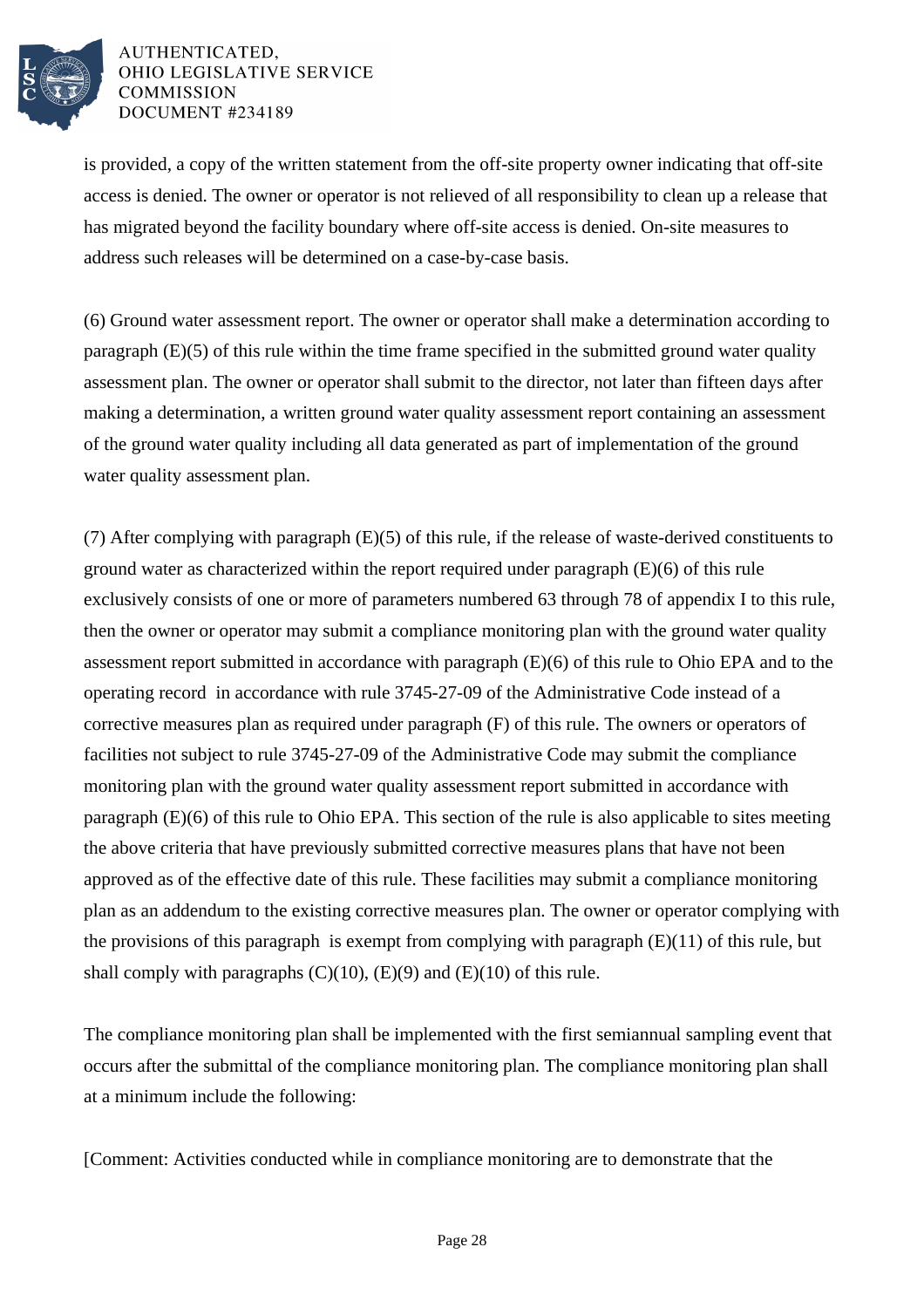

contamination released to the environment continues to be non-hazardous and that the source control measures implemented have limited the growth of the contaminant plume, prevented new contaminants from being released, and stopped the increase in the concentrations of the contaminants already released.]

(a) A description of the monitoring wells to be sampled. The wells to be sampled during compliance monitoring shall at a minimum include all wells that were sampled in order to make a determination under paragraph (E)(5) of this rule.

(b) A description of the techniques, procedures, and analytical equipment to be used for ground water sampling during compliance monitoring. This description shall include those sampling and analysis elements listed within paragraph (C)(2) of this rule.

(c) Provisions for sampling the monitoring wells designated under paragraph (E)(7)(a) of this rule on a semiannual basis and analyzing the samples for the following:

(i) For monitoring wells screened within the uppermost aquifer system beneath the sanitary landfill facility, the parameters required under paragraph (D)(5)(a) of this rule and the waste-derived contaminants determined to have been released from the landfill to the ground water.

(ii) For monitoring wells not screened within the uppermost aquifer system beneath the sanitary landfill facility, the parameters required under paragraph (D)(5)(b) of this rule and the waste-derived constituents determined to have been released from the landfill to the ground water.

(d) Provisions for sampling the monitoring wells designated under paragraph  $(E)(7)(a)$  of this rule on an annual basis and analyzing the samples for the parameters required under paragraph (D)(5)(c) of this rule.

(e) Provisions for sampling the monitoring wells designated under paragraph (E)(7)(a) of this rule for the schedule and parameters required under paragraph  $(D)(5)(d)$  of this rule.

(f) Provisions for performing statistical analysis on the semiannual analytical results. Statistical analysis shall be performed using the appropriate statistical procedures specified within paragraphs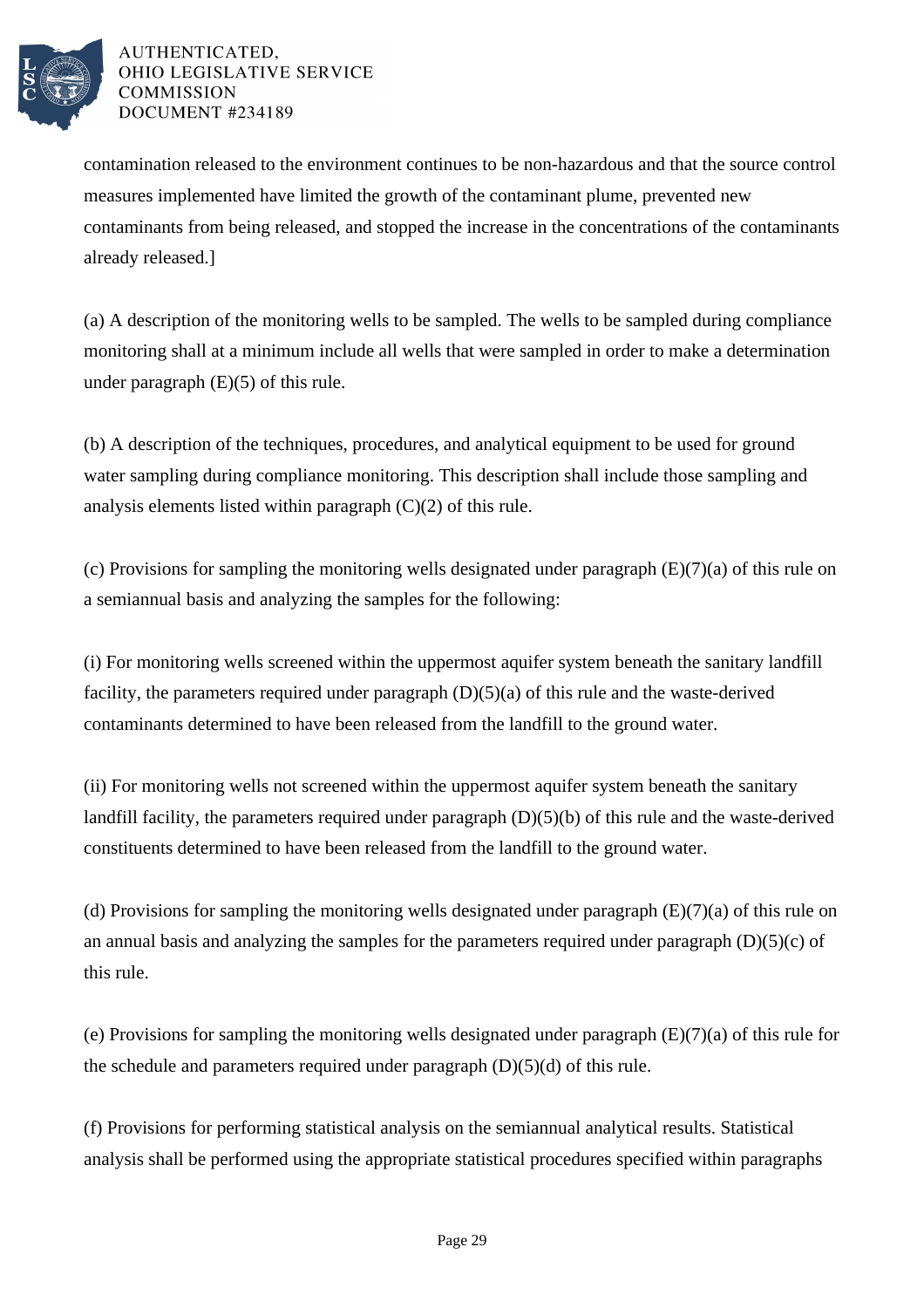

 $(C)(6)$  and  $(C)(7)$  of this rule. For statistical analysis, the owner or operator shall do the following:

(i) For contaminants determined to have been released to the ground water in accordance with paragraph (E)(5) of this rule, sample and analyze the monitoring wells designated under paragraph (E)(7)(a) of this rule at least eight times during the initial year of compliance monitoring to establish a new, intrawell background unless otherwise approved by the director. Statistical analysis shall commence with the first semiannual sampling event following completion of collecting the background samples.

(ii) Commence statistically analyzing the sampling results of constituents to be monitored in accordance with paragraph  $(E)(7)(c)$  of this rule and not being monitored in accordance with paragraph  $(E)(7)(f)(i)$  of this rule with the initial sampling event required under this paragraph.

[Comment: The above rule requires that all contaminants released from the facility have a new intrawell statistical background established for them prior to statistically analyzing the results. For those constituents that have not been released from the facility, the old statistical background data set used for detection monitoring is still appropriate to use and statistical analysis may begin for these constituents with the first sampling event required under this paragraph.]

(g) Provisions for fulfilling paragraph (E)(5) of this rule in accordance with paragraph (E) of this rule when a statistically significant increase is determined for parameters 1 through 62 of appendix I to this rule.

[Comment: If a statistical analysis demonstrates a statistically significant increase over background in concentration for parameters 1 through 62 of appendix I to this rule, then the facility is required to update the ground water quality assessment plan and determine the concentration of any contaminant released as well as the rate and extent of migration of the contaminants.]

(h) Provisions for sampling the monitoring wells designated under paragraph (E)(7)(a) of this rule for the parameters listed in appendix II to this rule if any parameter not included within parameters 1 through 62 of appendix I to this rule demonstrates a statistically significant increase over the new background established under the provisions of paragraph  $(E)(7)(f)$  of this rule. If any constituent from appendix II to this rule is detected above background, then the owner or operator shall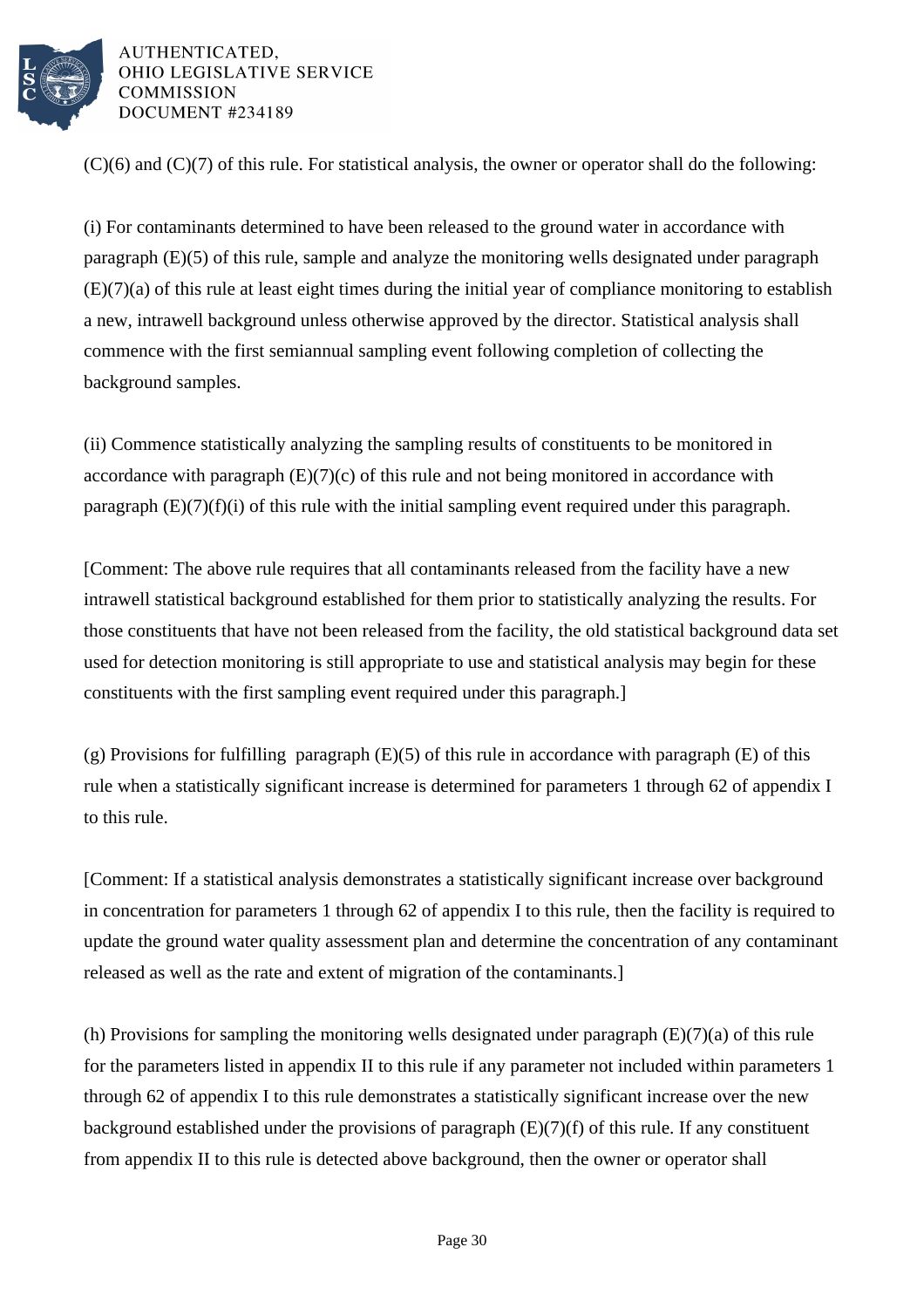

commence provisions for fulfilling paragraph (E)(5) of this rule in accordance with paragraph (E) of this rule. If no parameters from appendix II to this rule are detected above background, and the parameters detected above background are limited to parameters 63 through 78 of appendix I to this rule, then the owner or operator shall revise the compliance monitoring plan and implement the revised compliance monitoring plan during the next regularly scheduled semiannual sampling event.

[Comment: If a statistical analysis demonstrates a statistically significant increase over the new background in concentration for any parameter other than parameters 1 through 62 of appendix I to this rule, then the facility is required to sample for the parameters within appendix II to this rule. If a parameter contained in appendix II to this rule is detected above background, then the owner or operator is required to update the ground water quality assessment plan and determine the concentration of any contaminant released as well as the rate and extent of migration of the contaminants.]

(i) Provisions for continuing to implement the compliance monitoring plan until the end of the postclosure care period for the sanitary landfill facility unless otherwise approved by the director.

(j) Activities necessary to prevent the continued release of waste-derived constituents to the ground water. The described activities shall be implemented with the submittal of the compliance monitoring plan. The director may require additional activities necessary to prevent the continued release of waste-derived constituents to the ground water.

(k) Provisions for demonstration of a false positive. The owner or operator shall include in the compliance monitoring plan provisions to perform one of the following as appropriate to demonstrate a false positive:

(i) Use the "1 of M resampling method" to demonstrate that the statistically significant increase over background was a false positive. The "1 of M resampling method" to be used shall be documented within the statistical analysis plan required by paragraph  $(C)(6)$  of this rule and shall be protective of human health and safety and the environment. The number of resamples to be used shall be documented with the statistical method specified by the owner or operator as required by paragraph (C)(6) of this rule. If the owner or operator demonstrates using the "1 of M resampling method" that the statistically significant increase over background was a false positive, then the owner or operator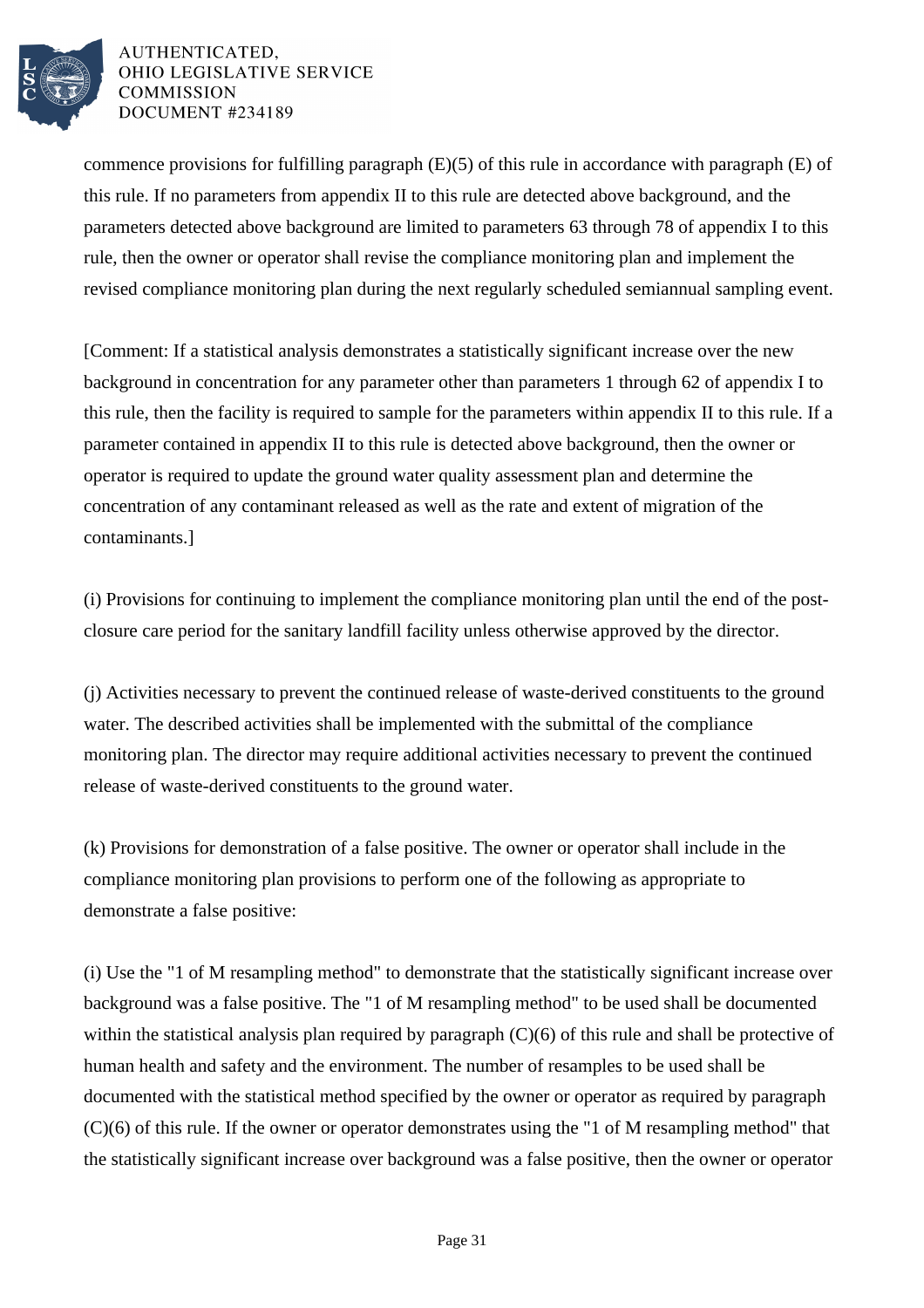

may continue with ground water monitoring as specified within the submitted compliance monitoring plan. The owner or operator shall submit a report documenting the demonstration to Ohio EPA not later than one hundred and eighty days after initial sampling.

(ii) Demonstrate that a source other than the sanitary landfill facility caused the contamination or that the statistically significant increase over background resulted from error in the sampling, analysis, statistical evaluation, or natural variation in ground water quality. A report documenting this demonstration must be submitted to and approved by the director or the director's authorized representative. If not later than one hundred eighty days after the initial sampling the owner or operator does not obtain approval, then the owner or operator shall comply with the provisions of the compliance monitoring plan consistent with paragraphs  $(E)(7)(h)$  to  $(E)(7)(k)$  of this rule.

(8) Reinstatement of detection monitoring.

(a) If the owner or operator determines that the concentrations of all waste-derived constituents are shown to be at or below background values at the monitoring wells within the assessment monitoring program, or for those wells within a specific assessment monitoring area within an assessment monitoring program using the statistical procedures described in paragraph (C)(6) of this rule for two consecutive sampling events, then the owner or operator may reinstate the detection monitoring program described in paragraphs (C) and (D) of this rule by notifying the director.

(b) The owner or operator may demonstrate that a source other than the sanitary landfill facility caused the contamination, or that the statistically significant change resulted from error in sampling, analysis, or statistical evaluation, or from natural variation in ground water quality. A report documenting this demonstration must be submitted to director and request that the director approve reinstatement of the detection monitoring program described in paragraphs (C) and (D) of this rule. Until the director approves reinstatement of the detection monitoring program, the owner or operator shall comply with paragraphs (E)(9) and (F) of this rule.

(9) Semiannual determination of rate, extent, and concentration. If the owner or operator determines, based on the determination made according to paragraph (E)(5) of this rule, that waste-derived constituents from the facility have entered the ground water, then the owner or operator shall continue to make the determination required in accordance with paragraph  $(E)(5)$  of this rule on a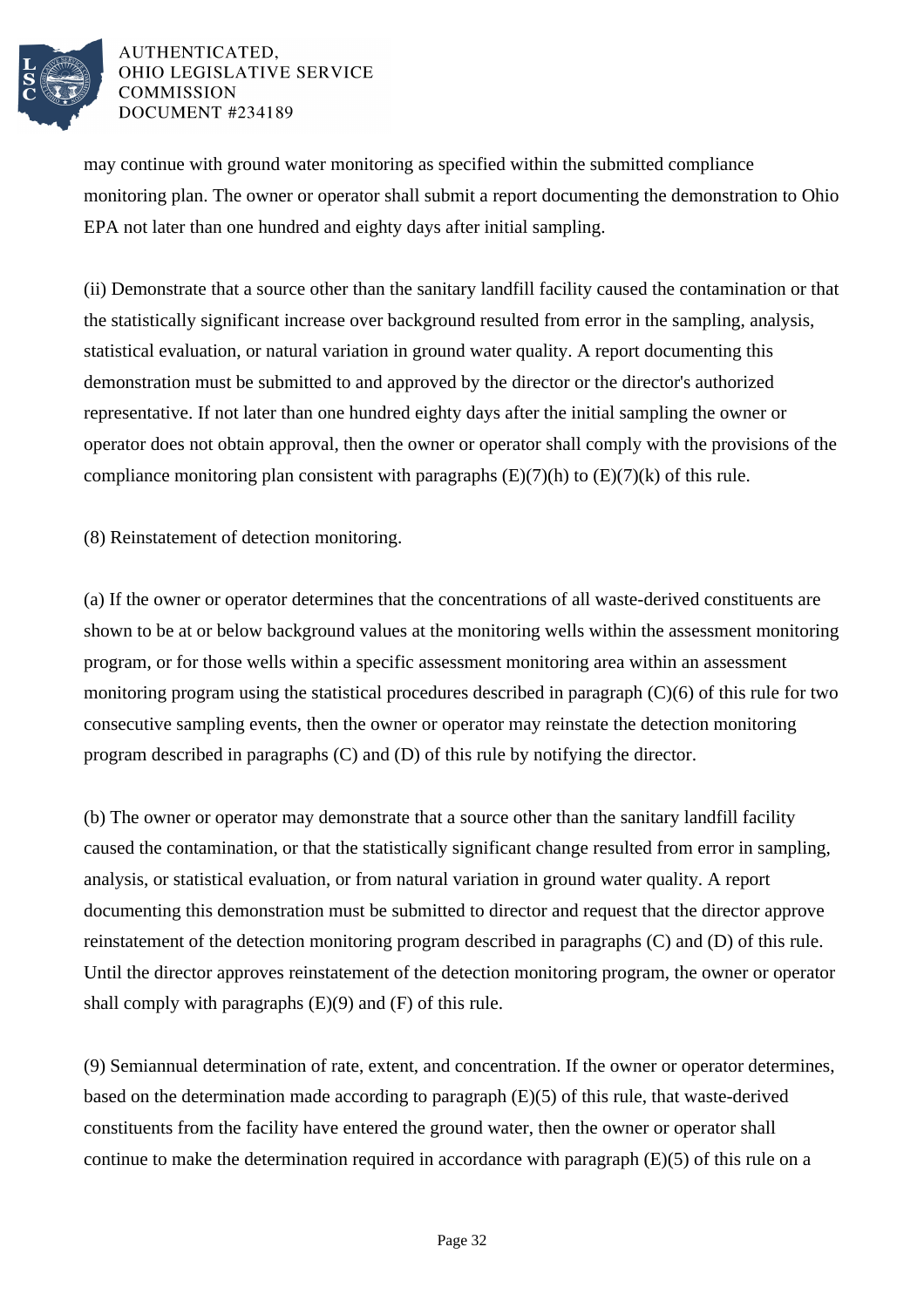

semiannual basis until released from this obligation by the director or unless an alternate time interval is established by the director. The owner or operator shall submit documentation of the semiannual determination of rate, extent, and concentration with the reports required to be submitted in accordance with paragraph  $(E)(10)$  of this rule.

(10) Notification of adjacent landowners. After the determination of rate, extent, and concentration in accordance with paragraph (E)(5) of this rule, the owner or operator shall notify by certified mail or any other form of mail accompanied by a receipt all persons who own land or reside on the land that directly overlies, or is reasonably expected to overlie, any part of the plume of the contamination, as determined in accordance with paragraph (E)(4) of this rule, of the rate, extent, and concentration of the waste-derived constituents in the ground water. The owner or operator shall place the return receipts or other evidence of notification into the operating record. Annually, the owner or operator shall re-notify persons or notify additional persons based on the results of the determinations of rate, extent, and concentration in accordance with paragraph (E)(4) of this rule until released from this obligation by the director.

(11) Semiannual assessment activities report. Upon implementation of the ground water quality assessment plan submitted under paragraph (E)(2) of this rule, the owner or operator shall submit a report on the activities being conducted at the facility as part of implementation of the ground water quality assessment plan to the appropriate Ohio EPA district office and to the approved health department. All monitoring and reporting required by paragraph (E) of this rule shall continue until the director releases the owner or operator from this obligation or approves a corrective measure in accordance with paragraph (F)(10) of this rule. Any documents or data previously submitted by the owner or operator during the six month period need not be submitted with the semiannual report. Previously submitted documents or data shall be referenced within the semiannual report as having been submitted. This report shall be submitted semiannually and contain the following:

(a) A narrative description of all assessment activities that have occurred since the previous report.

(b) All data generated as part of the assessment program since the previous report.

(F) Corrective measures program.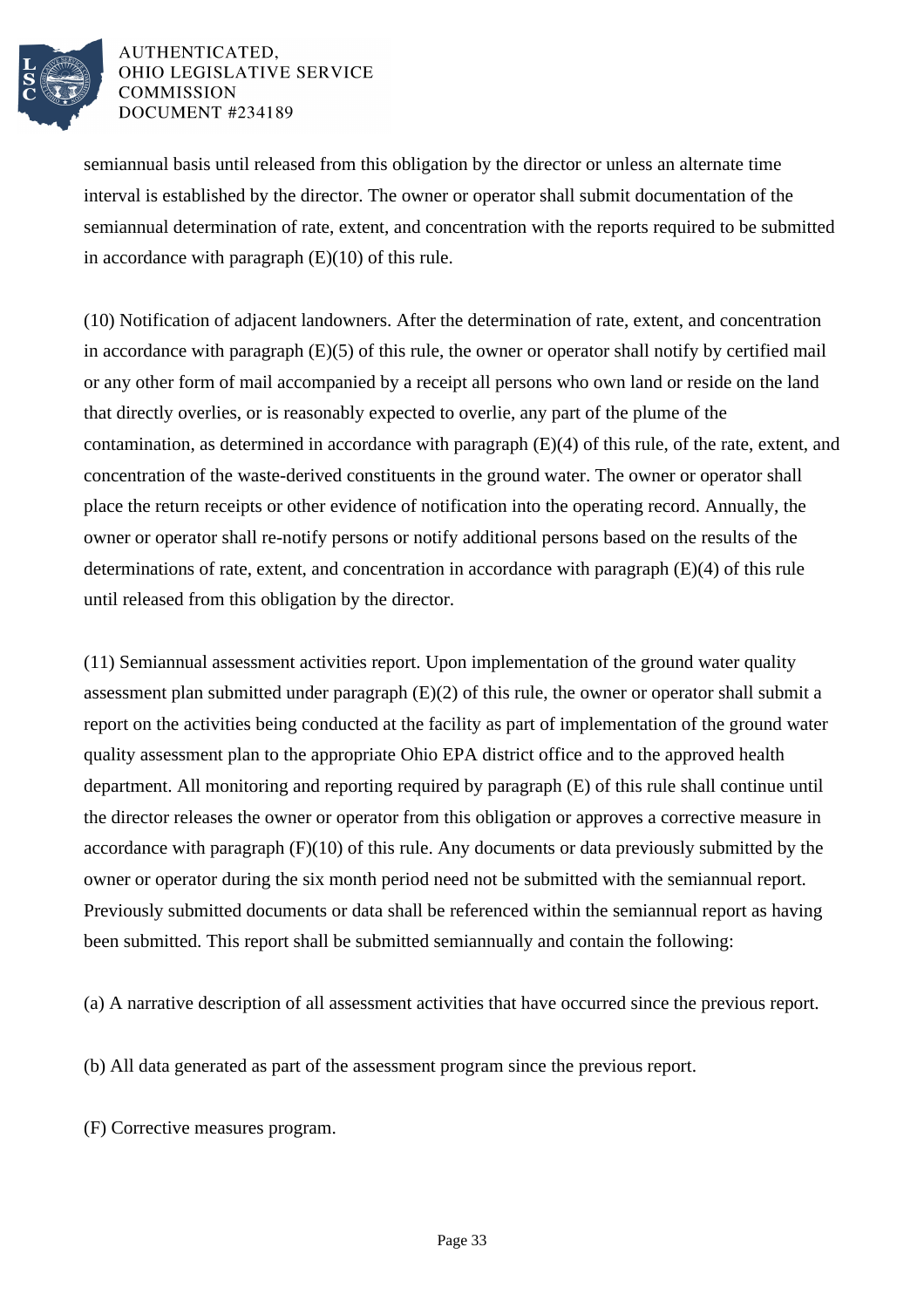

(1) General requirements. Unless otherwise specified in paragraph (E)(7) or (E)(8) of this rule, upon determining in accordance with paragraph (E) of this rule that waste-derived contaminants have been detected in the ground water the owner or operator shall implement a corrective measures program plan capable of evaluating all practicable ground water remediation procedures, attaining the concentration level for waste-derived contaminants detected in the ground water, controlling the source of the release, identifying specific ground water monitoring requirements to monitor the effectiveness of the corrective measures, and eliminating further releases. The owner or operator shall implement the corrective measures program in accordance with the corrective measures plan and this rule.

(2) Corrective measures plan. Unless otherwise specified in paragraph (E)(7) or (E)(8) of this rule, and not later than one hundred and eighty days after making a determination in accordance with paragraph (E)(5) of this rule, the owner or operator shall submit a corrective measures plan to the director and into the operating record. The corrective measures plan shall evaluate all practicable remediation procedures which are available for remediating any contamination discovered during assessment monitoring. The evaluated remediation procedures shall at a minimum do the following:

(a) Be protective of human health and safety and the environment.

(b) Attain the proposed ground water concentration levels specified in accordance with paragraph  $(F)(7)$  of this rule.

(c) Control the source of releases to reduce or eliminate, to the maximum extent practicable, further releases of waste-derived constituents into the environment.

(d) Comply with standards for management of wastes as specified in paragraph (F)(13) of this rule.

(e) Contain a revised ground water corrective measures monitoring plan which identifies specific ground water monitoring requirements to monitor the effectiveness of the corrective measures. The ground water corrective measures monitoring plan shall at a minimum contain provisions:

(i) For determining semiannually, that ground water remediation standards established in accordance with paragraph (F)(7) of this rule are achieved for those contaminants determined to have been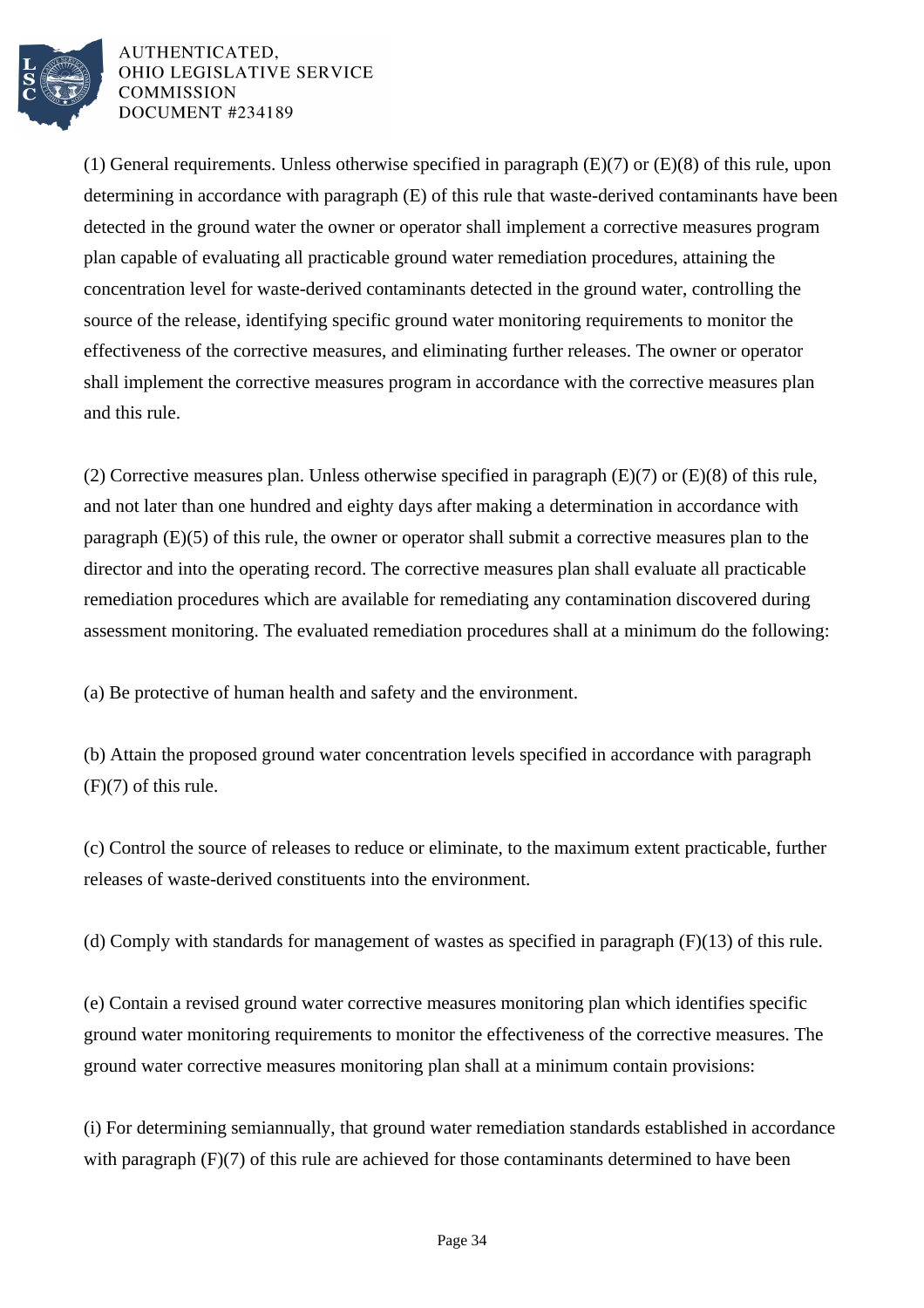

released to ground water.

(ii) For semiannual monitoring for the presence above background levels of parameters numbered 1- 66 of appendix I to this rule determined not to have been released to ground water.

(iii) Which meet the applicable provisions of paragraphs (B) to (D) of this rule.

(3) The owner or operator shall evaluate each proposed remediation procedure within the corrective measures plan. This evaluation shall at a minimum consider the following:

(a) Any potential remediation procedure, which shall be assessed for the long-term and short-term effectiveness and the protection it affords. This shall include the degree of certainty that the remediation procedure will prove successful. Factors to be considered include the following:

(i) Magnitude of reduction of existing risks.

(ii) Magnitude of residual risks in terms of likelihood of further releases due to waste remaining following implementation of a remediation procedure.

(iii) The type and degree of long-term management required, including monitoring, operation, and maintenance.

(iv) Short-term risks that may affect the community, workers, or the environment during implementation of such a remediation procedure, including potential threats to human health and safety and the environment associated with excavation, transportation, redisposal, or containment.

(v) Potential for human and environmental receptor exposure to remaining wastes, considering the potential threat to human health and safety and the environment associated with excavation, transportation, redisposal, or containment.

(vi) Long-term reliability of the engineering and institutional controls.

(vii) Potential need for replacement of the remediation procedure.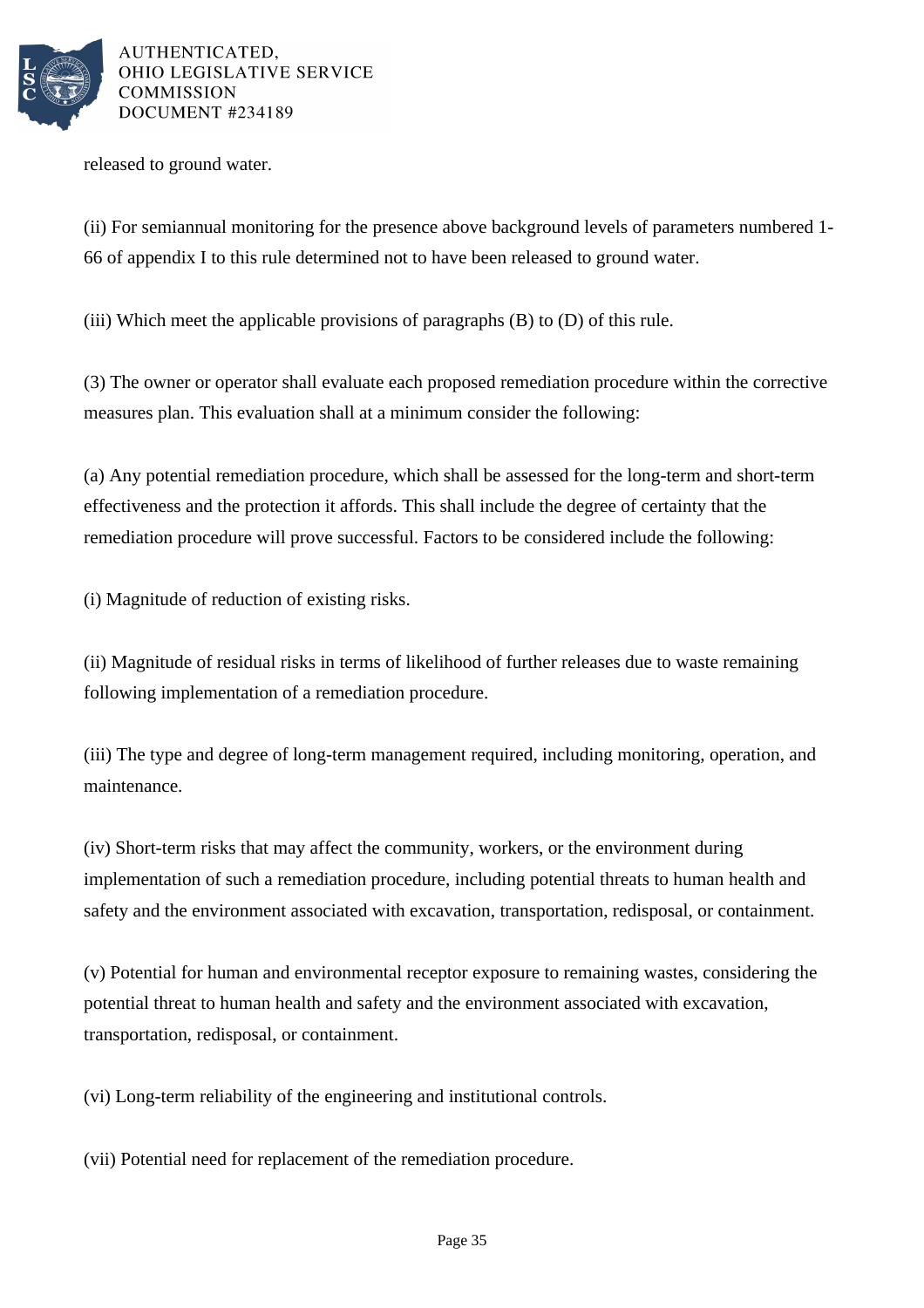

(viii) Time until full protection is achieved.

(b) The effectiveness of the remediation procedure in controlling the source in order to reduce further releases, including the following:

(i) The extent to which containment practices will reduce further releases.

(ii) The extent to which treatment technologies may be used.

(c) The need to coordinate with, and obtain necessary approvals and permits from, other agencies.

(d) The available capacity and location of needed treatment, storage, and disposal services.

(e) The ease or difficulty of implementing potential remedies based on consideration of the following types of factors:

(i) Degree of difficulty associated with constructing the technologies.

(ii) Expected operation reliability of the technologies.

(iii) Availability of necessary equipment and specialists.

(f) The degree to which community concerns are addressed by a potential corrective measure.

(g) The performance, reliability, ease of implementation, and potential impacts of the potential remediation procedures, including safety impacts, cross-media impacts, and control of exposure to any residual contamination.

(h) A schedule for initiating and completing each remediation procedure discussed in the plan. In establishing this schedule, the owner or operator shall consider the following:

(i) The extent and nature of any contamination.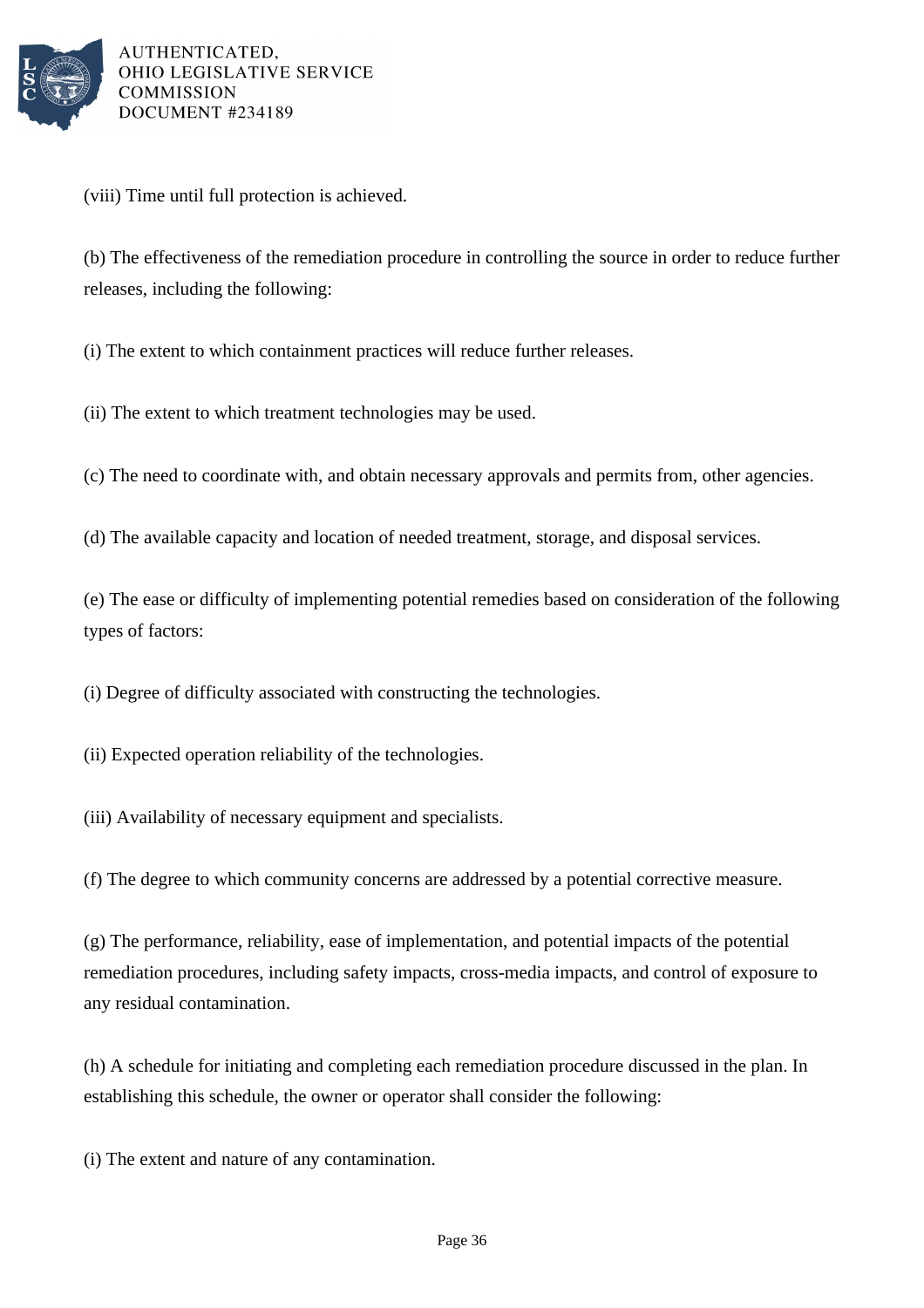

(ii) The practical capability of remedial technologies to achieve compliance with ground water concentration levels established in accordance with paragraph (F)(7) of this rule and other objectives of the remediation procedure.

(iii) The availability of treatment or disposal capacity for wastes managed during implementation of the remediation procedure.

(iv) The desirability of utilizing technologies that are not currently available, but which may offer significant advantages over currently available technologies in terms of protection, reliability, safety, or the ability to achieve remedial objectives.

(v) Potential risks to human health and the environment from contaminant exposure prior to completion of the remediation procedure.

(vi) Practicable capability of the owner or operator.

(vii) Other relevant factors.

(i) Resource value of the aquifer system, including the following:

(i) Current and future uses.

(ii) Proximity and withdrawal rate of users.

(iii) Ground water quantity and quality.

(iv) The potential damage to wildlife, crops, vegetation, and physical structures resulting from exposure to waste constituents.

(v) The hydrogeologic characteristics of the facility and surrounding area.

(vi) Ground water removal and treatment costs.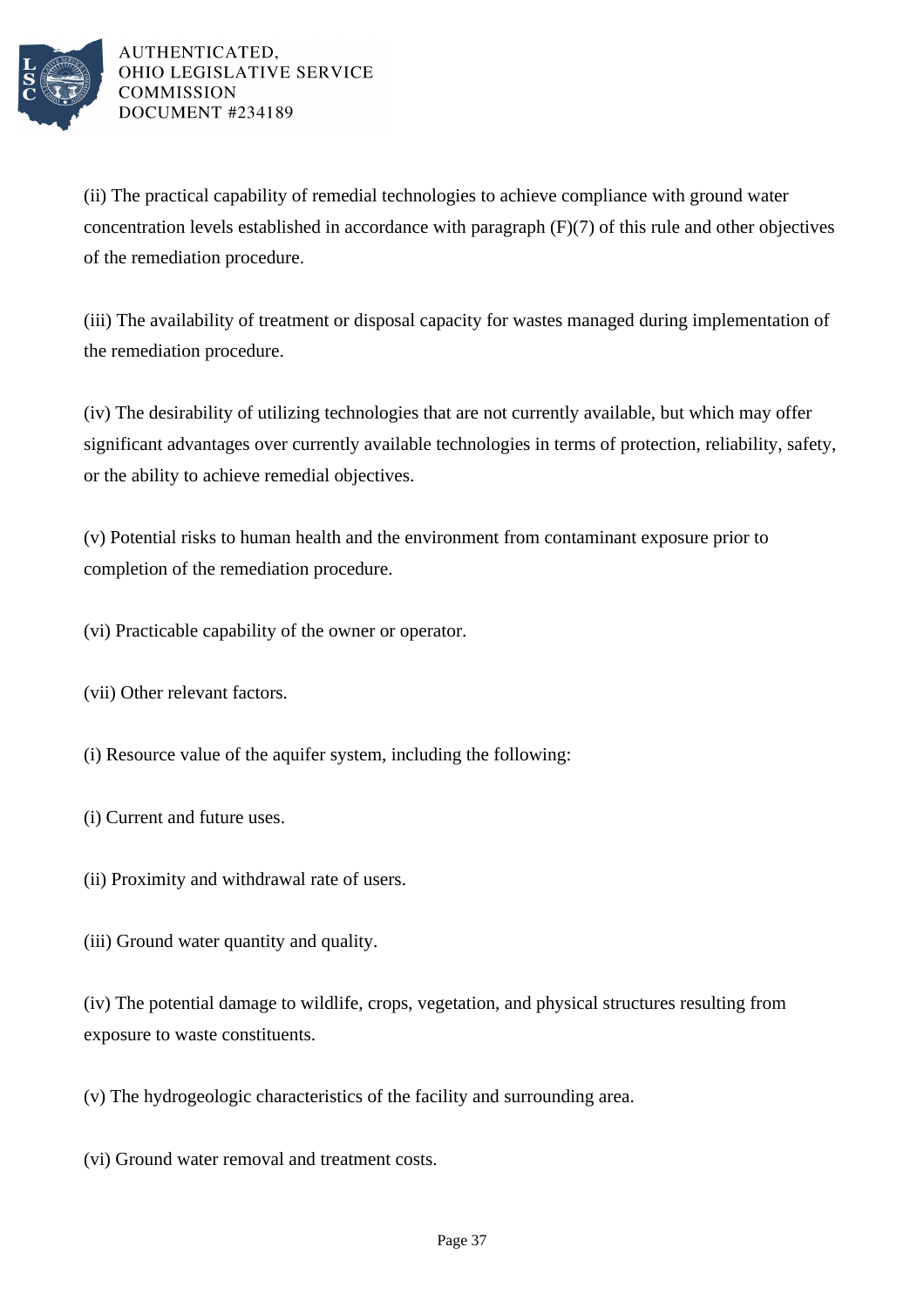

(vii) The cost and availability of alternate water supplies.

(j) Practical capability of the owner or operator.

(k) Other relevant factors.

(4) Public meeting. The owner or operator shall:

(a) Not later than thirty days after submitting the corrective measures plan to the director, place copies of the ground water quality assessment report and the corrective measures plan in the nearest public library, or other publicly accessible equivalent location, to the affected sanitary landfill facility. The owner or operator shall periodically revise and update the copies, but not later than the annual update of the operating record in accordance with rule 3745-27-09 of the Administrative Code. The copies shall be made available to the public until a remedy is selected by the director.

(b) Not later than sixty days after submitting the corrective measures plan to the director, discuss the results and content of the ground water quality assessment report and the corrective measures plan in a public meeting with interested and affected parties. The owner or operator shall provide adequate and reasonable public notice of the meeting, and the public meeting must be held at a place and time reasonably convenient to the interested and affected parties.

(c) Solicit public comment on the proposed corrective measures plan. Any public comments received shall be placed in the operating record and submitted to the appropriate Ohio EPA district office and the approved health department.

(5) The director or the director's authorized representative may require the owner or operator to evaluate, as part of the corrective measures study, one or more specific potential remediation procedures.

(6) Interim corrective measures. If, at any time during the assessment described in paragraphs (E) and (F) of this rule, the director determines that the facility threatens human health or safety or the environment, the director may require the owner or operator to implement the following measures: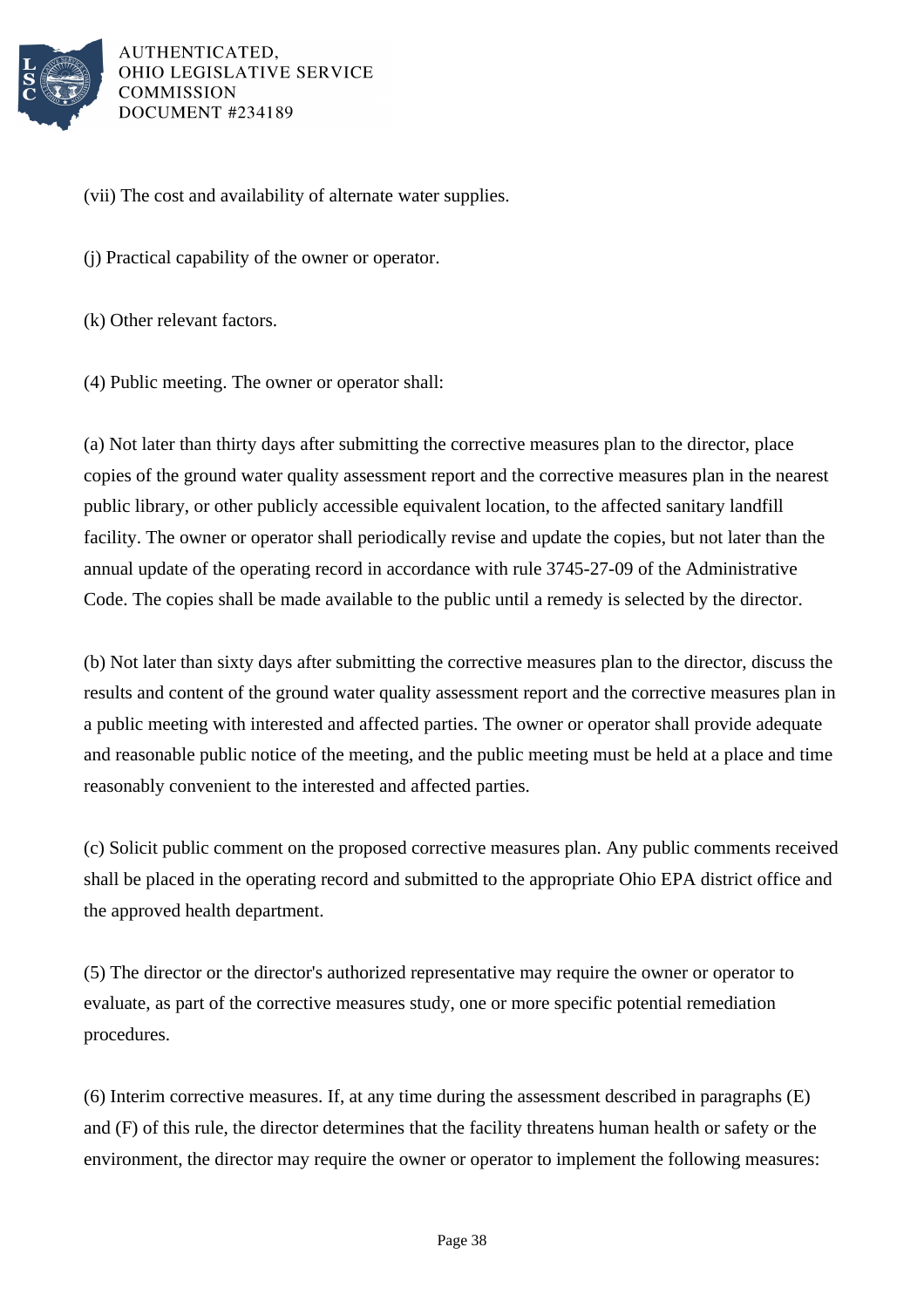

(a) Notify all persons via certified mail or any other form of mail accompanied by a receipt who own the land or reside on the land that directly overlies or lies adjacent to any part of the plume of contamination.

(b) Take any interim measures deemed necessary by the director to ensure the protection of human health and safety and the environment. Interim measures should to the extent practicable be consistent with the objectives of and contribute to the performance of any remediation procedure that may be required pursuant to paragraphs  $(F)(1)$ ,  $(F)(2)$ ,  $(F)(3)$ , and  $(F)(7)$  of this rule. The following factors may be considered by the director in determining whether interim measures are necessary:

(i) The amount of time required to develop and implement a final remediation procedure.

(ii) Actual or potential exposure of nearby populations or environmental receptors to waste-derived constituents.

(iii) Actual or potential contamination of drinking water supplies or sensitive ecosystems.

(iv) Any further degradation of the ground water that may occur if remedial action is not initiated expeditiously.

(v) Weather conditions that may cause waste-derived constituents to migrate or be released.

(vi) Risks of fire, explosion, or potential for exposure to waste-derived constituents as a result of an accident or failure of a container or handling system.

(vii) Other situations that threaten human health and the environment.

(7) Ground water remediation standards. The corrective measures plan shall propose a concentration level for each waste-derived constituent which has been detected in the ground water at a statistically significant level. These shall be established as follows:

(a) The proposed concentration levels in the ground water shall be protective of human health and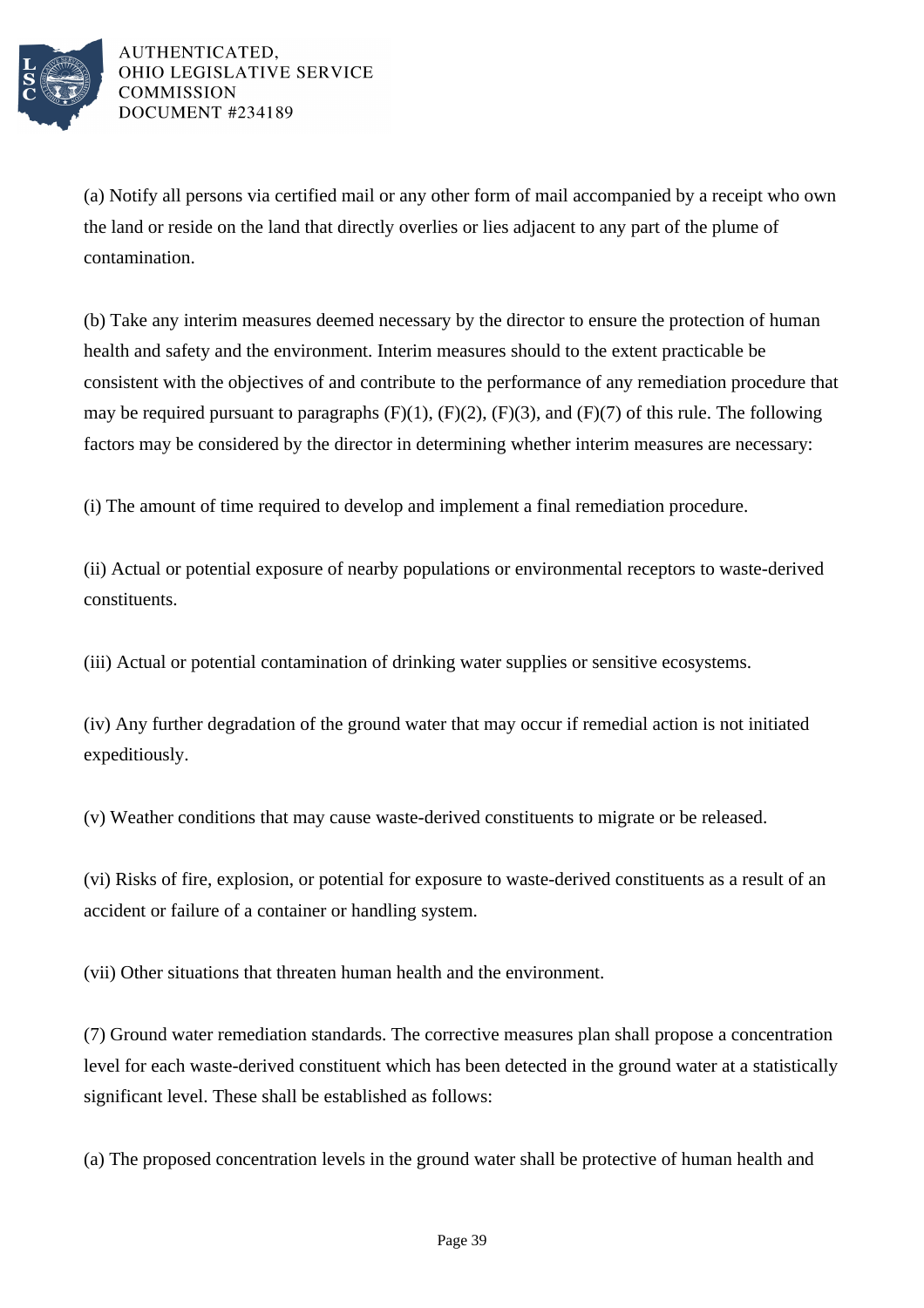

safety and the environment.

(b) Unless an alternate level is deemed necessary to protect environment receptors, then the following apply:

(i) For constituents for which maximum contaminant levels have been promulgated under Chapter 3745-81 of the Administrative Code, the maximum contaminant level for that constituent.

(ii) For constituents for which maximum contaminant levels have not been promulgated, the background concentration for the constituent from wells in accordance paragraphs  $(C)(4)$  and  $(C)(5)$ of this rule.

(iii) If the owner or operator can demonstrate to the director that a waste-derived constituent is already present in the ground water at a background level, then the proposed concentration levels shall not be set below background levels unless the director determines that cleanup to levels below background levels is necessary to protect human health and the environment and such cleanup is in connection with an area-wide remedial action under other authorities.

(c) In establishing the proposed concentration levels that meet the requirements of paragraph (F)(7)(b) of this rule, the permittee shall consider the following:

(i) Multiple contaminants in the ground water.

(ii) Exposure threat to sensitive environmental receptors.

(iii) Other site-specific exposure or potential exposure to ground water.

(iv) The reliability, effectiveness, practicability, and other relevant factors of the remediation procedure.

(d) The director or the director's authorized representative may establish an alternative ground water remediation standard for constituents for which maximum contaminant levels have not been established. These ground water remediation standards shall be appropriate health based levels that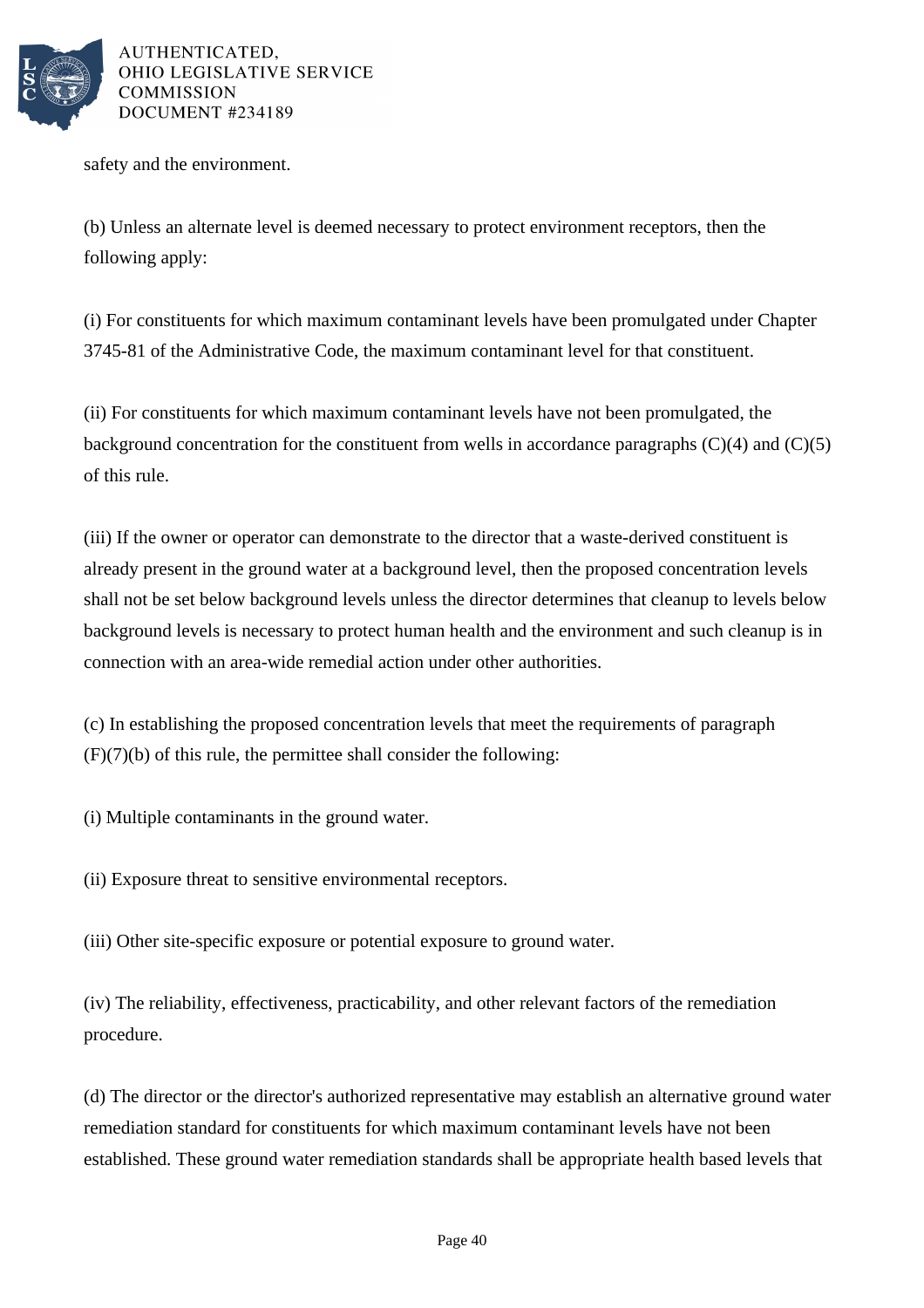

satisfy the following criteria:

(i) The level is derived in a manner consistent with federal guidelines for assessing the health risks of environmental pollutants.

(ii) The level is based on scientifically valid studies conducted in accordance with standard laboratory practices.

(iii) For known or suspected carcinogens, the proposed concentration levels shall be established at concentration levels below those that represent a cumulative (due to lifetime exposure) excess upperbound lifetime cancer risk to an individual within the 1 x  $10^{-4}$  to 1 x  $10^{-6}$  range.

(iv) For systematic toxicants, the proposed concentration levels shall be reduced to levels to which the human population (including sensitive subgroups) could be exposed on a daily basis without appreciable risk of deleterious effects during a lifetime. For the purposes of this rule, "systematic toxicants" include toxic chemicals that cause effects other than cancer or mutation.

(8) Determination that remediation is not necessary. The director may determine that remediation of a release of waste-derived constituents from the sanitary landfill facility is not necessary if the owner or operator demonstrates one of the following:

(a) The ground water is additionally contaminated by substances that have originated from a source other than the sanitary landfill facility and those substances are present in concentrations such that cleanup of the release from the sanitary landfill facility would provide no significant reduction in risk to actual or potential receptors.

(b) The constituents present in ground water that:

(i) Is not currently or reasonably expected to be a source of drinking water.

(ii) Is not hydraulically connected with waters to which the waste-derived constituents are migrating or are likely to migrate in concentrations that would exceed the ground water remediation standards established under paragraph (F)(7) of this rule.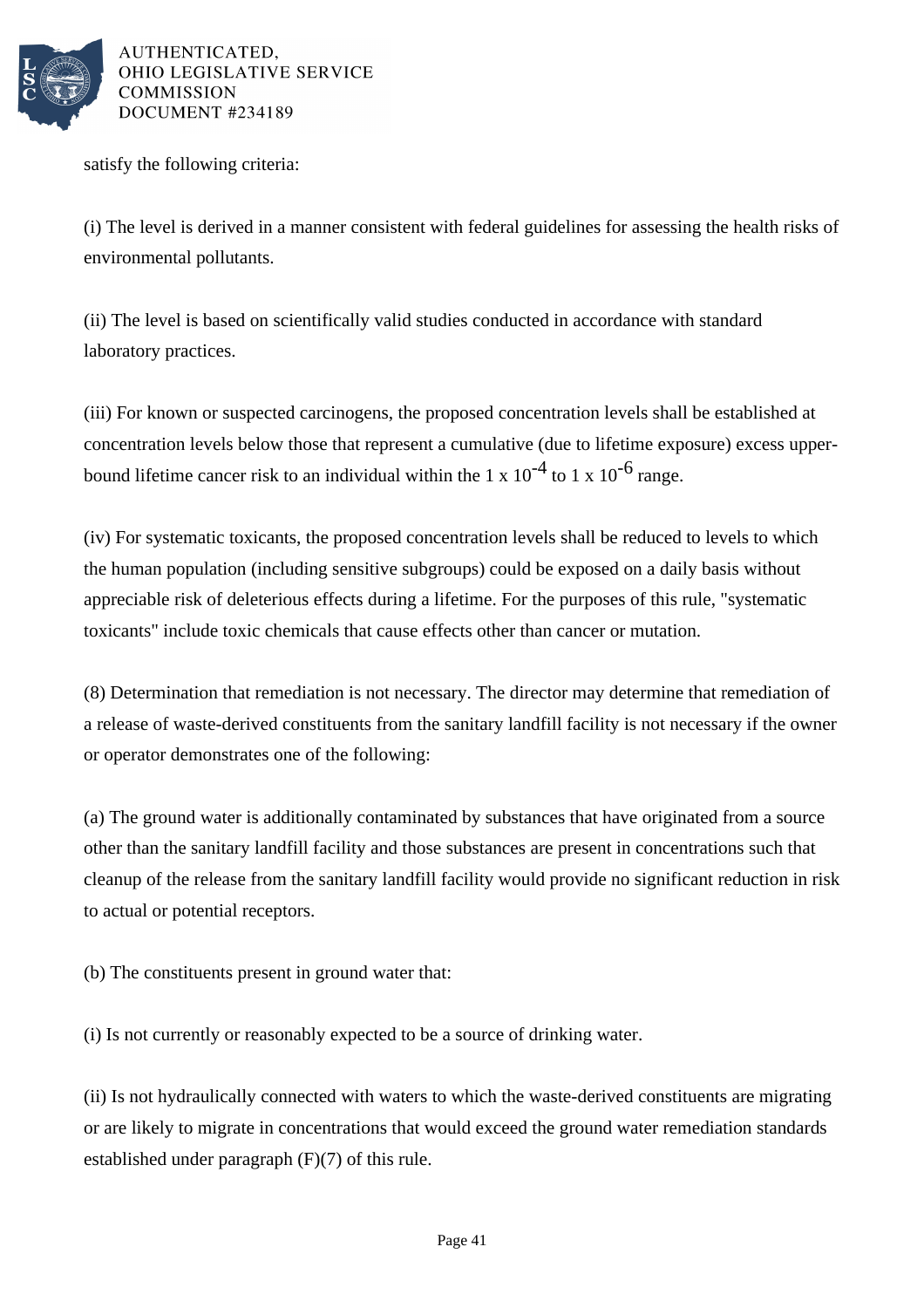

(c) Remediation of releases is technically impractical.

(d) Remediation results in unacceptable cross-media impacts.

(9) A determination by the director pursuant to paragraph (F)(8) of this rule shall not affect the director's authority to require the owner or operator to undertake source control measures or other measures that may be necessary to eliminate or minimize further releases to ground water, to prevent exposure to ground water, or to remediate ground water to concentrations that are technically practicable and significantly reduce threats to human health and the environment.

(10) Selection of corrective measure. The director shall select from the corrective measures plan, or designate according to paragraph (F)(6) of this rule, the corrective measure which best meets the criteria listed in paragraphs (F)(2), (F)(3), and (F)(7) of this rule. The owner or operator shall implement the corrective measure designated by the director in accordance with the schedule of implementation selected by the director.

[Comment: Upon the selection of a corrective measure by the director, the owner or operator shall comply with the financial assurance requirements of rule 3745-27-18 of the Administrative Code.]

(11) Determination that a corrective measure not technically practicable. The director may determine, based on information developed by the owner or operator after implementation of the remediation procedure has begun, or from other information, that compliance with the requirements for the remediation procedure selected under paragraph  $(F)(10)$  of this rule is not technically practicable. In making such a determination, the director shall consider the following:

(a) The owner's or operator's efforts to achieve compliance with the requirements.

(b) Whether other currently available or new methods or techniques could practicably achieve compliance with the requirements.

(12) Alternative measures. If the director determines that compliance with a remediation procedure requirement is not technically practicable, then the director may require that the owner or operator do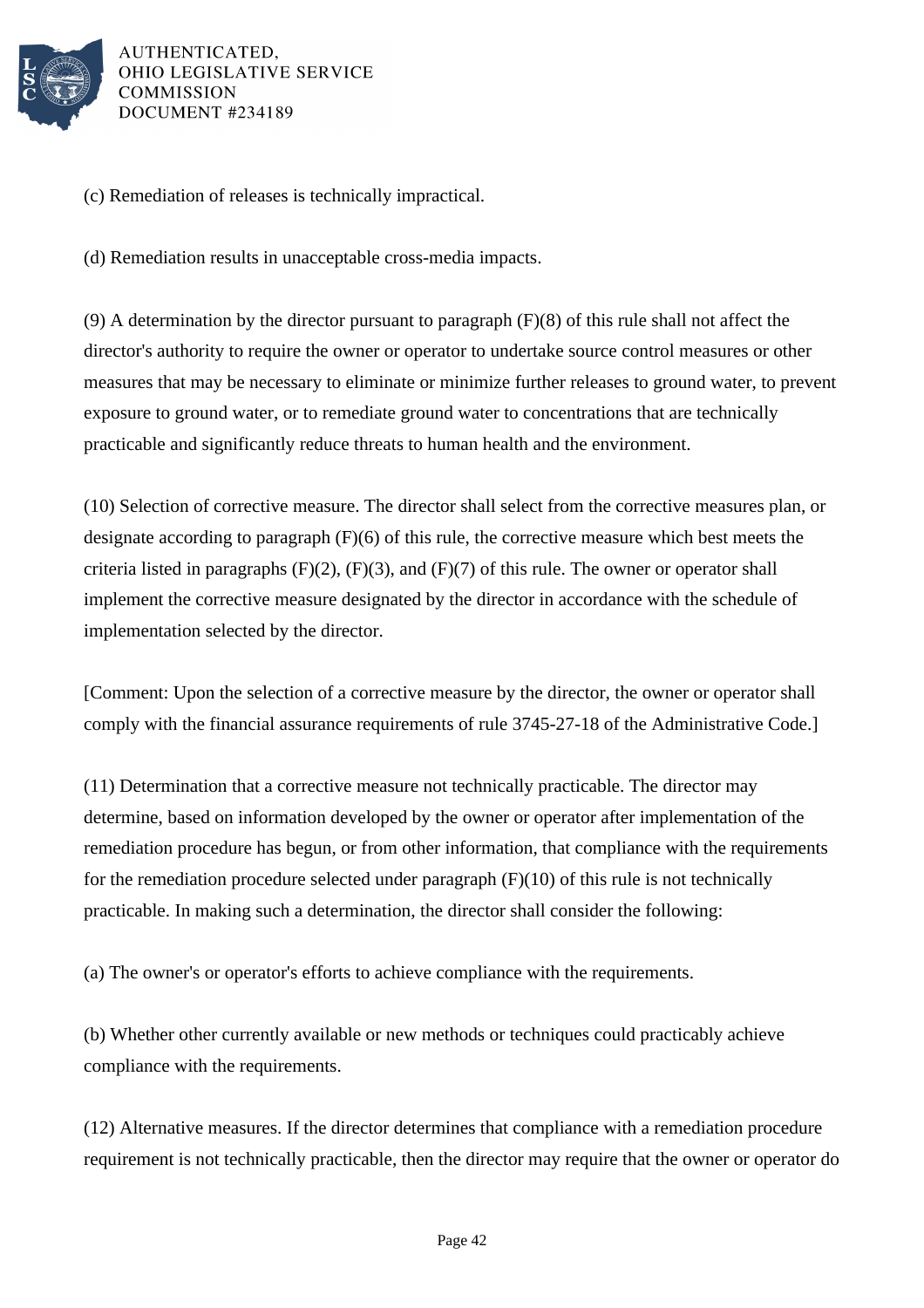

the following:

(a) Implement alternate measures to control human or environmental receptor exposure to residual contamination as necessary to protect human health and safety and the environment.

(b) Implement alternate measures for control of the sources of contamination, or for removal or decontamination of equipment, units, devices, or structures required to implement the remediation procedures, that are both of the following:

(i) Technically practicable.

(ii) Consistent with the overall objective of the remediation procedure.

(13) All solid wastes that are managed pursuant to a remediation procedure required under paragraph (F)(10) of this rule, or an interim measure required under paragraph (F)(6) of this rule, shall be managed in a manner:

(a) That is protective of human health and the environment.

(b) That complies with applicable laws and regulations.

(14) Semiannual corrective measures activities report. The owner or operator shall submit to the appropriate Ohio EPA district office and the approved health department, upon implementation of the remediation procedure chosen under paragraph  $(F)(10)$  of this rule, a report of the activities being conducted at the facility as part of implementation of the corrective measures program. Any documents or data previously submitted by the owner or operator during the semiannual period need not be submitted with the semiannual report. Previously submitted documents or data shall be referenced within the semiannual report as having been submitted. This report shall be submitted semiannually and contain the following:

(a) A narrative description of all remedial activities that have occurred since the previous report.

(b) All data generated as part of the remedial activities at the facility.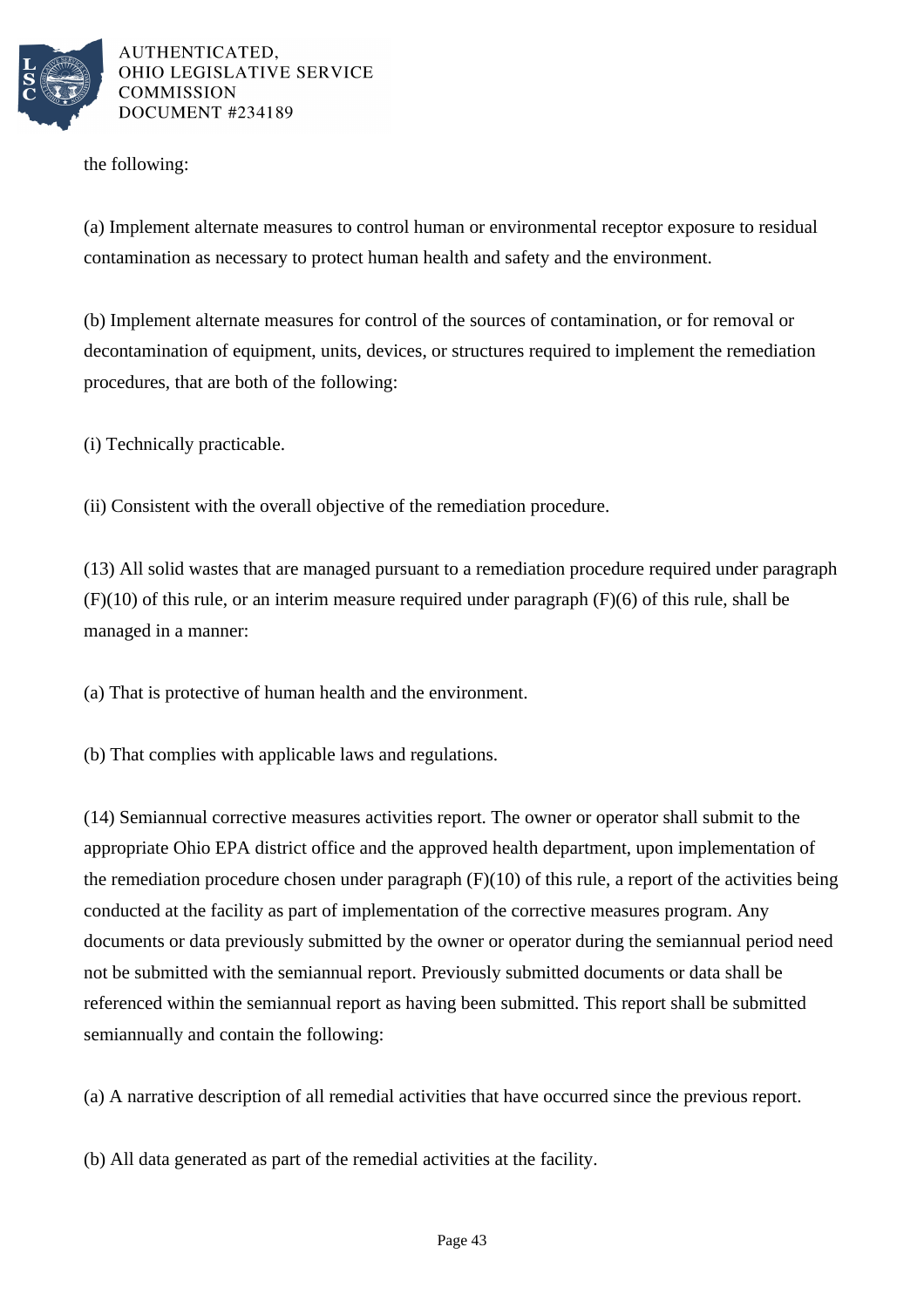

(15) Completion of corrective measures. The corrective measures selected pursuant to paragraph (F)(10) of this rule shall be considered complete when the following occur:

(a) The owner or operator complies with the ground water remediation standards established under paragraph (F)(7) of this rule at all points within the plume of contamination that lie beyond the limits of waste placement.

(b) Compliance with the ground water remediation standards established under paragraph (F)(7) of this rule has been achieved by demonstrating semiannually via ground water monitoring that the contamination has not exceeded the ground water remediation standards for a period of three years or until the end of the post-closure care period, whichever is longer, using the statistical procedures and performance standards in paragraphs  $(C)(6)$  and  $(C)(7)$  of this rule. The director may specify an alternative length of time during which the owner or operator shall demonstrate that the contamination has not exceeded the ground water protection standards taking into account the following considerations:

(i) Extent and concentration of the contamination.

(ii) Behavior characteristics of the contamination in the ground water.

(iii) Accuracy of monitoring or modeling techniques, including any seasonal, meteorological, or other environmental variabilities that may affect the accuracy.

(iv) Characteristics of the ground water.

(c) All actions required to complete the corrective measure have been satisfied.

(16) Certification corrective measures completed. Not later than fourteen days after completion of the corrective measure, the owner or operator shall certify to the director that the corrective measure has been completed in compliance with paragraph (F)(15) of this rule. The certification shall be signed by the owner or operator and a qualified ground water scientist. A copy of the certification shall be placed in the operating record. Upon approval by the director of the certification, the owner